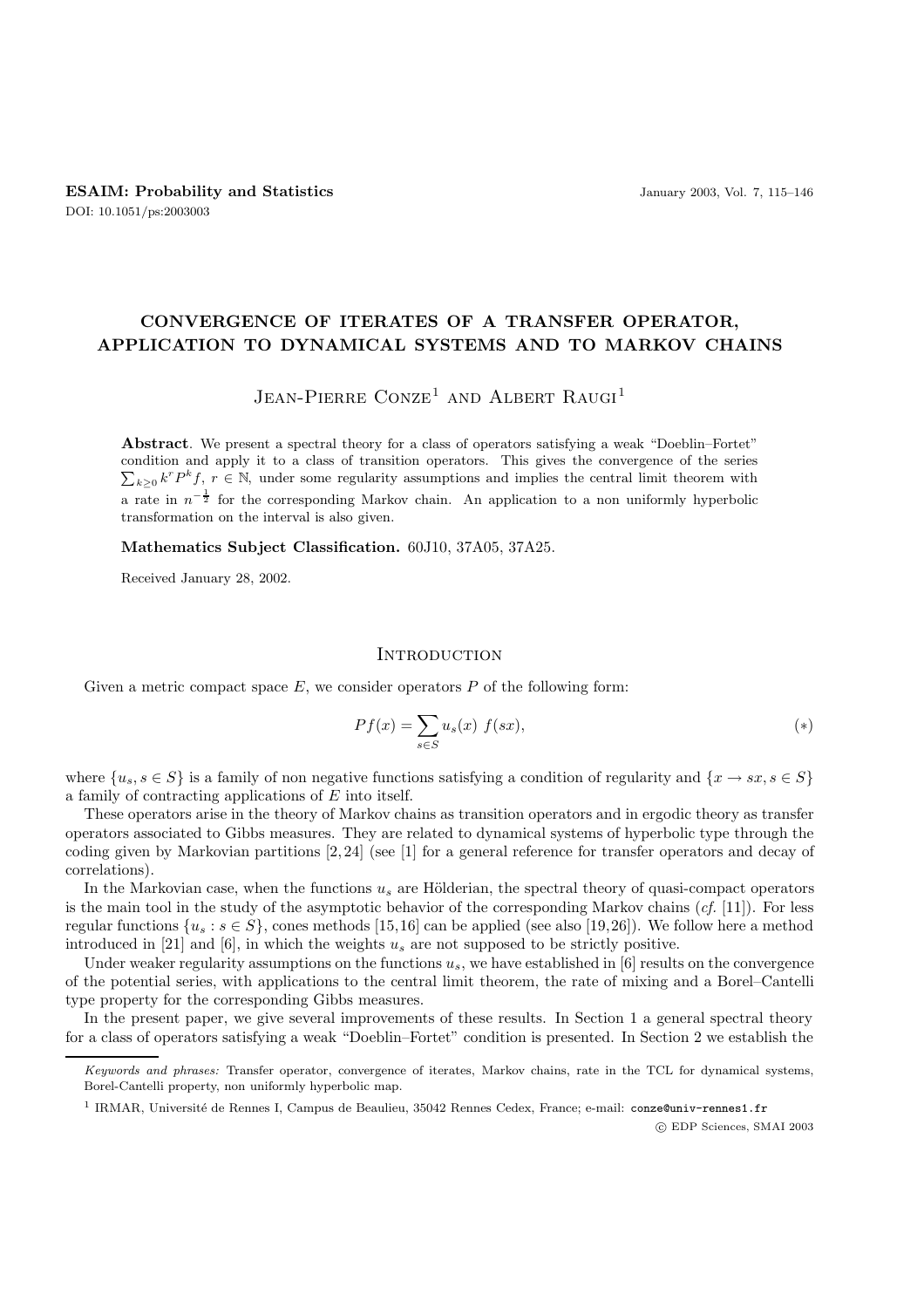inequalities for a class of transfer operators  $P$  of the form  $(*)$ . In Sections 3 and 4 we apply these results to get the convergence of the series  $\sum_{k\geq 0} k^r P^k f$ ,  $r \in \mathbb{N}$ , under some regularity assumptions. Using a result of Rio, this gives in Section 5 the optimal rate in the CLT for the Markov chains associated to these operators, under weak regularity assumptions. An other application, the Borel–Cantelli property for a class of dynamical systems, is also considered in Section 6. In the last section we consider an example of a non uniformly hyperbolic system close to models which have been studied by several authors [12,17,20] and show how our method can be applied.

#### 1. Spectral theory under a weak Doeblin–Fortet condition

In this section, we consider an operator P acting on a normed  $\mathbb{C}$ -linear space  $(B, \|\ \|)$ . We assume that P is power bounded, *i.e.* such that:

$$
\sup_{n\geq 0,\|f\|\leq 1}\|P^nf\|=M<\infty.
$$

We denote by K the set of complex numbers of modulus 1 and by  $*$  the convolution on the space of sequences defined on  $\mathbb Z$  with support in  $\mathbb Z^+$ .

#### 1.1. **Hypotheses and notations**

We suppose that there exists a sequence of semi-norms ( $||k\rangle_{k>0}$  on B such that:

- H<sub>1</sub>) the ball  $\{f \in B : |f|_0 + ||f|| \leq 1\}$  is relatively compact in  $(B, ||\ ||);$
- $H_2$ ) for every  $f \in B$ ,  $\lim_{k \to +\infty} |f|_k = 0$ ;

 $H_3$ ) there exist a real  $C > 0$  and a positive convergent series  $\sum_{k \geq 0} a_k$  such that

$$
\forall f \in B, \forall n \ge 1, \ |P^n f|_0 \le C|f|_n + \sum_{j=0}^{n-1} a_{n-1-j} \|P^j f\|.
$$

We set  $\rho = \sum_{n\geq 0} a_n$  and, for  $f \in B$ ,  $N(f) = ||f|| + \sum_{n\geq 0} |f|_n$ . The semi-norm  $||f||_0$  will be simply denoted by  $| \cdot |$ .

Remark that  $H_3$  is satisfied (with  $C = 1$ ) if there exists a positive convergent series  $\sum_{k \geq 0} a_k$  such that

$$
\forall f \in B, \forall k \ge 0, \ |Pf|_k \le |f|_{k+1} + a_k \|f\|,
$$

since this condition implies the inequalities:

$$
|P^n f|_k \le |f|_{k+n} + \sum_{j=0}^{n-1} a_{n-1-j+k} ||P^j f||, \forall n \ge 1, k \ge 0.
$$

Remark also that we can suppose that the sequence of semi-norms ( $|| \nvert_{n\geq 0}$  is decreasing, replacing if necessary  $|f|_n$  with  $\sup\{|f|_p, p \geq n\}$  for  $n \geq 0$ .

In the following, we denote by  $W_1$  the subspace of  $B$  generated by the eigenvectors of  $P$  corresponding to eigenvalues of modulus 1 and by  $W_2$  the subspace  $W_2 = \{f \in B : \lim_{h \to \infty} ||P^n f|| = 0\}.$ 

**Theorem 1.1.** *Under the hypotheses (1.1) we have:*

1) the subspace 
$$
W_1
$$
 is finite dimensional and  $B = W_1 \oplus W_2$ . If  $\lambda$  is a complex number of modulus 1 and  $f \in B$ , the sequence  $\left(\frac{1}{n}\sum_{k=0}^{n-1} \lambda^{-k} P^k f\right)_{n\geq 1}$  converges in norm  $|| \cdot ||$  either to zero or to a  $\lambda$ -eigenvector of  $P$ ;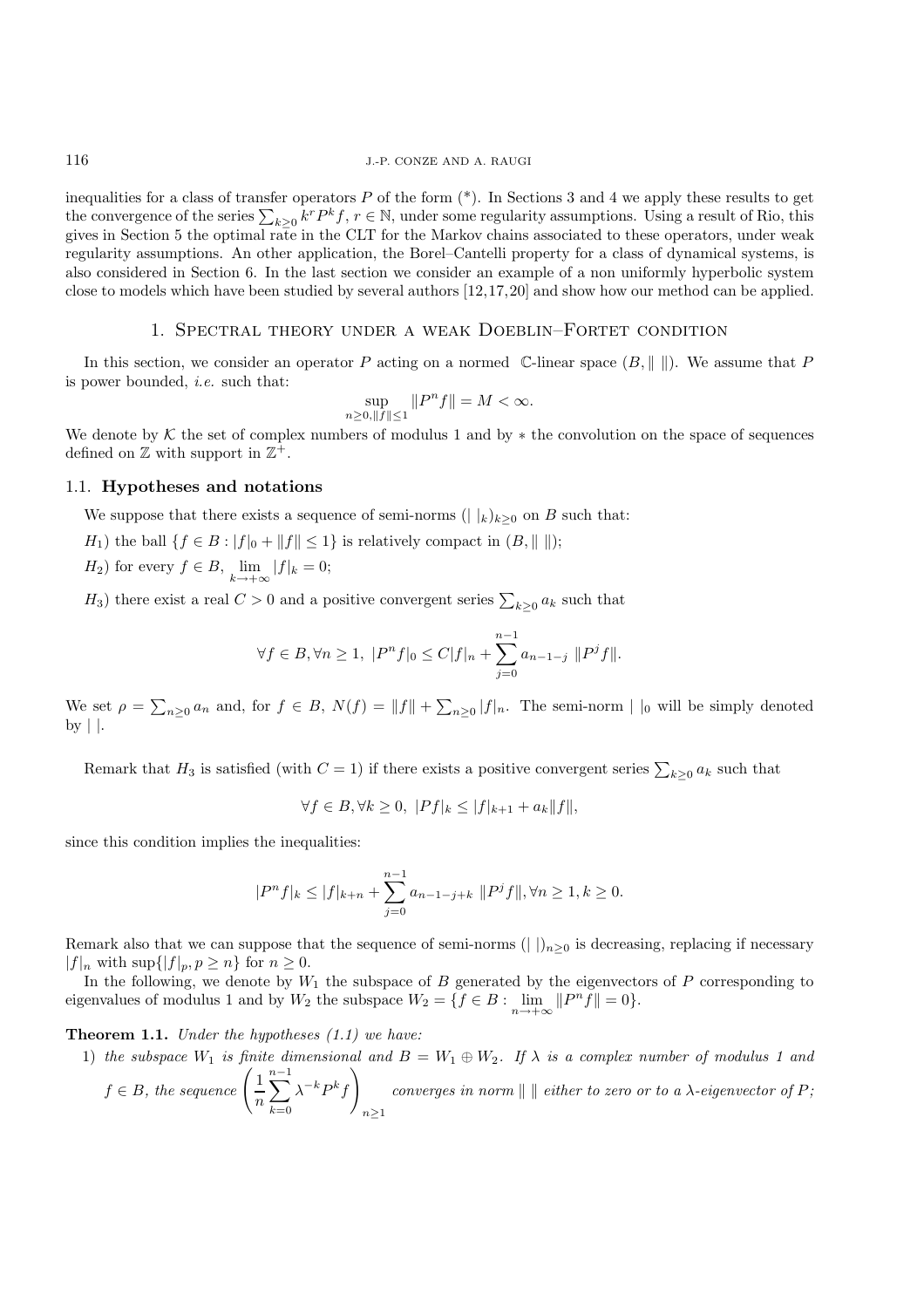2) *for every*  $\varepsilon > 0$ *, there exists an integer*  $q = q(\varepsilon) \ge 0$  *such that, for every* f *in*  $W_2$  *and every integer*  $n \ge 0$ *,* 

$$
|P^n f| + \varepsilon \|P^n f\| \le \sum_{p \ge 0} (\gamma_q^{*p} * \beta_{q,f})(n); \tag{1}
$$

*where*  $\gamma_q$  *and*  $\beta_{q,f}$  *are the sequences defined by:* 

$$
\gamma_q(n) = \frac{1}{2(\rho + \varepsilon M)} \begin{cases} a_{n-q-1}, & \text{if } n \ge q+2 \\ a_0 + \varepsilon M, & \text{if } n = q+1 \\ 0, & \text{if } n \le q \end{cases}
$$

and 
$$
\beta_{q,f}(n) = \begin{cases} C ||f||_n + M \sum_{j=n-q+1}^{n} a_{j-1} ||f||, & \text{if } n \ge q \\ C ||f||_n + M \sum_{j=1}^{n} a_{j-1} ||f||, & \text{if } 1 \le n \le q-1 \\ ||f||, & \text{if } n = 0 \\ 0, & \text{if } n \le 0. \end{cases}
$$

*If* f is in  $W_2$ , we have  $\lim_n |P^n f| = 0$ ;

3) *for every integer*  $r \geq 0$ *, there are positive constants*  $A_r$  *and*  $B_{r,q}$  *such that, for every*  $f \in W_2$ *,* 

$$
\sum_{n\geq 0} n^r \ (|P^n f| + \varepsilon \|P^n f\|) \leq A_r \sum_{n\geq 0} n^r \ |f|_n + B_{r,q} \ N(f) \ \sum_{n\geq 0} n^r \ a_n.
$$

*When there exists a real*  $A > 0$  *such that*  $||f|| \leq A |f|$ ,  $\forall f \in W_2$ , we can take  $\varepsilon = 0$  *in the previous assertions.*

#### 1.2. **Remark**

Power bounded operators satisfying  $H_1$ ,  $H_2$ ,  $H_3$  are not in general quasi-compact and do not satisfy the "spectral gap property", but they are close to the following class of quasi-compact operators  $P$  which has been considered by Ionescu–Tulcea and Marinescu (*cf.* for example [11]).

Let P be a power bounded operator acting on a normed linear space  $(B, \|\ \|)$  and let  $\|\ \|$  be a norm on B such that:

- i) the unit ball  $\{f \in B : |f| \leq 1\}$  is relatively compact in  $(B, \| \|)$ ;
- ii) there exist  $\theta \in ]0,1[$  and  $c > 0$  such that,

$$
|Pf| \le \theta \ |f| + c \ \|f\|, \forall f \in B). \tag{2}
$$

Let us show how to get for this class of operators the spectral gap from Theorem 1.1. Considering on B the decreasing sequence of norms defined by  $|f|_n = \theta^n |f|$ ,  $n \ge 0$ , we have, for every  $f \in B$  and every integer  $n \ge 0$ ,

$$
|Pf|_n \le |f|_{n+1} + c \theta^n \|f\|.
$$

In that case, the sequences  $\gamma_{q(0)}$  and  $\beta_{q(0),f}$  are bounded respectively by the sequences:

$$
\gamma(n) = \begin{cases} \frac{1-\theta}{2} \theta^{n-q-1}, & \text{if } n \ge q+1 \\ 0, & \text{if } n \le q \end{cases}
$$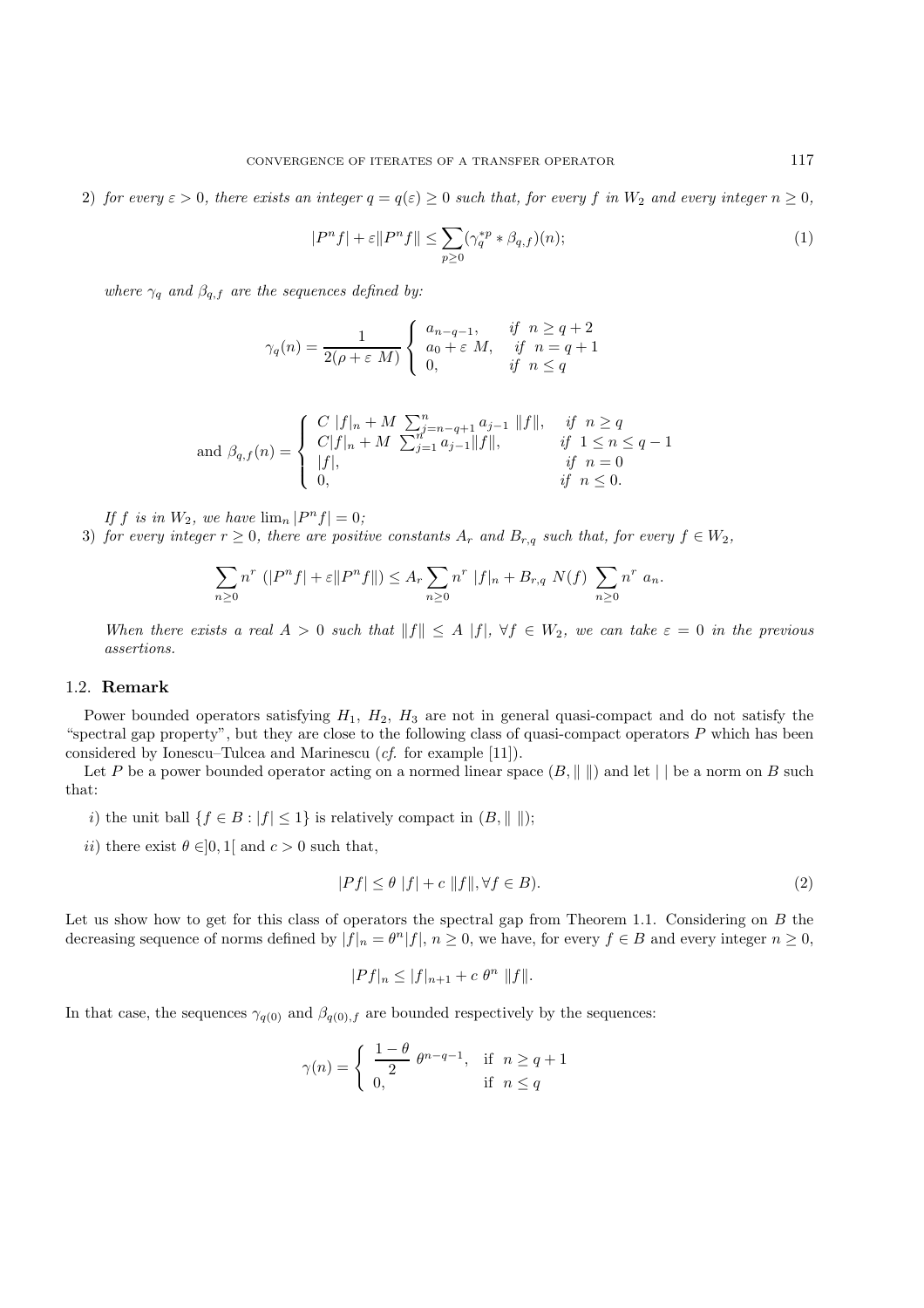$$
\text{and} \quad \beta_f(n) = \left\{ \begin{array}{ll} B_f \ \theta^n, & \text{if} \ \ n \ge 0 \\ 0, & \text{if} \ \ n < 0, \end{array} \right.
$$

for some strictly positive real  $B_f$ .

For every integers  $p \ge 0$  and every  $t > 0$  such that  $\theta t < 1$ , we have:

$$
\sum_{p\geq 0} \sum_{n\geq 0} (\gamma^{*p} * \beta)(n) t^{n} = \sum_{p\geq 0} \left( \sum_{n\geq 0} \gamma(n) t^{n} \right)^{p} \left( \sum_{n\geq 0} \beta(n) t^{n} \right)
$$
  
= 
$$
\sum_{p\geq 0} B_{f} \left( \frac{1-\theta}{2} \right)^{p} t^{p(q+1)} \left( \frac{1}{1-\theta t} \right)^{p+1}
$$
  
= 
$$
\frac{B_{f}}{1-\theta t - \frac{1-\theta}{2}t^{q+1}}.
$$

Consider the polynomial  $R(t) = 1 - \theta t - \left(\frac{1-\theta}{2}\right)t^{q+1}$ . For  $q = 0$  the root of R is  $t_0 = \frac{2}{1+\theta}$ . For  $q \ge 1$  the polynomial R admits a unique positive real root  $t_0$ , which is simple and strictly between 1 and  $1 + \frac{1}{q+1}$  and the other roots have a modulus  $>t_0$ . Therefore there exists a real  $C_f > 0$  such that

$$
\sum_{p\geq 0} (\gamma^{*p} * \beta)(n) \leq C_f t_0^{-n}, \ \forall n \in \mathbb{N}.
$$

We can apply Theorem 1.1: if f is in the corresponding subspace  $W_2$ , we have that  $|P^n f|$  is bounded by  $C_f t_0^{-n}$ .

**Example.** Explicit examples of applications are given in Sections 6 and 7. We give here a simple example to illustrate Theorem 1.1 and the Remark. We consider the transformation defined on  $\mathbb{T}$  by  $x \to 2x$  mod 1. The dual operator (for the Lebesgue measure) is P defined by  $Pf(x) = \frac{1}{2}(f(\frac{x}{2}) + f(\frac{x+1}{2})), f \in L^2(\mathbb{T})$ .

Let  $\Phi : \mathbb{R}_+ \to \mathbb{R}_+$  be a strictly increasing continuous function such that  $\Phi(0) = 0$ . For  $f \in C(\mathbb{T})$ , we set:

$$
m_{\Phi}(f) = \sup_{x \neq y} \frac{|f(x) - f(y)|}{\Phi(d(x, y))},
$$
  
||f|| =  $\sup_{x \in \mathbb{T}} |f(x)|$ ,  $|f|_{\Phi} = ||f|| + m_{\Phi}(f)$ .

Let  $B_{\Phi} = \{f \in C(\mathbb{T}) : |f|_{\Phi} < +\infty\}$ . For  $\Phi(x) = x^{\alpha}, 0 < \alpha \leq 1$ , the operator P acting on the triple  $(B_{\Phi}, ||\,||, ||_{\Phi})$ satisfies (2) with  $\theta = 2^{-\alpha}$ . On the other hand, if we take  $\Phi(x) = \frac{1}{1+|\ln x|^{\alpha}}$ ,  $\alpha > 0$ , then (2) is not satisfied, but we can apply Theorem 1.1.

#### 1.3. **Proof of Theorem 1.1**

*Proof.* The proof is given in several steps.

**Step 1a.** Let h be a non zero vector in  $W_1$ . There exist an integer  $p \ge 1$  and, for  $1 \le j \le p$ , complex numbers  $z_j$  and eigenvectors  $f_j$  for P corresponding to eigenvalues  $\lambda_j$  in K such that  $h = \sum_{j=1}^p z_j f_j$ .

From  $H_3$ , it results  $\sum_{j=1}^p z_j \lambda_j^n f_j \leq C|h|_n + \rho M ||h||, \forall n \geq 1$ .

Taking a strictly increasing sequence of integers  $(\varphi(n))_{n\geq 0}$  for which the sequences  $(\lambda_j^{\varphi(n)})_{n\geq 0}$ ,  $1 \leq j \leq p$ , converge simultaneously to 1, we get, taking into account the condition  $H_2$ ,  $|h| \le \rho M ||h||$ .

 $H_1$  implies that the set  $\{\frac{h}{\|h\|}: h \in W_1, h \neq 0\}$  is relatively compact in  $(B, \|\ \|)$  and therefore the subspace  $W_1$  is finite dimensional.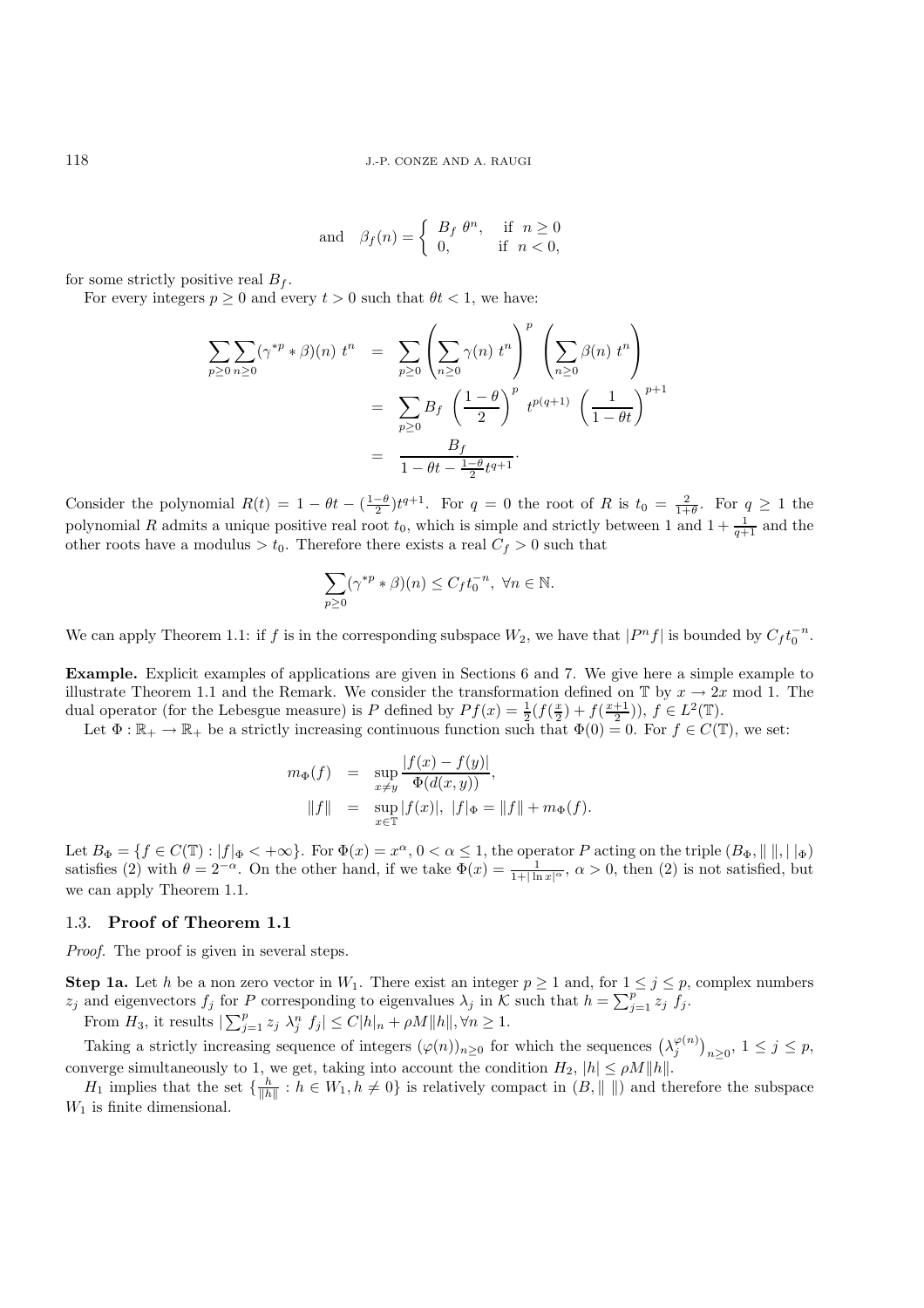**Step 1b.** Let us show that, for all  $\lambda$  in K and all f in B, the sequence  $\left(S_{n,\lambda}f = \frac{1}{n}\right)$  $\sum^{n-1}$  $k=0$  $\lambda^{-k} P^k f$  $n \geq 1$ converges

in  $(B, \|\ \|)$  either to zero or to a  $\lambda$ -eigenvector  $\Pi_{\lambda}(f)$  of P.

Let  $f \in B$ . From  $H_3$ , we deduce  $|P^n f| \le C |f|_n + \rho M ||f||$ ,  $\forall n \ge 1$ , and therefore  $|S_{n,\lambda} f| \le C |f|_n + \rho M ||f||$ . From  $H_1$ , it follows that the family  $\{S_{n,\lambda}f : n \geq 1\}$  is relatively compact in  $(B, \| \|)$ . It is clear that any non null cluster value of the sequence  $(S_{n,\lambda}f)_{n\geq 1}$  is a  $\lambda$ -eigenvector for P.

On an other hand, for every integer  $p \ge 1$  and every  $\lambda$ -eigenvector h of P, writing  $n = \ell p + r$  (Euclidean division), we get:

$$
S_{n,\lambda}f - h = \frac{1}{n} \left( p \sum_{j=0}^{\ell-1} \lambda^{-j} P^j(S_{p,\lambda}f - h) + r\lambda^{-\ell} P^{\ell}(S_{r,\lambda}(f - h)) \right)
$$

and therefore

$$
\limsup_{n \to +\infty} ||S_{n,\lambda}f - h|| \le M ||S_{p,\lambda}f - h||.
$$

This inequality shows that the sequence  $(S_{n,\lambda}f)_{n\geq 1}$  can have only one cluster value; hence the convergence.

Consider  $f \in B$ . Since  $W_1$  is finite dimensional, there are only finitely many complex numbers  $\lambda$  in K for which  $\Pi_{\lambda} f$  is non zero. Let  $\{\lambda_j : 1 \leq j \leq p\}$  be the set of these complex numbers. The vector  $g = f - \sum_{j=1}^p \Pi_{\lambda_j} f$ satisfies then  $\lim_{n \to +\infty} S_{n,\lambda} g = 0$ , for all  $\lambda$  in  $\mathcal{K}$ .

**Step 1c.** We show now that if g is a vector in B such that  $\lim_{n\to+\infty} S_{n,\lambda}$  g = 0, for all  $\lambda$  in K, then g belongs to  $W_2$ . This will complete the proof of the first assertion of Theorem 1.1.

Let g be a vector in B satisfying the previous property. Let  $h_0$  be a cluster value of the sequence  $(P^ng)_{n\geq 0}$ . There exists a strictly increasing sequence of integers  $(\varphi(n))_{n\geq 0}$  such that  $(P^{\varphi(n)}g)_{n\geq 0}$  converges in  $(B, \|\ \|)$  to h<sub>0</sub>. Using the diagonal process and taking a subsequence still denoted by  $(\varphi(n))_{n\geq 0}$ , we may assume that, for all integers  $k \geq 0$ , the sequence  $(P^{\varphi(n)-k}f)_{n\geq 0}$  converges in  $(B, \|\ \|)$  to a vector denoted by  $h_k$ .

The sequence  $(h_k)_{k\geq 0}$  satisfies  $Ph_{k+1} = h_k, \forall k \geq 0$ . This relation can be extended to Z by setting, for every  $k \geq 1$ ,  $h_{-k} = P^k h_0$ . It is clear that the family  $\{h_k : k \in \mathbb{Z}\}$  is relatively compact in  $(B, \| \|)$ . For all  $\lambda$  in K and all integers  $p \in \mathbb{Z}$ , we have in  $(B, \|\ \|)$   $\lim_{n \to +\infty} \frac{1}{n}$  $\sum^{n-1}$  $\lambda^k h_{p-k} = 0.$ 

n  $k=0$ One shows easily that, for any linear continuous form  $\psi$  on  $(B, \|\ \|)$ , the sequence  $u = (\psi(h_{-k}))_{k \in \mathbb{Z}}$  in  $\ell^{\infty}(\mathbb{Z})$ is *almost periodic* (*i.e.* the set of sequences  $\{u_p = (\psi(h_{p-k}))_{k \in \mathbb{Z}} : p \in \mathbb{N}\}\$ is relatively compact in  $\ell^{\infty}(\mathbb{Z})$ ).

Moreover, we have  $\lim_{n \to +\infty} \frac{1}{n}$ n  $\sum^{n-1}$  $k=0$  $\lambda^k u_k = 0, \forall \lambda \in \mathcal{K}$ . This implies that  $u_k = 0, \forall k \in \mathbb{Z}$ .

We deduce from it that zero is the only cluster value of the sequence  $(P^ng)_{n>0}$ , which therefore converges to zero.

**Step 2.** Let  $\varepsilon > 0$ .  $H_1$  implies that the set  $B_2 = \{g \in W_2 : |g| + \varepsilon ||g|| = 1\}$  is relatively compact in  $(B, \| \|)$ . As we have  $\lim_{n} ||P^{n}g|| = 0, \forall g \in W_2$ , and P is power bounded, the convergence is uniform on  $B_2$ . Therefore there exists an integer  $q = q(\varepsilon) \geq 0$  such that, for every  $f \in W_2$ ,

$$
||P^q f|| \le \frac{|f| + \varepsilon ||f||}{2(\rho + \varepsilon M)}.
$$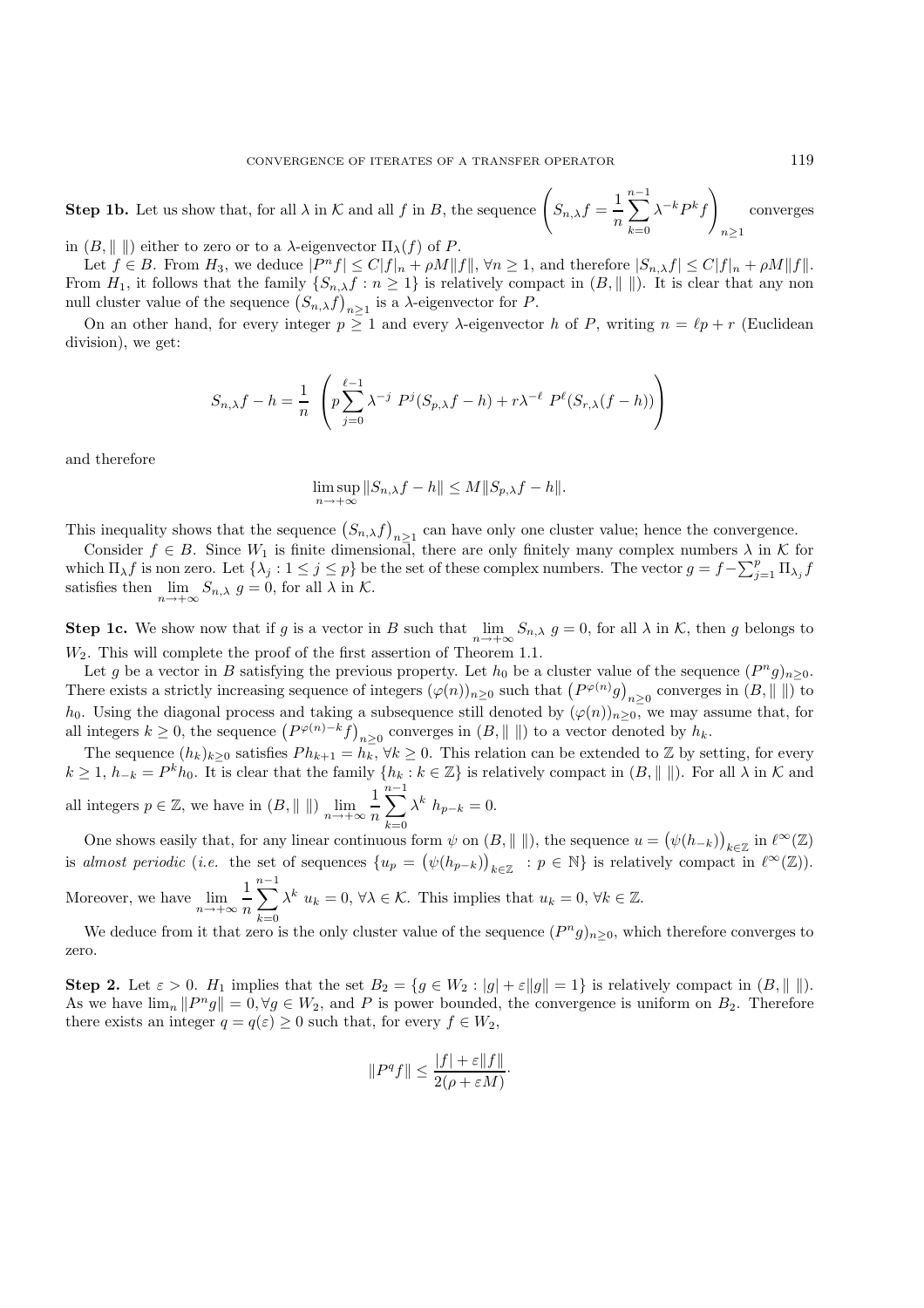For  $f \in W_2$ , we have:

- for  $n \geq q+1$ ,

$$
|P^n f| + \varepsilon \|P^n f\| \le C \|f\|_n + M \sum_{j=0}^{q-1} a_{n-1-j} \|f\| + \frac{1}{2(\rho + \varepsilon M)} \sum_{j=q}^{n-1} b_{n-1-j} (|P^{j-q} f| + \varepsilon \|P^{j-q} f\|),
$$

with  $b_0 = a_0 + \varepsilon M$  and  $\forall n \geq 1, b_n = a_n;$ 

- for  $1 \leq n \leq q$ ,

$$
|P^n f| \le C \ |f|_n + M \sum_{j=0}^{n-1} a_{n-1-j} \|f\|.
$$

Let  $\alpha_f$  be the sequence defined by

$$
\alpha_f(n) = \begin{cases} |P^n f|, & \text{if } n \ge 0, \\ 0, & \text{if } n < 0. \end{cases}
$$

We have

$$
\alpha_f(n) \leq \beta_{q,f}(n) + (\gamma_q * \alpha_f)(n), \ \forall n \in \mathbb{Z},
$$

and therefore, for every integer  $\ell \geq 1$ ,

$$
\alpha_f(n) \leq \sum_{p=0}^{\ell-1} (\gamma_q^{*p} * \beta_{q,f})(n) + (\gamma_q^{*\ell} * \alpha_f)(n), \ \forall n \in \mathbb{Z}.
$$

As we have  $(\gamma_q^{*\ell} * \alpha_f)(n) = 0$ , for  $\ell$  such that  $\ell(q + 1) > n$ , this implies inequality (1) of Theorem 1.1. **Step 3.** For simplicity, we denote respectively by  $\gamma$  and  $\beta$  the sequences  $\gamma_q$  and  $\beta_{q,f}$ .

We have  $\sum_{n\geq 0} \gamma(n) = \frac{1}{2}$  and  $\sum_{n\geq 0} (\gamma^{*p} * \beta)(n) = 2^{-p} \overline{\beta}$ , where  $\overline{\beta} = \sum_{n\geq 0} \beta(n)$ , and therefore

$$
\sum_{n\geq 0} (|P^n f| + \varepsilon ||P^n f||) \leq 2 \overline{\beta} \leq 2 \max\{1, C\} \sum_{n\geq 0} |f|_n + 2qM||f|| \sum_{n\geq 0} b_n.
$$

Let p be an integer  $\geq 1$  and let  $X_1, \ldots, X_p, Y$  be independent integer random variables such that:

$$
\forall k \in \mathbb{N}, \ \mathbb{P}[\{X_1 = k\}] = \ldots = \mathbb{P}[\{X_p = k\}] = 2\gamma(k) \text{ and } \mathbb{P}[\{Y = k\}] = \beta(k)/\overline{\beta}.
$$

For every integer  $r \geq 1$ , we have

$$
\overline{\beta}^{-1} 2^p \sum_{n \ge 1} n^r (\gamma^{*p} * \beta)(n) = \mathbb{E}[(X_1 + \dots + X_p + Y)^r]
$$
  
\n
$$
\le (p+1)^{r-1} (p\mathbb{E}[X_1^r] + \mathbb{E}[Y^r])
$$
  
\n
$$
\le (p+1)^{r-1} \left(2p \sum_{n \ge 1} n^r \gamma(n) + \frac{1}{\beta} \sum_{n \ge 1} n^r \beta(n)\right).
$$

It follows that

$$
\sum_{n\geq 1} n^r(|P^n f| + \varepsilon \|P^n f\|) \leq \sum_{p\geq 1} \frac{p(p+1)^{r-1}}{2^{p-1}} \overline{\beta} \sum_{n\geq 1} n^r \gamma(n) + \sum_{p\geq 0} \frac{(p+1)^{r-1}}{2^p} \sum_{n\geq 1} n^r \beta(n).
$$

From this, one deduces easily the last assertion.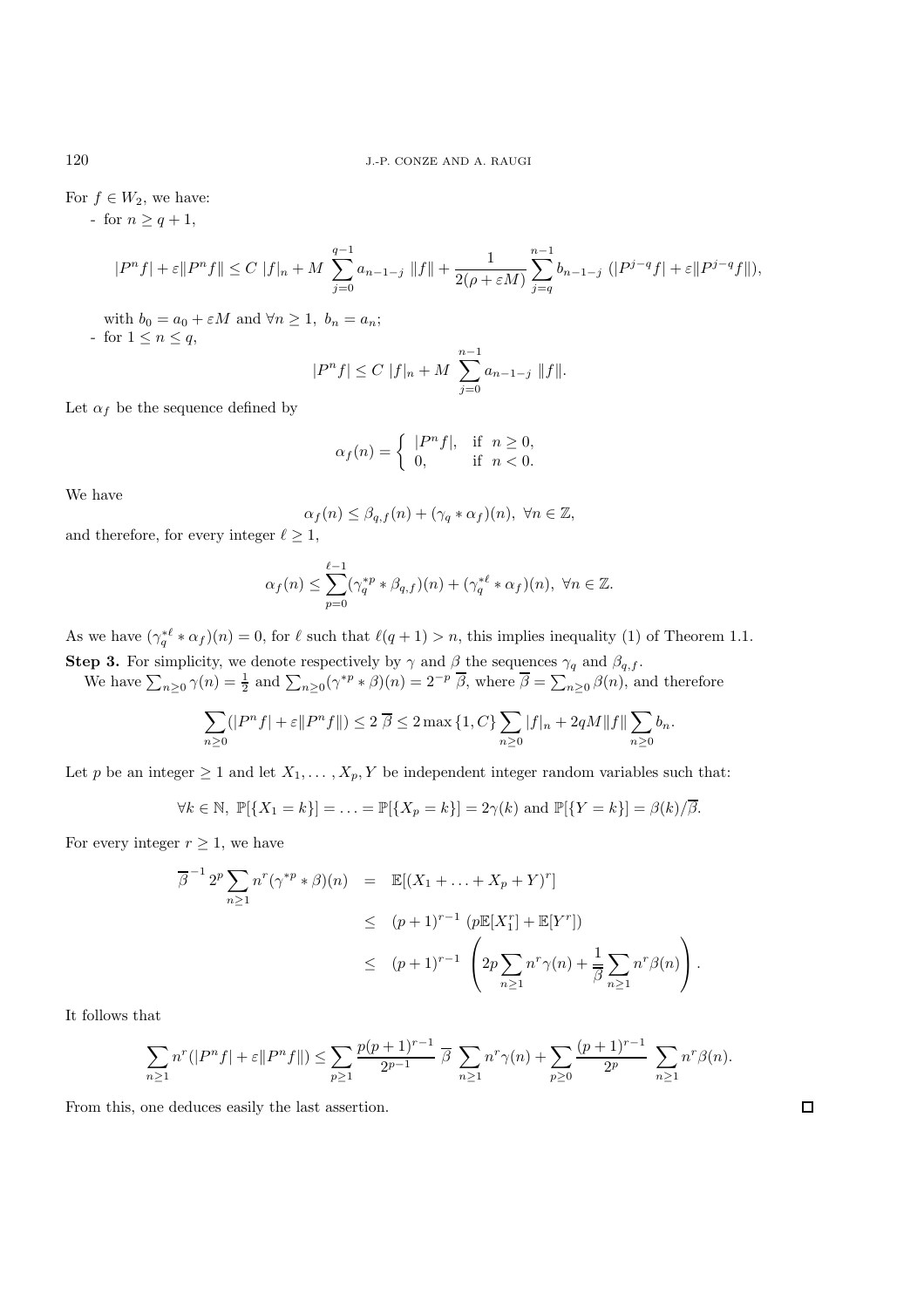**Notation.** Under the hypotheses (1.1), we denote by  $\Pi_1$  and  $\Pi_2$  the projectors from B respectively onto  $W_1$ and  $W_2$ , and by Q the operator  $P \circ \Pi_2$ .

The following lemma will be useful in Sections 5 and 6.

**Lemma 1.2.** *Under the hypotheses (1.1), let us assume that*  $(B, \| \|)$  *is a normed algebra and that the seminorms*  $\vert \vert_k$  *are decreasing and satisfy the inequalities* 

$$
|fg|_k \le ||f|| |g|_k + ||g|| |f|_k, \ \forall f, g \in B, \ \forall k \ge 0.
$$

*Moreover, let us assume satisfied the following condition (which extends to the family of semi-norms*  $(| \nvert_k)$  *the inequalities*  $H_3$  *satisfied by the semi-norm*  $|$   $|$ *):* 

*there exist*  $C > 0$  *and a sequence of positive convergent series*  $(\sum_{n\geq 0} a_n^{(k)})_{k\geq 0}$  *such that* 

$$
\forall f \in B, \forall n \ge 1, \forall k \ge 0, \ |P^n f|_k \le C |f|_{n+k} + \sum_{j=0}^{n-1} a_{n-1-j}^{(k)} \|P^j f\|.
$$

*Consider the sequence defined by*

$$
\forall n \ge 0, \ \delta(n) = \begin{cases} \sup_{j \ge 0} a_j^{(n)} & \text{if } \forall f \in B, |f|_n = |\Pi_2 f|_n \\ \sum_{j \ge 0} a_j^{(n)} & \text{else.} \end{cases}
$$

Let  $\zeta = \zeta_{f_1,\dots,f_m}$  *and*  $\psi_q$  *be the sequences defined by* 

$$
\zeta_{f_1,\ldots,f_m}(n) = \|f_1\| \sum_{i=2}^m (i-1) \left( \prod_{\substack{j=2 \ j \neq i}}^m \|f_j\| \right) N(f_i) \; \delta(n) + \sum_{i=1}^m \left( \prod_{\substack{j=1 \ j \neq i}}^m \|f_j\| \right) |f_i|_n,
$$

$$
\psi_q(n) = \left\{ \begin{array}{ll} \sum_{j=n-q+1}^n a_{j-1} & if \ n \geq q \\ \sum_{j=1}^n a_{j-1} & if \ 1 \leq n \leq q-1 \\ 0 & if \ n=0. \end{array} \right.
$$

 $If \sum_{n\geq 0} \delta(n) < +\infty$ , there exists a real  $E_1 > 0$  such that, for all integers  $m \geq 2$ , for all m-uples of vectors  $f_1,\ldots,f_m$  *in* B and all natural integers  $k_2,\ldots,k_m$ ,

$$
|Q^n f_1 Q^{k_1} f_2 \cdots Q^{k_m} f_m| + ||Q^n f_1 Q^{k_2} f_2 \cdots Q^{k_m} f_m|| \le \sum_{p \ge 0} (\gamma_{q(1)}^{*p} * \xi)(n), \ \forall n \ge 0,
$$

*where*  $\xi = \xi_{f_1,\ldots,f_m}$  *is the sequence defined by* 

$$
E_1^{-m}\xi(n) = \zeta(n) + \prod_{j=1}^m \|f_j\| \left( C \ \delta(n) + \psi_q(n) \right).
$$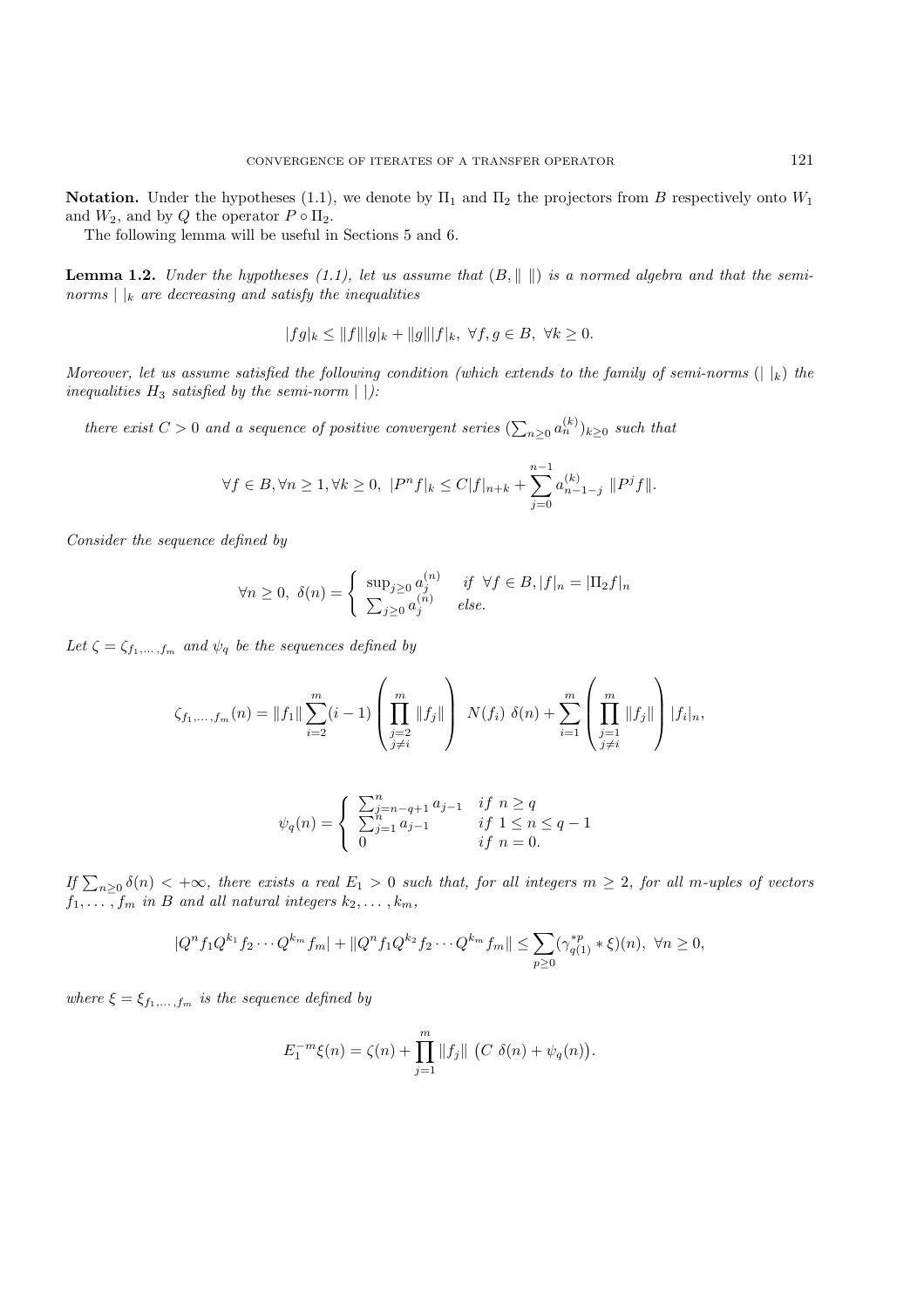*Proof.* There exists a real  $D > \max\{M, C\}$  such that, for every integers  $k \ge 1$  and  $n \ge 0$  and every functions  $f$  in  $W_2$ ,

$$
|P^k f|_n \le C|f|_{n+k} + \sum_{j=0}^{k-1} a_{k-j-1}^{(n)} \|P^j f\|
$$
  
\n
$$
\le C|f|_n + \delta(n) \sum_{j\ge 0} \|P^j f\|
$$
  
\n
$$
\le D(|f|_n + \delta(n) N(f)).
$$

It follows that, for every integers  $k\geq 1$  and  $n\geq 0,$  every functions  $f$  and  $g$  in  $W_2,$ 

$$
|fP^kg|_n = ||f|| |P^kg|_n + ||P^kg|| |f|_n
$$
  
\n
$$
\leq D(||f|| |g|_n + ||g|| |f|_n + \delta(n) ||f|| N(g))
$$

and therefore there exists  $E_1 > D$  such that

$$
N(fP^kg) \le D\left(1 + \sum_{n\ge 0} \delta(n)\right) (\|f\|N(g) + \|g\|N(f)) \le E_1(\|f\|N(g) + \|g\|N(f)).
$$

This implies:

$$
\zeta_{f_1,\ldots,f_{m-2},f_{m-1}Q^k f_m}(n) \le E_1 \zeta_{f_1,\ldots,f_{m-1},f_m}(n), \ \forall k \in \mathbb{N}.
$$

We have then that  $|f_1Q^{k_2}f_2| \leq E_1 \zeta_{f_1,f_2}(n)$ . Suppose that

$$
|f_1 Q^{k_2} f_2 \dots Q^{k_m} f_m|_n \le E_1^{m-1} \zeta_{f_1, \dots, f_m}(n), \tag{3}
$$

then we have

$$
|f_1 Q^{k_2} f_2 \dots Q^{k_m} f_m Q^{k_{m+1}} f_{m+1}|_n \le E_1^{m-1} \zeta_{f_1, \dots, f_{m-1}, f_m Q^{k_{m+1}} f_{m+1}}(n)
$$
  

$$
\le E_1^m \zeta_{f_1, \dots, f_{m-1}, f_m, f_{m+1}}(n).
$$

So we have proved recursively (3).

On an other hand, we have:

$$
|\Pi_1 f_1 Q^{k_2} f_2 \dots Q^{k_m} f_m|_n \leq M \delta(n) ||\Pi_1 f_1 Q^{k_2} f_2 \dots Q^{k_m} f_m||
$$
  

$$
\leq M^m \delta(n) ||f_1|| \dots ||f_m||.
$$

The desired result follows from the second assertion of Theorem 1.1 and the inequality

$$
\beta_{q,\Pi_2 f_1 Q^{k_2} f_2 ... Q^{k_m} f_m} \leq E_1^m \left( \zeta(n) + \prod_{j=1}^m \|f_j\| \left( C \delta(n) + \psi_q(n) \right) \right).
$$

 $\Box$ 

### 2. Inequalities for transfer operators

We describe now a class of operators to which the results of Section 1 will be applied.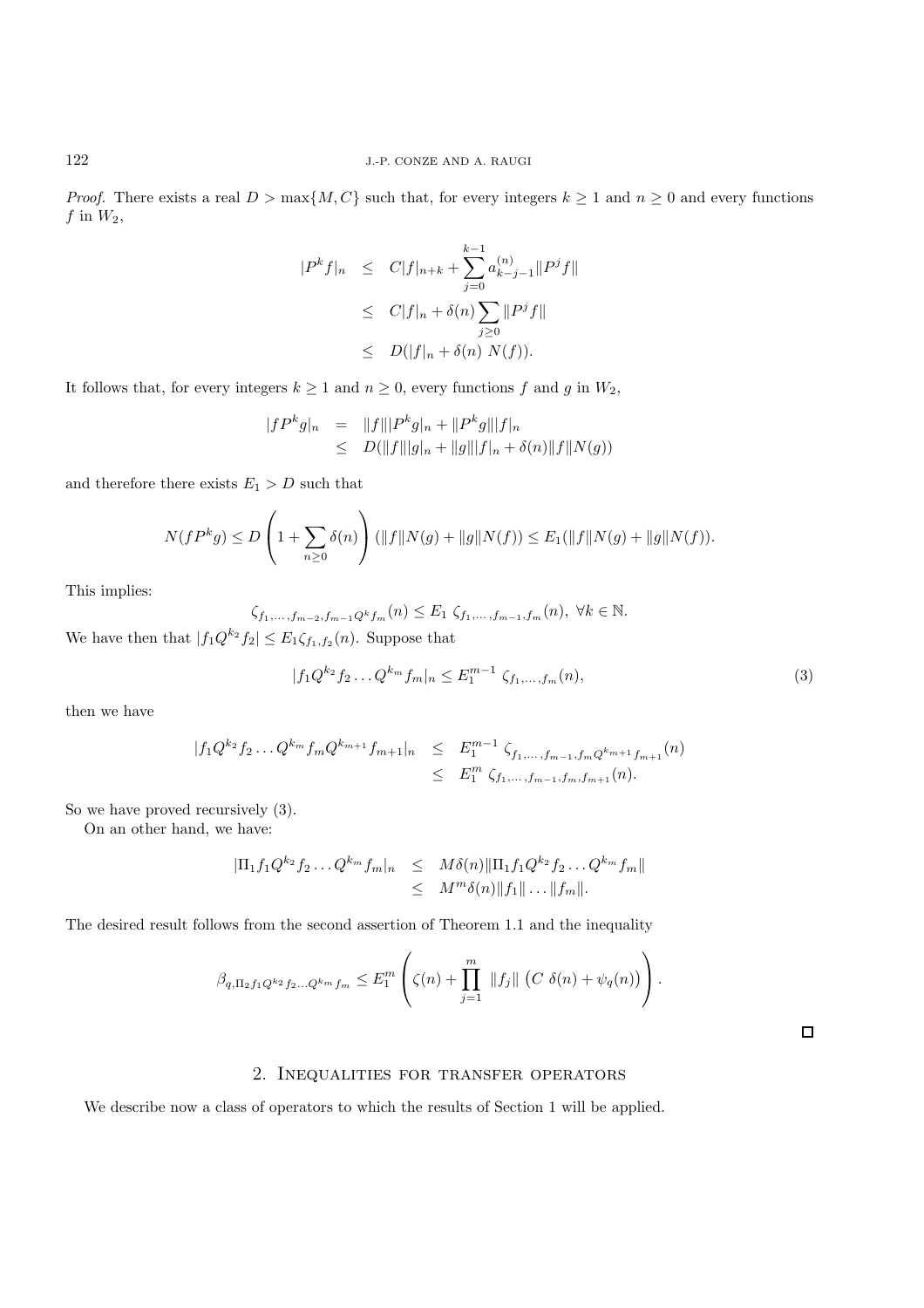#### 2.1. **Hypotheses**

Let  $(E, d)$  be a compact metric space. We consider a finite or countable family S of continuous applications  $s: x \to sx$  from E into itself. The following contraction hypothesis will be assumed afterwards (except in the last section where a case of non uniform contraction will be discussed):

*there exists a sequence of positive real numbers*  $(\eta_n)_{n\geq 0}$  *decreasing to 0 such that:* 

$$
d(x, y) \le \eta_n \Rightarrow d(sx, sy) \le \eta_{n+1}, \ \forall x, y \in E, \ \forall s \in S. \tag{4}
$$

Frequently in the examples, the applications  $x \to sx$  satisfy a uniform condition of contraction: there exists  $c < 1$  such that  $d(sx, sy) < cd(x, y)$ ,  $\forall x, y \in E$ ,  $x \neq y$ . In that case, one can take  $\eta_n = c^n \eta_0$ , for  $n \geq 1$ , where  $\eta_0 = \text{diam}(E)$  is the diameter of E.

Moreover let be given a family of continuous non-negative functions  $\{u_s : s \in S\}$  defined on E such that

$$
\sup_{x \in E} \sum_{s \in S} u_s(x) < +\infty.
$$

We define a positive kernel  $P$  on  $E$  by

$$
Pf(x) = \sum_{s \in S} u_s(x) f(sx). \tag{5}
$$

This kernel acts on the space of bounded functions on E, on the cone of positive functions and on the cone  $\mathcal{M}^+$ of positive measures defined on the Borel  $\sigma$ -algebra of E.

When the family  $\{u_s : s \in S\}$  satisfies the condition

$$
\sum_{s \in S} u_s(x) = 1, \ \forall x \in E,\tag{6}
$$

P is a *Markovian* operator. We can define a *Markov chain* with values in E such that, at each step, the transition are possible from a point y to the points sy,  $s \in S$ , with probability  $u_s(y)$ .

#### 2.2. **Notations**

Let  $\mathcal{C}(E)$  be the space of continuous real or complex functions on E. For every integer  $k \geq 0$  and every function  $g \in \mathcal{C}(E)$ , we define:

$$
v(g,k) = \sup_{\{(x,y)\in E^2 : d(x,y)\leq \eta_k\}} |g(x) - g(y)|.
$$

We measure the **regularity** of the family  $\{u_s, s \in S\}$  by the sequence  $(w(k, 0))_{k>0}$  defined by:

$$
w(k,0) = \sup_{\{(x,y)\in E^2:d(x,y)\leq\eta_k\}} \sum_{s\in S} |u_s(x) - u_s(y)|,
$$

and its "mean regularity" by the following sequences defined for  $n \geq 1$ :

$$
w(k,n) = \sup_{\{(x,y)\in E^2: d(x,y)\leq \eta_k\}} \sum_{(s_1,\ldots s_n)\in S^n} u_{s_n}(s_{n-1}\cdots s_1 x) \ldots u_{s_1}(x) \sum_{s\in S} |u_s(s_n\cdots s_1 x) - u_s(s_n\cdots s_1 y)|.
$$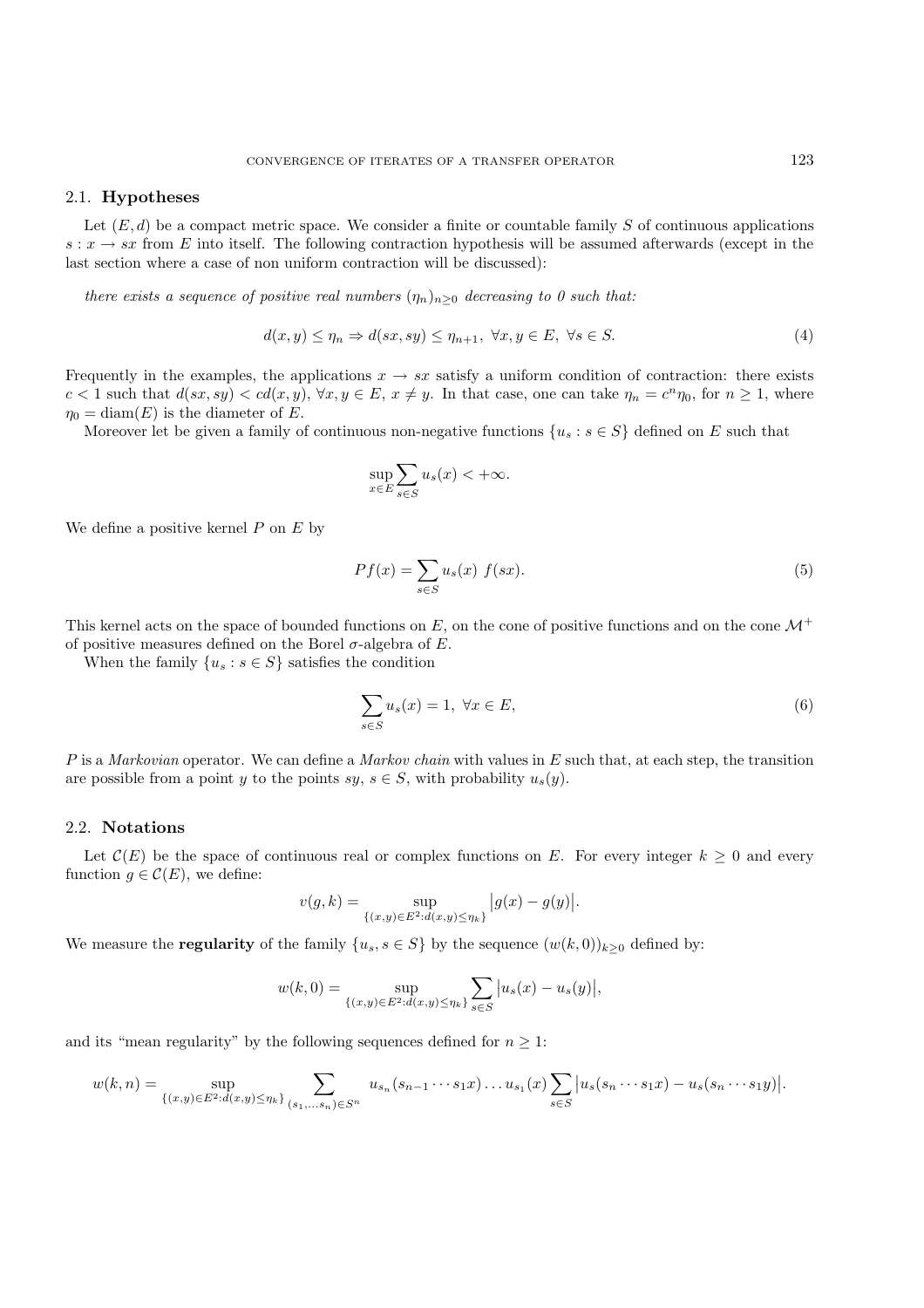#### 2.3. **Inequalities**

1) For all natural integers  $k, n$ , we have:

$$
w(k, n) \le ||P^n 1||_{\infty} w(k+n, 0) \le ||P^n 1||_{\infty} \sum_{s \in S} v(u_s, k+n).
$$

Note that, when P is a power bounded operator on the space of bounded functions on E (*i.e.*  $M = \sup_{n>0}$  $||P^n1||_{\infty} < \infty$ , we have:

$$
w(k, n) \le M \ w(k+n, 0), \ \forall k \ge 0.
$$

2) For  $a, b > 0$ , we have:  $|a-b| = (1 - e^{-\left|\ln \frac{a}{b}\right|}) \max\{a, b\} \leq \left|\ln \frac{a}{b}\right|$  $(a + b)$ . When the functions  $u_s$  are strictly positive, we have therefore, for  $k, n \in \mathbb{N}$ :

$$
\sum_{s \in S} v(u_s, n) \leq 2||P1||_{\infty} \sup_{s \in S} v(\ln u_s, n), \tag{7}
$$

$$
w(k,n) \leq 2 \|P^n 1\|_{\infty} \|P 1\|_{\infty} \sup_{s \in S} v(\ln u_s, k+n). \tag{8}
$$

3) For any bounded function f on E, any integer  $n \geq 1$ , we have for x, y in E:

$$
P^{n} f(x) - P^{n} f(y) = \sum_{(s_1, ..., s_n) \in S^n} u_{s_n}(s_{n-1} \cdots s_1 x) \dots u_{s_1}(x) \left( f(s_n \cdots s_1 x) - f(s_n \cdots s_1 y) \right)
$$
  
+ 
$$
\sum_{j=2}^{n} \sum_{(s_1, ..., s_j) \in S^j} u_{s_{j-1}}(s_{j-2} \cdots s_1 x) \dots u_{s_1}(x)
$$
  

$$
\left( u_{s_j}(s_{j-1} \cdots s_1 x) - u_{s_j}(s_{j-1} \cdots s_1 y) \right) P^{n-j} f(s_j \cdots s_1 y)
$$
  
+ 
$$
\sum_{s_1 \in S} \left( u_{s_1}(x) - u_{s_1}(y) \right) P^{n-1} f(s_1 y).
$$

From the last equality, we deduce:

**Lemma 2.1.** *If* f *is a bounded function on* E *and* k, n *natural integers, we have:*

$$
v(P^n f, k) \le ||P^n 1||_{\infty} v(f, k+n) + \sum_{j=0}^{n-1} w(k, n-1-j) ||P^j f||_{\infty}.
$$
\n(9)

### 2.4. **An example**

We give now an example to illustrate the different conditions of regularity (see [6] for details). We consider the interval  $E = [0, 1]$ , an integer  $q \ge 1$  and a real  $\beta$  in [0, 1[. Let t be the application from  $[0, +\infty]$  into  $[0, +\infty]$ defined by:

$$
\forall x \in E, \ t(x) = \frac{x}{1 + q x^{\beta}}.
$$

We have,  $\forall x, y \in [0, +\infty[, t(x+y) \leq t(x) + t(y)$  and therefore:

$$
|t(x) - t(y)| \le t(|x - y|) \le |x - y|.
$$
\n(10)

The application t sends the interval  $[0, 1]$  on the interval  $[0, \frac{1}{1+q}]$ .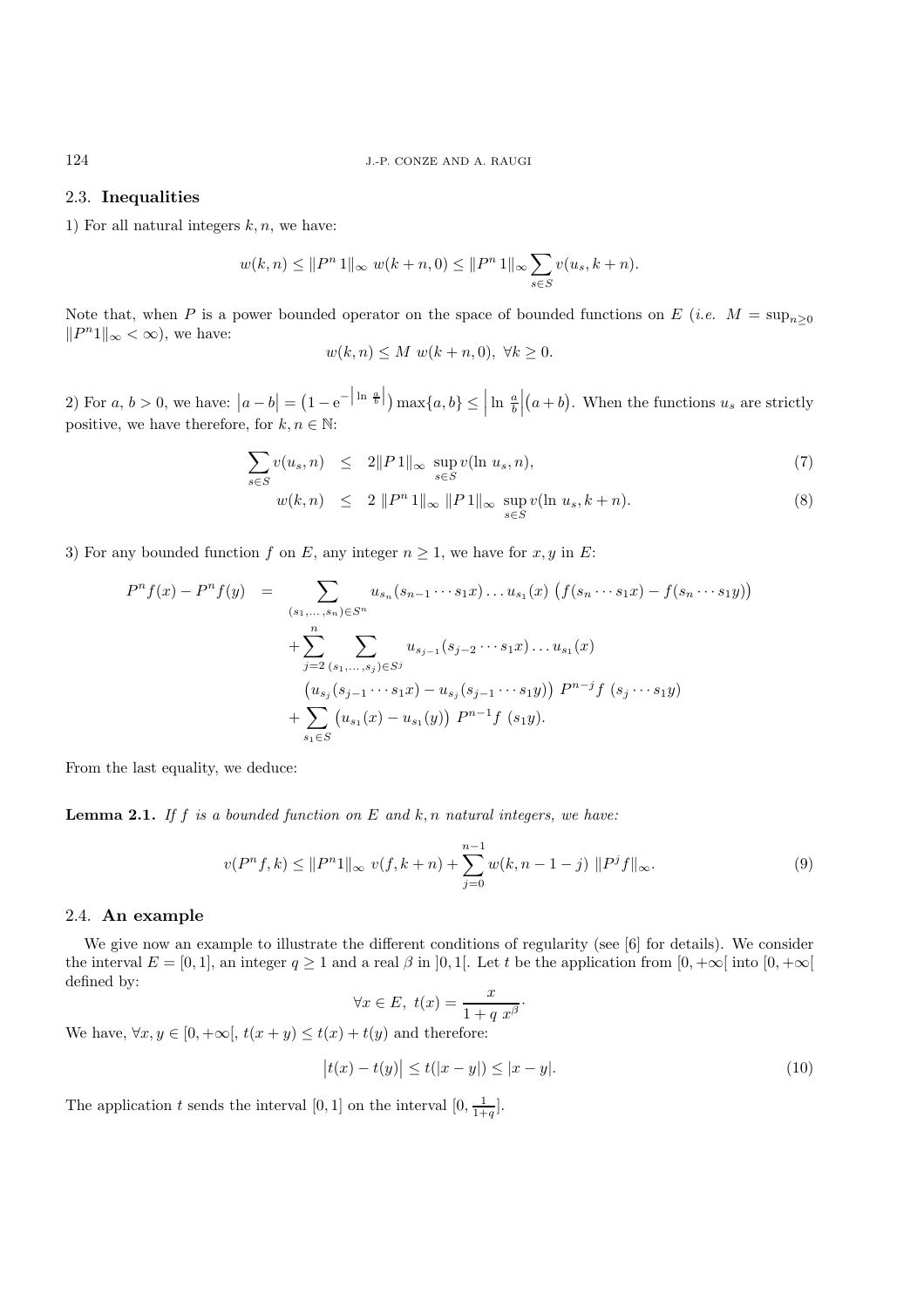Let  $S$  be the family of continuous transformations of  $E$  into itself defined by:

$$
S = \left\{ t_k : x \to t(x) + \frac{k}{1+q} : 0 \le k \le q \right\}.
$$

From (10), we have:

$$
\forall s_1, \ldots, s_n \in S, \ |s_1 \cdots s_n \ x - s_1 \cdots s_n \ y \leq t^n(|x - y|) \leq t^n(1).
$$

For the sequence  $(\eta_k)_{k\geq 0}$  on E defined by  $\eta_k = t^k(1)$ , the contraction hypothesis (4) is then satisfied.

Let  $\{u_s : s \in S\}$  be a family of functions such that  $\sum_{s \in S} u_s(x) = 1$ ,  $\forall x \in E$ . We assume that there exists a continuous increasing function  $\Phi$  from [0, 1] to [0, 1] such that  $\Phi(0) = 0$  and

$$
\sum_{s \in S} |u_s(x) - u_s(y)| \le \Phi(|x - y|), \ \forall \ x, y \in [0, 1].
$$

We have:

$$
w(n,0) \leq \Phi(\eta_n), \ \forall n \in \mathbb{N}.
$$

The sequence  $(\eta_n = t^n(1))_{n \geq 0}$  decreases to zero and satisfies  $\eta_n = (1 + o(1))(n \ q \ \beta)^{-\frac{1}{\beta}}$ .

For  $\Phi(x) = x^{\alpha}$ , with  $0 < \alpha \leq 1$ , the condition  $\sum_{k \geq 0} w(k, 0) < +\infty$  is satisfied if  $\frac{\alpha}{\beta} > 1$ . For  $\Phi(x) = \frac{1}{1 + |\ln x|^{\alpha}}$ , with  $\alpha > 0$ , the condition  $\sum_{k \geq 0} w(k, 0) < +\infty$  is not necessarily satisfied.

The convergence of the series  $\sum_{n\geq 0} w(0, n)$  can be established under less restrictive conditions:

- for  $\Phi(x) = x^{\alpha}$ , with  $0 < \alpha \le 1$ , we have  $\sum_{n \ge 0} w(0, n) < +\infty$ ;
- for  $\Phi(x) = \frac{1}{1+|\ln x|^{\alpha}}$ , we have  $\sum_{n\geq 0} w(0,n) < +\infty$ , for  $\alpha > 1$ .
	- 3. CONVERGENCE OF  $\sum ||P^n f||_{\infty}$

#### 3.1. **Hypothesis**

In this section we make the following assumptions:

$$
\sum_{n\geq 0} w(0, n) < +\infty, \ \lim_{k} \downarrow w(k, 0) = 0. \tag{11}
$$

$$
P \text{ is power bounded: } M = \sup_{n \ge 1} \|P^n 1\|_{\infty} < +\infty. \tag{12}
$$

Remark that, by continuity of the weights  $u_s$ , the second condition in (11) is always satisfied when the family of applications  $S$  is finite. When  $P$  is Markovian, equation (12) is clearly satisfied. This is true as well, up to a multiplicative constant, when the weights  $u_s$  are strictly positive (*cf.* Lem. 3.4).

We will make use of the following elementary lemma:

**Lemma 3.1.** *If*  $(u_k)_{k\geq 1}$  *is a sequence of real numbers decreasing to 0, there exists a sequence*  $(\varphi_k)_{k\geq 1}$  *such that:*

$$
\sum_{k\geq 0} \varphi_k = +\infty \quad \text{and} \quad \sum_{k\geq 0} \varphi_k \ u_k < +\infty.
$$

*Proof.* We may take for instance, for some  $\alpha \in [1, 2]$ ,

$$
\varphi_k = u_k^{-\alpha}(u_k - u_{k+1}), k \ge 1.
$$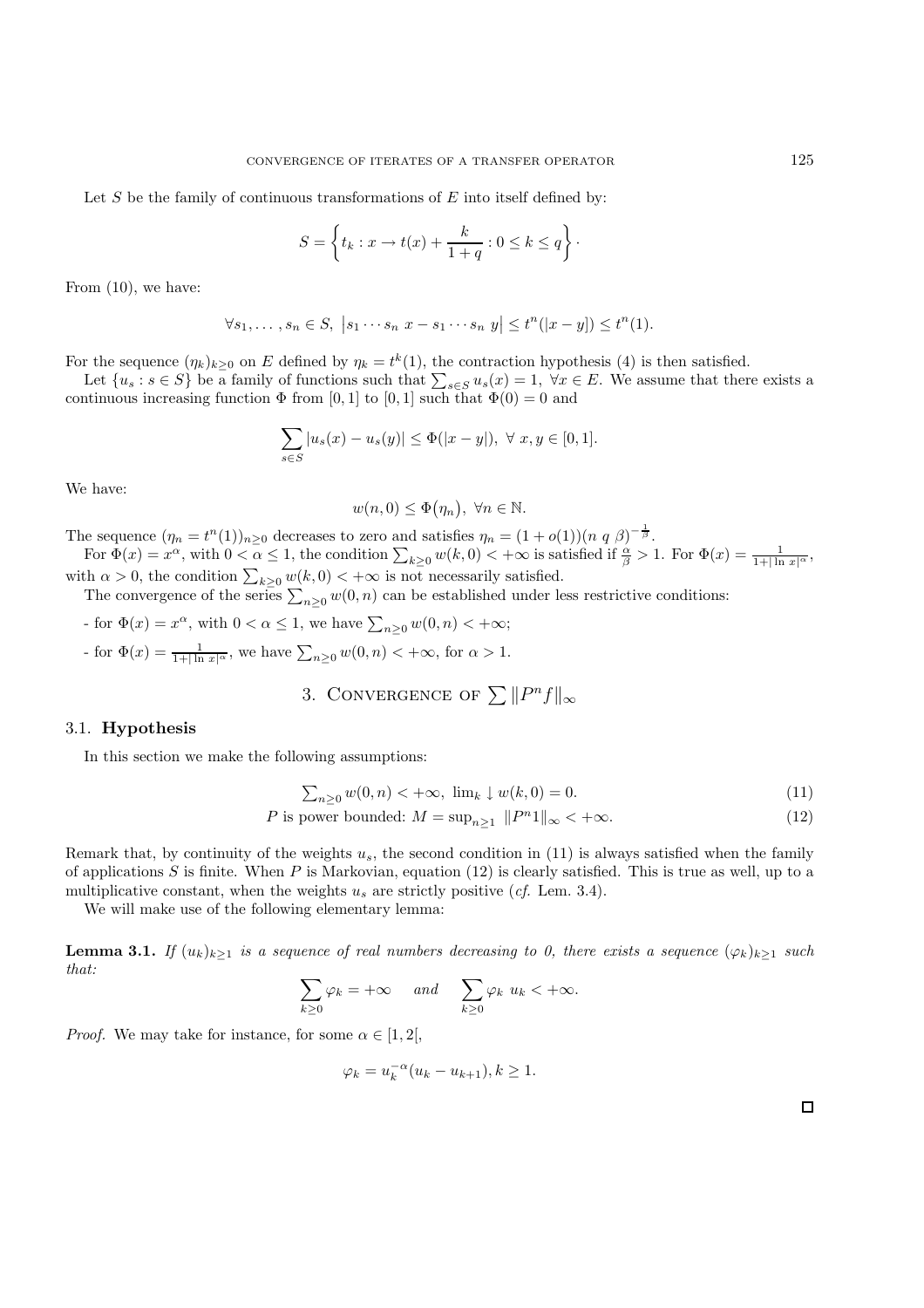From the inequalities  $\forall k \in \mathbb{N}, w(k,n) \leq M w(0,n)$ , it follows that

$$
\lim_{k \to +\infty} \downarrow \sum_{n \geq 0} w(k, n) = \sum_{n \geq 0} \lim_{k \to +\infty} \downarrow w(k, n) = 0.
$$

Consider a function  $\varphi$  from N to  $]0, +\infty[$  such that (*cf.* Lem. 3.1):

$$
\sum_{k\geq 0} \varphi(k) = +\infty \quad \text{and} \quad \sum_{k\geq 0} \varphi(k) \sum_{n\geq 0} w(k, n) < +\infty.
$$

**Notations.** For  $n, \ell$  non negative integers, we set

$$
a(\ell, n) = \sum_{k \ge 0} \varphi(k) w(k + \ell, n), \qquad (13)
$$

$$
\rho(\ell) = \sum_{n \ge 0} a(\ell, n). \tag{14}
$$

We define semi-norms by setting for a function  $f$  on  $E$ :

$$
|f|_{\varphi,n} = \sum_{k\geq 0} \varphi(k) \ v(f, k+n), \ n \geq 0,
$$
  

$$
|f|_{\varphi} = |f|_{\varphi,0} = \sum_{k\geq 0} \varphi(k) \ v(f, k).
$$

Let  $B_{\varphi}$  be the subspace of  $C(E)$  defined by  $B_{\varphi} = \{f \in C(E) : |f|_{\varphi} < \infty\}.$ 

By Lemma 2.1, the semi-norms ( $| \nvert_{\varphi,n}$ )<sub>n>0</sub> on  $B_{\varphi}$  satisfy the following inequalities:

$$
\forall n\geq 1, \ \forall k\geq 0, \ |P^n f|_{\varphi,k}\leq M |f|_{\varphi,n+k}+\sum_{j=0}^{n-1}a(k,n-j-1)\ \|P^jf\|_\infty.
$$

The inequalities

$$
\forall N \in \mathbb{N}, \ \left(\sum_{k=0}^{N} \varphi(k)\right) v(f, N) \leq \sum_{k=0}^{N} \varphi(k) v(f, k) \leq |f|_{\varphi}
$$

imply that the set of functions  $\{f \in C(E) : ||f||_{\varphi} + ||f||_{\infty} \leq 1\}$  is equicontinuous. By Ascoli–Arzela theorem, this set is relatively compact in  $(C(E), \| \|_{\infty})$ . It is easy to see that this set is closed and therefore is a compact subset of  $(C(E), || ||_{\infty}).$ 

It follows that the operator  $P$  satisfies the hypotheses of Theorem 1.1 and we have the following theorem, where  $W_1$  is the subspace of  $C(E)$  generated by the eigenvectors of P corresponding to eigenvalues of modulus 1 and  $W_2 = \{f \in C(E) : \lim_{n \to +\infty} ||P^n f||_{\infty} = 0\}.$ 

**Theorem 3.2.** *If (3.1) is satisfied,*  $W_1$  *is finite dimensional and*  $C(E) = W_1 \oplus W_2$ *.* 

*Moreover, for*  $r \geq 0$ , if the condition  $\sum_{n\geq 0} n^r w(0, n) < +\infty$  is satisfied, we have  $\sum_{n\geq 0} n^r ||P^n f||_{\infty} < +\infty$ *for all*  $f \in W_2$  *such that*  $\sum_{n\geq 0} n^r v(f, n) < +\infty$ *.*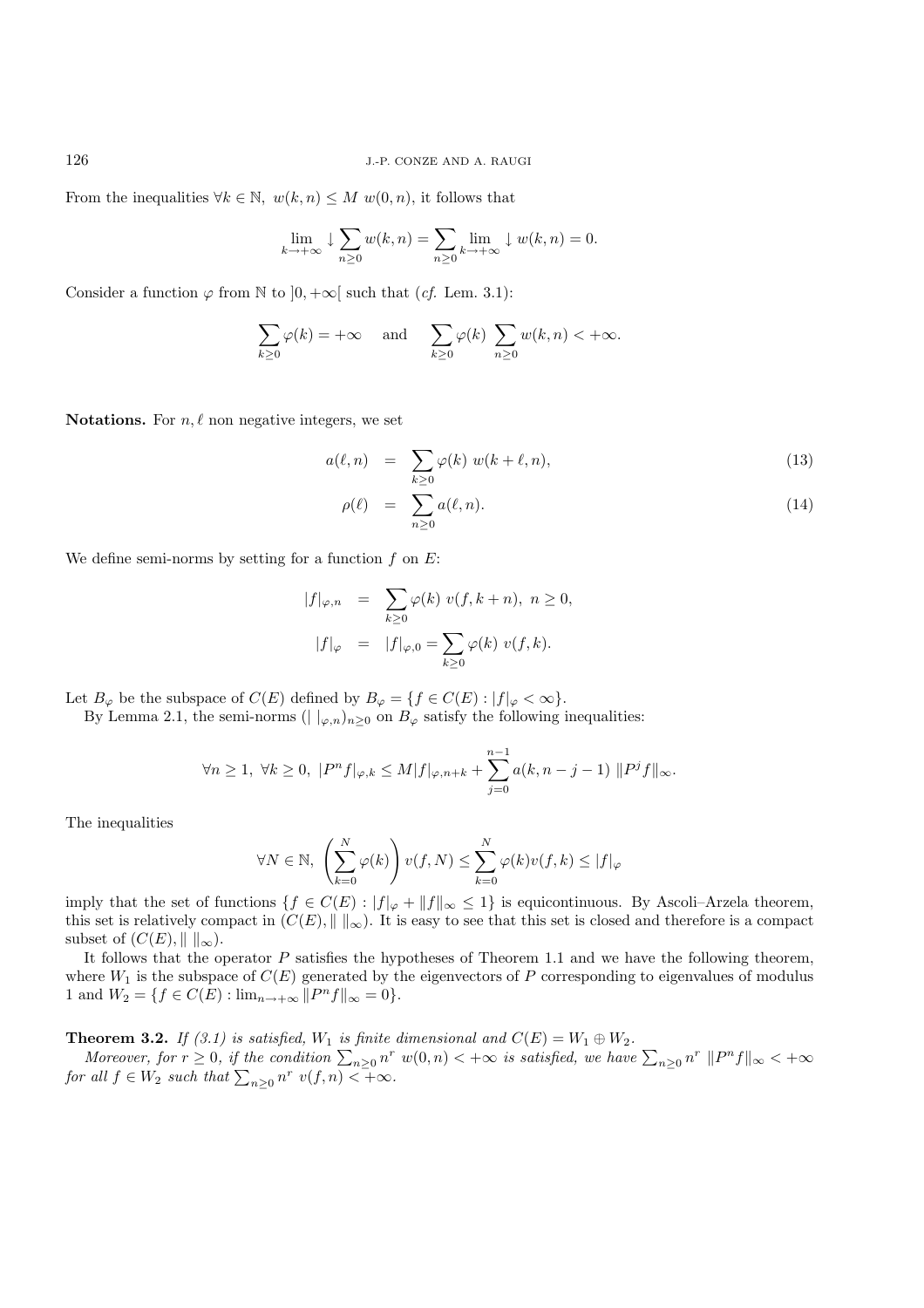*Proof.* If  $h \in C(E)$  is an eigenvector of P of modulus 1, then from (9) we have  $\forall k \geq 0$ ,  $v(h, k) \leq \sum_{j\geq 0} w(k, j)$  $||h||_{\infty}$  and therefore h belongs to  $B_{\varphi}$  for all  $\varphi : \mathbb{N} \to ]0, +\infty[$  such that

$$
\sum_{k\geq 0} \varphi(k) = +\infty \text{ and } \sum_{k\geq 0} \varphi(k) \sum_{j\geq 0} w(k, j) < \infty. \tag{15}
$$

Let  $f \in C(E)$ . As  $\lim_{n \to +\infty} v(f, n) = 0$ , we can apply Lemma 3.1, with  $u(n) = \max\{\sum_{j\geq 0} w(n, j), v(f, n)\}\)$ , and choose a function  $\varphi$  from N to  $]0, +\infty[$  such that  $f \in B_{\varphi}$  and the conditions (15) are satisfied.

Then the first assertion results from Theorem 1.1.

Let f such that  $\sum_{n\geq 0} n^r v(f, n) < +\infty$ .

Applying Lemma 3.1 with  $u(n) = \max\{\sum_{k\geq 0} w(n,k), \sum_{k\geq n} k^r v(f,k)\}, n \geq 1$ , we can choose a function  $\varphi$ from  $\mathbb N$  to  $]0, +\infty[$  such that

$$
\sum_{k\geq 0}\varphi(k)=+\infty;\sum_{k\geq 0}\varphi(k)\sum_{j\geq 0}w(k,j)<\infty\text{ and }\sum_{k\geq 0}\varphi(k)\sum_{j\geq k}j^{r}v(f,j)<\infty.
$$

From Theorem 1.1, we have then

$$
\sum_{n\geq 0} n^r \left( |P^n f|_{\varphi} + ||P^n f||_{\infty} \right) < +\infty
$$

and the result follows.

## 3.2. **Peripheral spectrum of** P

To apply the previous results, we need information on  $W_1$  and on the peripheral spectrum of  $P$ . In particular it is important to give conditions which ensure that  $\dim(W_1) = 1$ . We refer to [21] and [6] for a description of the subspace  $W_1$  of  $C(E)$  in terms of ergodic classes for a Markov chain associated to P.

The following notion of proximality is useful to give a criterium for  $\dim(W_1)=1$  (*cf.* [5]). The family of transitions  $x \to sx$  (allowed if  $u_s(x) > 0$ ), defines a "topological Markov chain" on the space E. We denote it by  $(S,(u_s)_{s\in S})$ .

#### 3.3. **Definitions**

We say that a compact set F of E is p-invariant (or *invariant* for  $p = 1$ ) if, for all  $x \in F$  and all  $(s_1, \ldots, s_n)$  $\in S^p$  such that  $u_{s_p}(s_{p-1}\cdots s_1x)\cdots u_{s_2}(s_1x)\,u_{s_1}(x) > 0$ , we have  $s_p\cdots s_1x \in F$ .

We say that  $(S,(u_s)_{s\in S})$  is *p-proximal* if any two *p*-invariant non-empty compact sets intersect. It is *strongly proximal* if it is p-proximal for any integer  $p \geq 1$ .

**Theorem 3.3.** *(cf. [6, 21]): if* P *is Markovian and if (3.1) is satisfied, we have:*

*i)* the eigenvalues of modulus 1 of P are roots of unity. There exists a finite set  $\{E_1,\ldots,E_m\}$  of disjoint *invariant compact sets (ergodic classes) such that*

$$
\left\{\mathbb{P}_x\left[\left\{\limsup_{n\to+\infty} d(X_n, E_j) = 0\right\}\right]; 1 \leq j \leq m\right\}
$$

*is a basis of the eigenspace of* P *corresponding to the eigenvalue 1;*

*ii) each invariant compact set* E<sup>j</sup> *supports a unique* P*-invariant probability measure and splits into a finite number*  $\{C_{j,1},\ldots,C_{j,d_i}\}$  *of d<sub>j</sub>*-invariant compact sets (cyclic classes);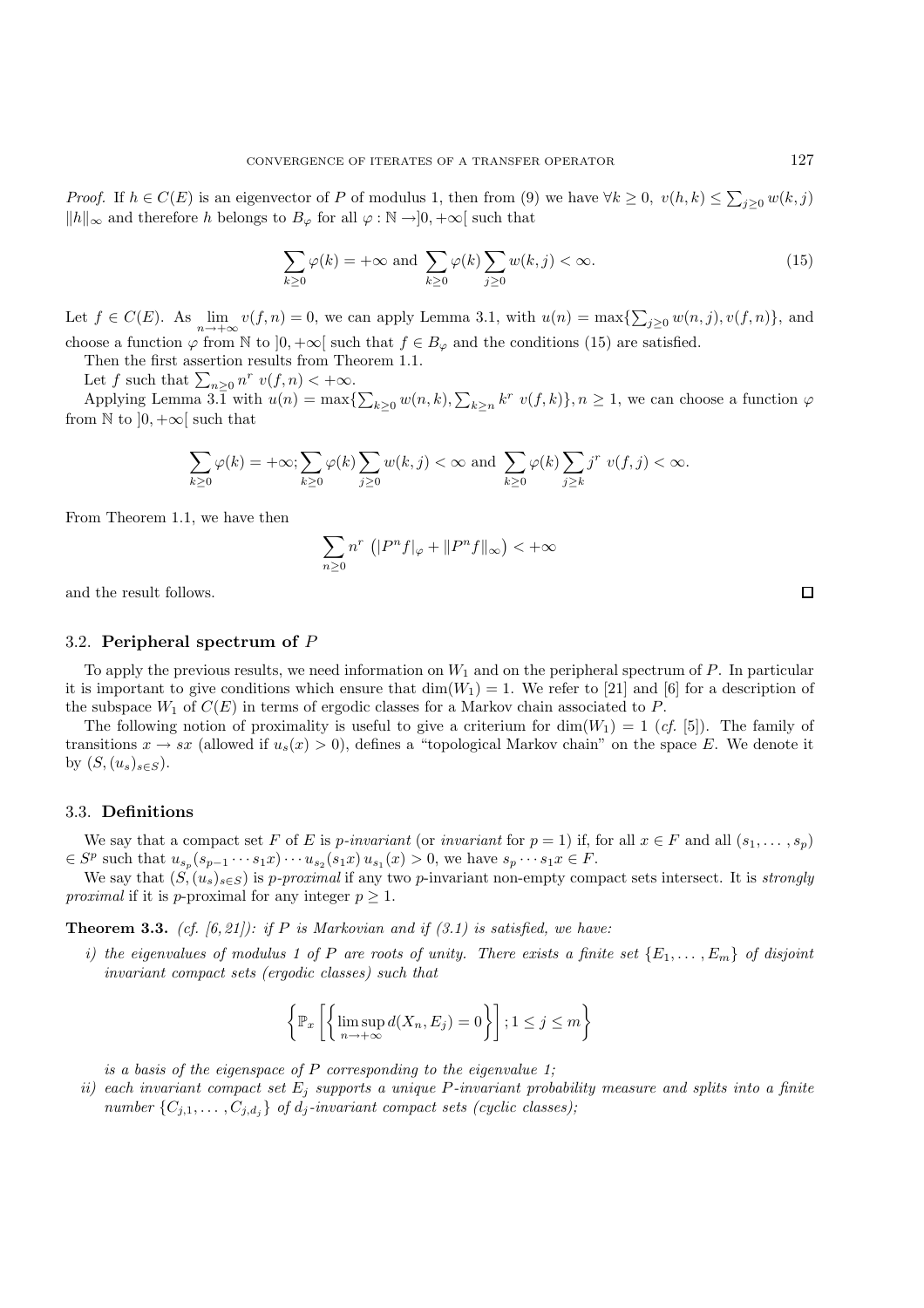*iii) the set of functions*

$$
\left\{\sum_{\ell=0}^{d_j-1} \omega_j^{\ell} \mathbb{P}_x \left[ \left\{\limsup_{n \to +\infty} d(X_{nd_j}, C_{j,\ell}) = 0 \right\} \right]; 1 \leq j \leq m, \ \omega_j \ \text{is a } d_j\text{-root of unity} \right\}
$$

*is a basis of*  $W_1$ ;

*iv) if* (S,(u<sub>s</sub>)<sub>s∈S</sub>) *is strongly proximal, there exists a unique ergodic class (without cyclic subclasses) supporting the unique* P-invariant probability measure  $\nu$  on E and we have, uniformly on E, for all  $f \in C(E)$ :  $\lim_{n} P^{n} f = \nu(f).$ 

#### 3.4. **Existence of an invariant function**

In the general case, we can reduce  $P$  (by "relativisation") to a Markovian operator if there exists a strictly positive eigenfunction. The existence of such a function can be shown classically, when the weights  $u_s$  are  $> 0$ (*cf.* [2, 25]), under a regularity condition which slightly stronger then (11) (in the following lemma P is not supposed to be power bounded):

**Lemma 3.4.** If the functions  $u_s$ ,  $s \in S$ , are strictly positive and satisfy the condition

$$
\sum_{k\geq 0} \sup_{s\in S} v(\ln u_s, k) < +\infty,\tag{16}
$$

*the operator* P *has a strictly positive proper function* h *satisfying:*

$$
v(\ln h, k) \le \sum_{n \ge k} \sup_{s \in S} v(\ln u_s, n).
$$

*Proof.* For every integer  $k \geq 0$ , set  $\varepsilon_k = \sum_{n \geq k} \sup_{s \in S} v(\ln u_s, n)$ . Consider the cone C of strictly positive continuous functions f such that  $v(\ln f, k) < \varepsilon_k$ . For  $x_0 \in E$ , the section  $C \cap \{f : f(x_0) = 1\}$  is an equicontinuous and bounded set of continuous functions. Therefore, the cone  $\mathcal C$  has a compact base.

This cone is left invariant by P, since we have, for every  $x, y \in E$  satisfying  $d(x, y) \leq \eta_k$ :

$$
Pf(y) = \sum_{s \in S} u_s(y) f(sy) = \sum_{s \in S} \frac{u_s(y)}{u_s(x)} \frac{f(sy)}{f(sx)} u_s(x) f(sx)
$$
  

$$
\leq \sum_{s \in S} e^{\sup_{s \in S} v(\ln u_s, k)} e^{\varepsilon_{k+1}} u_s(x) f(sx) = e^{\varepsilon_k} Pf(x).
$$

This gives the inequality;

$$
v(\ln Pf, k) \le v(\ln f, k+1) + w(k). \tag{17}
$$

 $\Box$ From Schauder–Tychonov theorem, we deduce the existence of a proper function h for P in the cone  $\mathcal{C}$ .

Assuming (16) and the functions  $u_s$  strictly positive, let h given by the previous lemma such that  $Ph = \lambda h$ . The conditions (11) and (12) are satisfied by  $\lambda^{-1}P$  (see inequality (8)). The relativised operator is defined by

$$
{}^{h}Pf(x) = \frac{1}{\lambda h(x)}P(hf)(x).
$$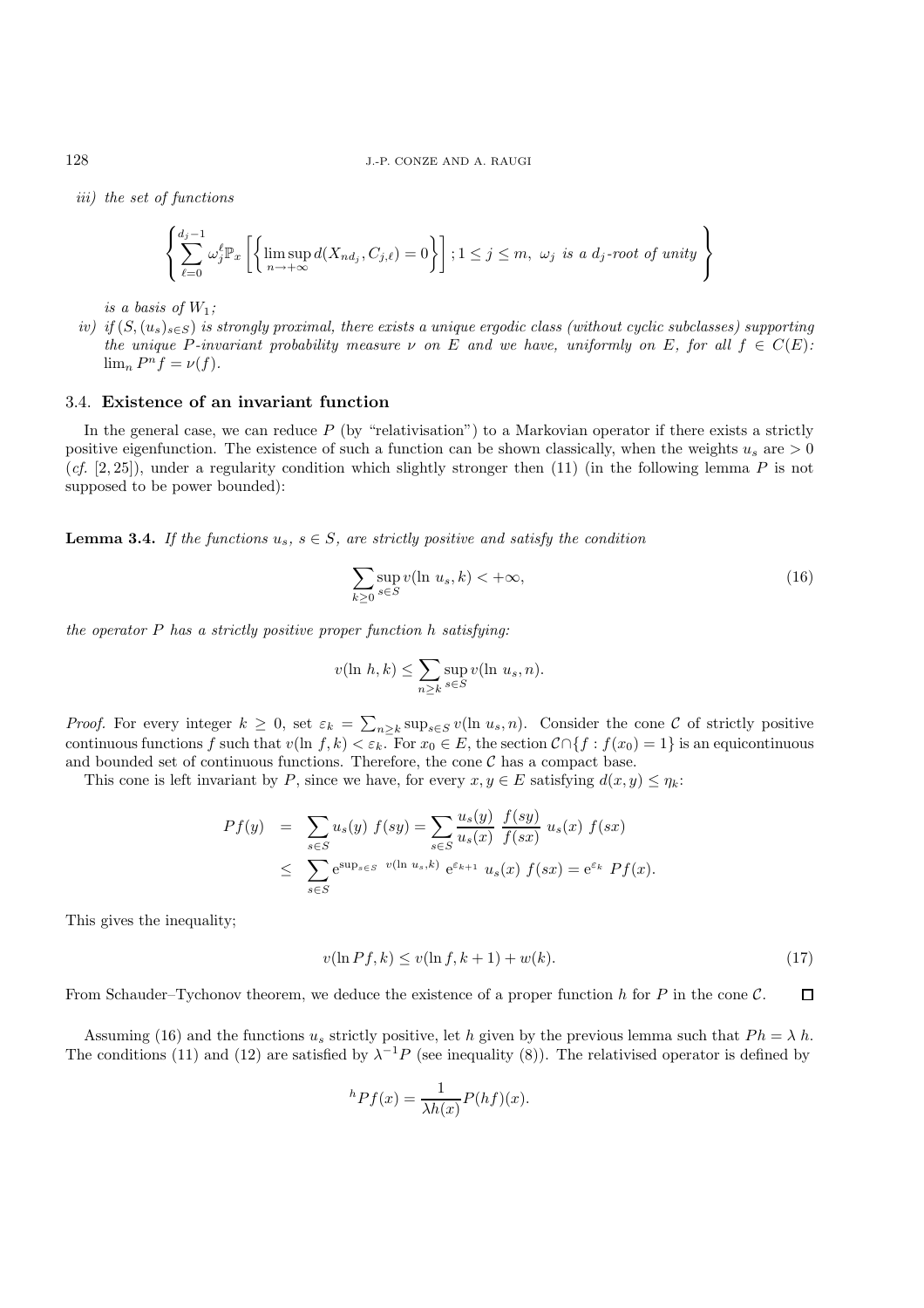We have strong proximality and, for  $f \in C(E)$ , the sequence  $((hP)^n f)_{n>0}$  converges uniformly to  $\nu(f)$  where v is the unique hP-invariant probability on E. The sequence  $(\lambda^{-n}P^n f)_{n\geq 0}$  converges uniformly to  $\nu(h^{-1}f)$  h. The measure  $\tilde{\nu} = (\nu(\frac{1}{h})h)^{-1}\nu$  is the unique  $\lambda^{-1}P$ -invariant probability.

Some partial results can also be proved when the weights are not supposed to be strictly positive:

**Theorem 3.5.** *If* P *(power bounded) satisfies*

$$
\sum_{n\geq 0} w(n,0) < +\infty \tag{18}
$$

and  $\rho(P) = \lim_{n} (||P^n1||_{\infty})^{1/n} = 1$ , there exists a continuous non negative function h which is P-invariant and *not identically 0. If*  $(S,(u_s)_{s\in S})$  *is proximal, then h is strictly positive.* 

*Proof.* Since P satisfies the hypotheses of Theorem 1.1, we know that the sequence  $\left( \frac{1}{n} \right)$ n  $\sum^{n-1}$  $k=0$  $P^{k_1}$  $n \geq 1$ converges

uniformly on  $E$  to a non-negative continuous  $P$ -invariant function  $h$ .

If h is the null function, then  $W_1$  is reduced to zero and  $\lim_{n\to+\infty} ||P^n1||_{\infty} = 0$ . This is impossible if there exists a P-invariant probability measure  $\nu$ . Let us show the existence of such a measure under our assumptions.

We consider the following operators:

$$
P_{\varepsilon}f(x) = \sum_{s \in S} (u_s(x) + \varepsilon_s) f(sx),
$$

where  $(\varepsilon_s)_{s\in S}$  is a family of strictly positive reals such that  $\sum_s \varepsilon_s < \infty$ . If (18) holds, then  $P_\varepsilon$  satisfies the conditions of Lemma 3.4 (we have:  $v(\ln(u_s + \varepsilon_s), k) \leq \varepsilon_s^{-1} v(u_s, k)).$ 

Therefore, there exist a strictly positive continuous function  $h_{\varepsilon}$  and a scalar  $\lambda_{\varepsilon}$  such that  $P_{\varepsilon}h_{\varepsilon} = \lambda_{\varepsilon}h_{\varepsilon}$ . We have  $1 \leq C_{\varepsilon} h_{\varepsilon}$ , for some finite constant  $C_{\varepsilon}$ . Moreover there exists a measure  $\nu_{\varepsilon}$  such that  $P_{\varepsilon} \nu_{\varepsilon} = \lambda_{\varepsilon} \nu_{\varepsilon}$ (since  $h_{\varepsilon} > 0$ , the eigenvalue is the same for the action of P on functions and on measures). The inequalities  $P^{n}1 \leq P_{\varepsilon}^{n}1 \leq CP_{\varepsilon}^{n}h_{\varepsilon} = C_{\varepsilon}\lambda_{\varepsilon}^{n}h_{\varepsilon}$  and the hypothesis  $\rho(P) = 1$  imply:  $\lambda_{\varepsilon} \geq 1$ .

Letting the constants  $\varepsilon_s$  tend to 0 for each  $s \in S$  and taking a cluster value of the family  $\{\nu_{\varepsilon}, \varepsilon > 0\}$ , we get a probability measure  $\nu_0$  such that  $P_{\nu_0} = \lambda_0 \nu_0$ , for a constant  $\lambda_0 \geq 1$ , and therefore  $\lambda_0 = 1$  since P is power bounded.  $\Box$ 

# 4. CONVERGENCE OF  $\sum P^n f$  (WEAKER HYPOTHESES ON f)

In this section, the assumptions are stronger for the weights  $u_s$ , but weaker for the spaces of functions f that we consider.

#### 4.1. **Hypotheses and notations**

We assume that the functions  $u_s, s \in S$ , are *strictly positive* and satisfy

$$
\sum_{k\geq 0} \sup_{s\in S} v(\ln u_s, k) < +\infty. \tag{19}
$$

By Lemma 3.4 there exist  $\lambda > 0$ , a strictly positive continuous function h satisfying  $Ph = \lambda h$  and an unique  $\lambda^{-1}P$ -invariant probability  $\nu$  on E such that, for all  $f \in C(E)$ , the sequence of functions  $(\lambda^{-n}P^n f)_{n>0}$  converges uniformly to  $\nu(f)$  h. Without loss of generality, in the following we will suppose that *the support of the measure v is equal to* E. Replacing P with  $\lambda^{-1}P$ , we can also assume  $\lambda = 1$ , so that P is power bounded,  $\nu$  is P-invariant and  $||Pf||_1 \leq ||f||_1$ , for  $f \in L^1(\nu)$ .

We introduce now a condition for the regularity of functions on  $E$  which is weaker than that defined in  $(2.2)$ .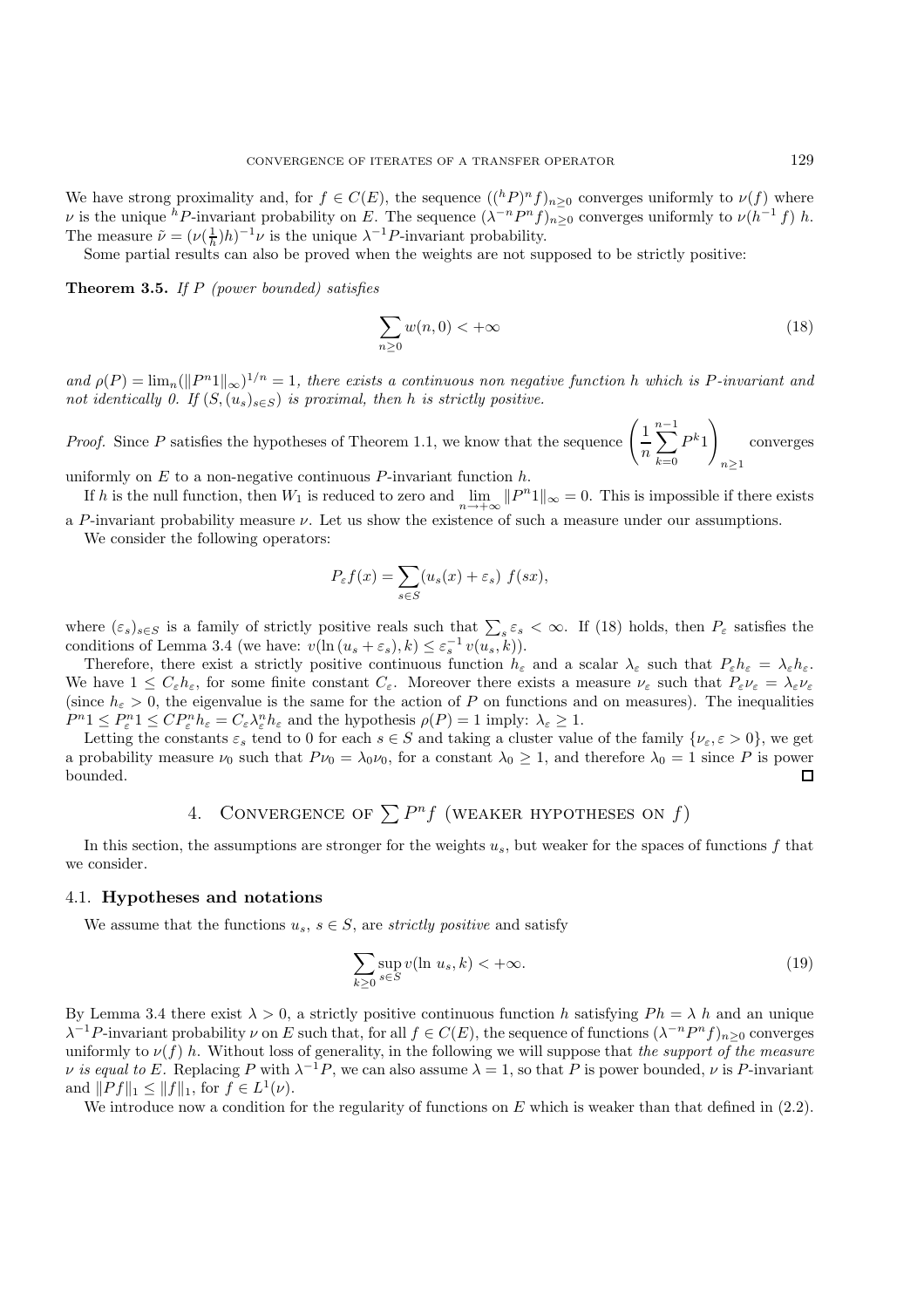**Notations.** For *n* integer  $\geq 0$ ,  $x \in E$ , *f* Borel function *f* on *E*, we define:

$$
\widetilde{\mathcal{V}}(f,x,n) = \|f(x) - f(\cdot)\|_{L^{\infty}\left(B(x,\eta_n),\nu\right)},\tag{20}
$$

$$
\widetilde{v}(f,n) = \int_{E} \widetilde{\mathcal{V}}(f;x,n) \, \nu(\mathrm{d}x). \tag{21}
$$

We set

$$
V = \left\{ f \in L^{\infty}(E, \nu) : \lim_{n \to +\infty} \tilde{v}(f, n) = 0 \right\},
$$
  

$$
W_2 = \left\{ f \in V : \lim_{n \to +\infty} ||P^n f||_{\infty} = 0 \right\}.
$$

Choose a function  $\varphi$  from N to  $]0, +\infty[$  such that

$$
\sum_{k\geq 0} \varphi(k) = +\infty \text{ and } \sum_{k\geq 0} \varphi(k) \left( \sum_{n\geq k} \sup_{s\in S} v(\ln u_s, n) \right) < +\infty.
$$
 (22)

.

We may then define the analogous of the quantities introduced in  $(2.2)$ :

$$
|f|'_{\varphi,n} = \sum_{k\geq 0} \varphi(k) \ \widetilde{v}(f, k+n), \ n \geq 0
$$
  

$$
|f|'_{\varphi} = |f|'_{\varphi,0} = \sum_{k\geq 0} \varphi(k) \ \widetilde{v}(f, k).
$$

Let  $\tilde{B}_{\varphi}$  be the subspace of  $L^1(E,\nu)$  defined by  $\tilde{B}_{\varphi} = \{f \in L^1(E,\nu) : |f|_{\varphi}' < +\infty\}$ . We will see that  $(\tilde{B}_{\varphi}, \|\ \|_1, (\|\|_{\varphi,n})_{n\geq 0})$  satisfies the hypotheses of Theorem 1.1.

**Theorem 4.1.** *Under the hypotheses (19), we have*  $V = \mathbb{C}h \oplus W_2$ *.* 

 $Let r \in \mathbb{N}$ . Suppose that  $\sum_{n\geq 0} n^r \sup_{s\in S} v(\ln u_s, n) < +\infty$ . Then, for all  $f \in W_2$  such that  $\sum_{n\geq 0} n^r \tilde{v}(f, n) <$  $+\infty$ *, we have*  $\sum_{n\geq 0} n^r ||P^n f||_{\infty} < +\infty$ *.* 

The proof follows from several lemmas.

**Lemma 4.2.** *There exists a positive real number* c *such that, for all*  $f \in \mathcal{L}^{\infty}(E, \nu)$ *,* 

$$
||f||_{L^{\infty}} \le c(\tilde{v}(f,0) + ||f||_1) \le c((\varphi(0))^{-1}|f|_{\varphi}' + ||f||_1)
$$

*Proof.* For  $x \in E$  and  $r > 0$ , we denote by  $B(x, r)$  the open ball  $\{y \in E : d(x, y) < r\}$ . Let  $f \in L^1(E, \nu)$ . For all  $y \in E$  and for *v*-almost all  $x \in E$ , we have:

$$
1_{B(x,\eta_0)}(y)|f(x)| \leq 1_{B(x,\eta_0)}(y)(|f(x)| - |f(y)|) + |f(y)|
$$
  
 
$$
\leq ||f(\cdot) - f(y)||_{L^{\infty}(E,B(y,\eta_0),\nu)} + |f(y)|.
$$

After integration we obtain, for  $\nu$ -almost all  $x \in E$ ,

$$
\nu(B(x,\eta_0)) |f(x)| \le \tilde{\nu}(f,\eta_0) + ||f||_1 \le (\varphi(0))^{-1} |f|_{\varphi} + ||f||_1.
$$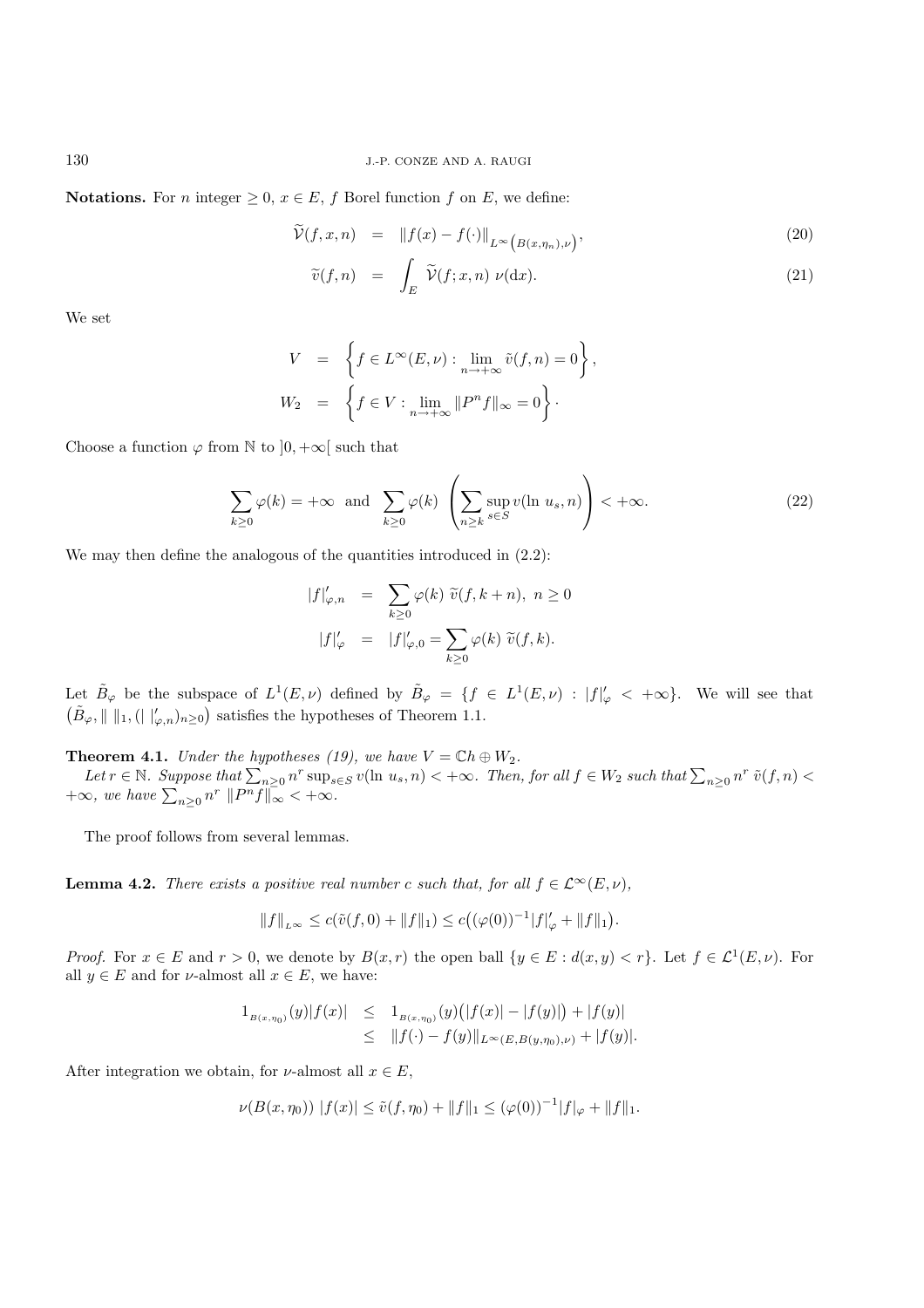To conclude we have to show that  $\inf_{x \in E} \nu(B(x, \eta_0)) > 0$ . Let  $(x_n)_{n>0}$  be a sequence of elements of E such that  $\lim_{n\to+\infty}\nu(B(x_n,\eta_0))=\inf_{x\in E}\nu(B(x,\eta_0)).$  From the compactness of E, we can suppose that the sequence  $(x_n)_{n>0}$  converges to an element x of E. But then, as the support of  $\nu$  is equal to E, we have

$$
\liminf_{n \to +\infty} \nu(B(x_n, \eta_0)) \ge \nu(B(x, \eta_0)) > 0.
$$

**Lemma 4.3.** *The set*  $C_1 = \{f \in L^1(E, \nu) : |f|_{\varphi} + ||f||_1 \leq 1\}$  *is a compact subset of*  $L^1(E, \nu)$ *.* 

*Proof.* For  $k \geq 0$  consider a finite open covering  $\{B(x_{j,k}, \eta_k), 1 \leq j \leq q_k\}$  of E extracted from the open covering  ${B(x, \eta_k), x \in E}$ . Let  ${(\psi_{j,k})}_{1 \leq j \leq p_k}$  be a partition of unity subordinate to this covering *(i.e.* the functions  $\psi_{j,k}, k \geq 0, 1 \leq j \leq p_k$ , are non-negative continuous and satisfy

$$
\forall x \in E, \sum_{j=1}^{k} \psi_{j,k}(x) = 1 \text{ and } \forall x \notin B(x_{j,k}, \eta_k), \ \psi_{j,k}(x) = 0.
$$

Let  $(f_n)_{n\geq 0}$  be a sequence of functions of  $C_1$ . By Lemma 4.2, these functions are bounded by  $c((\varphi(0))^{-1}+1)$ . Since the sequence  $(\tilde{v}(f_p, n))_{n \geq 0}$  is decreasing, we have:

$$
\left(\sum_{k=0}^{n} \varphi(k)\right) \ \widetilde{v}(f_p, n) \le \sum_{k=0}^{n} \varphi(k) \ \widetilde{v}(f_p, k) \le |f_p|_{\varphi}' \le 1
$$

and we get, for all integers  $k$ ,  $n$  and  $p$ ,

$$
\begin{split}\n\|f_{n+p} - f_n\|_1 &= \sum_{j=1}^{p_k} \int_E \psi_{j,k} \, |f_{n+p} - f_n| \, \mathrm{d}\nu \\
&\leq \sum_{j=1}^{p_k} \left( \int_E \psi_{j,k} \, |f_{n+p} - f_{n+p}(x_{j,k})| \, \mathrm{d}\nu \right. \\
&\quad \left. + \int_E \psi_{j,k} \, |f_n - f_n(x_{j,k})| \, \mathrm{d}\nu + \int_E \psi_{j,k} \, \mathrm{d}\nu \, |f_{n+p}(x_{j,k}) - f_n(x_{j,k})| \right) \\
&\leq \sum_{j=1}^{p_k} \left( \int_E \psi_{j,k} \, \widetilde{\mathcal{V}}(f_{n+p}, \cdot, k) \, \mathrm{d}\nu + \int_E \psi_{j,k} \, \widetilde{\mathcal{V}}(f_n, \cdot, k) \, \mathrm{d}\nu + \int_E \psi_{j,k} \, \mathrm{d}\nu \, |f_{n+p}(x_{j,k}) - f_n(x_{j,k})| \right) \\
&\leq \widetilde{v}(f_{n+p}, k) + \widetilde{v}(f_n, k) + \sum_{j=1}^{p_k} \int_E \psi_{j,k} \, \mathrm{d}\nu \, |f_{n+p}(x_{j,k}) - f_n(x_{j,k})| \\
&\leq 2 \left( \sum_{j=0}^k \varphi(j) \right)^{-1} + \sum_{j=1}^{p_k} \int_E \psi_{j,k} \, \mathrm{d}\nu \, |f_{n+p}(x_{j,k}) - f_n(x_{j,k})|.\n\end{split}
$$

If  $(\sigma(n))_{n\geq 0}$  is a strictly increasing sequence of integers such that the real sequences  $(f_{\sigma(n)}(x_{j,k}))_{n\geq 0}$  converge, for every  $k \ge 0$  and  $j \in [1, p_k]$ , then the sequence  $(f_{\sigma(n)})_{n \ge 0}$  is a Cauchy sequence in  $L^1(E, \nu)$ .

This shows that the set  $C_1$  is relatively compact in  $L^1(E,\nu)$ . It remains to show that  $C_1$  is closed.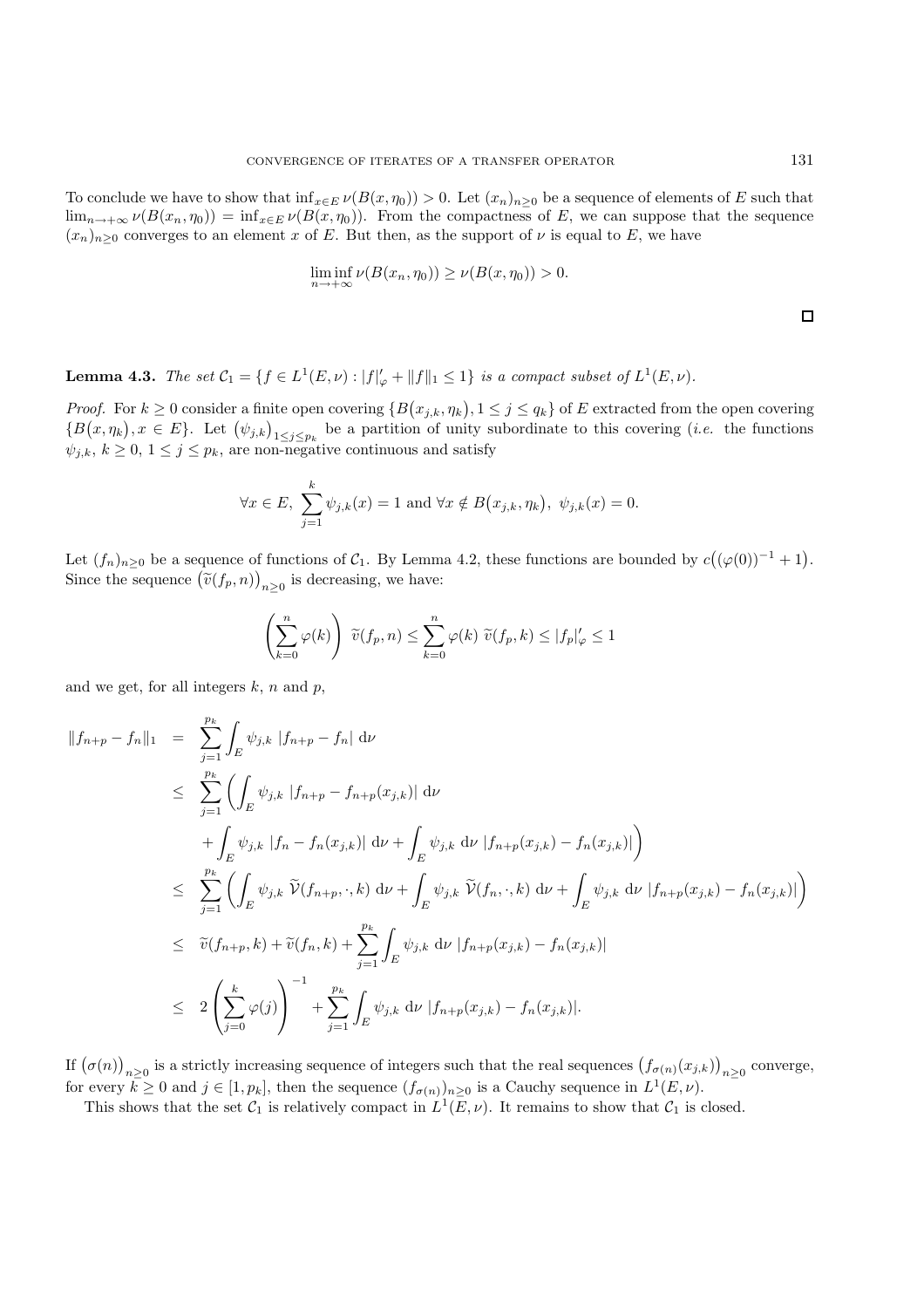Let  $(f_n)_{n\geq 0}$  be a sequence of functions of  $C_1$  which converges in  $L^1(E,\nu)$  to a function f. Taking if necessary a subsequence, we can assume that the sequence  $(f_n)_{n\geq 0}$  converges  $\nu$ -a.e. to f. From Egorov's theorem, there exists an increasing sequence  $(E_p)_{p\geq 0}$  of Borel sets in E such that

$$
\lim_{p \to +\infty} \nu(E_p) = 1 \quad \text{and} \quad \forall p \ge 0, \lim_{n \to +\infty} ||f_n - f||_{L^{\infty}(E_p, \nu)} = 0.
$$

For every integer  $p \geq 0$  and every integer  $N \geq 1$ , we have then:

$$
\sum_{k=0}^{N} \varphi(k) \int_{E_p} ||f(x) - f(\cdot)||_{L^{\infty}\left(B(x,\eta_k)\cap E_p,\nu\right)} \nu(\mathrm{d}x)
$$
\n
$$
= \lim_{n \to +\infty} \sum_{k=0}^{N} \varphi(k) \int_{E_p} ||f_n(x) - f_n(\cdot)||_{L^{\infty}\left(B(x,\eta_k)\cap E_p,\nu\right)} \nu(\mathrm{d}x)
$$
\n
$$
\leq \sup_{n \geq 0} |f_n|_{\varphi} \leq 1.
$$

Letting p, then N, tend to  $+\infty$ , we get:  $|f|'_{\varphi} \leq 1$ . This implies the result.

**Lemma 4.4.** *If*  $f$  *is a function on*  $E$  *and*  $k$  *an integer*  $\geq 0$ *, we have:* 

$$
\widetilde{v}(Pf,k) \leq e^{z(k)} \widetilde{v}(f,k+1) + z(k) \|f\|_1,
$$

 $where$ 

$$
z(k) = \sup_{s \in S} e^{v(\ln u_s, k)} v(\ln u_s, k)
$$

*Proof.* Let n be  $\in \mathbb{N}$  and  $(x, y) \in E^2$  such that  $d(x, y) \leq \eta_k$ . We have:

$$
\left|1 - \frac{u_s(y)}{u_s(x)}\right| \le e^{\left|\ln \frac{u_s(x)}{u_s(y)}\right|} \left|\ln \frac{u_s(x)}{u_s(y)}\right| \le e^{v(\ln u_s, k)} v(\ln u_s, k) \le z(k).
$$

It follows that

$$
|Pf(x) - Pf(y)| \leq \sum_{s \in S} |u_s(x) f(sx) - u_s(y) f(sy)|
$$
  
\n
$$
\leq \sum_{s \in S} u_s(y) |f(sx) - f(sy)| + \sum_{s \in S} |u_s(x) - u_s(y)| |f(sx)|
$$
  
\n
$$
\leq (1 + z(k)) \sum_{s \in S} u_s(x) |f(sx) - f(sy)| + z(k) P|f|(x)
$$
  
\n
$$
\leq e^{z(k)} \sum_{s \in S} u_s(x) \mathcal{V}(f, sx, k+1) + z(k) P|f|(x).
$$

We obtain the result by integrating with respect to  $\nu$  and using the invariance of  $\nu$  by P.

 $\Box$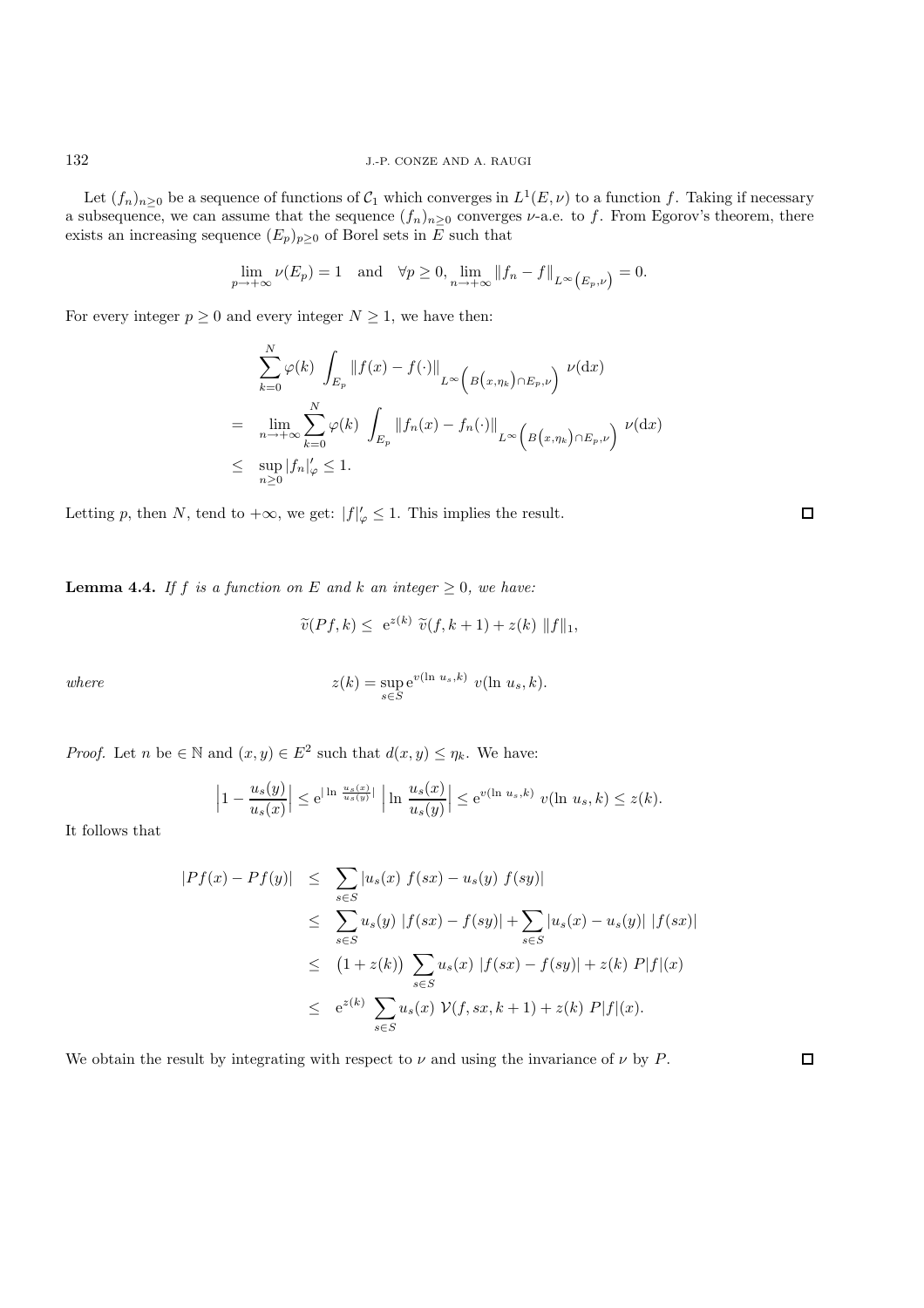**Corollary 4.5.** *There exists a positive real* C *such that, for every*  $f \in \tilde{B}_{\varphi}$ *:* 

$$
\forall n \ge 1, \forall k \ge 0, \ |P^n f|_{\varphi,k} \le C \left( |f|_{\varphi,n+k} + \sum_{j=0}^{n-1} a_{n+k-j-1} ||P^j f||_1 \right), \tag{23}
$$

*where*  $a_n = \sum$  $j \geq 0$  $\varphi(j) \sup_{s \in S} v(\ln u_s, j+n).$ 

*Proof.* From Lemma 4.4 we obtain

$$
\forall k \ge 0, \ |Pf|'_{\varphi,k} \le e^{z(k)} \|f\|'_{\varphi,k+1} + b_k \|f\|_1,
$$

with  $b_k = \sum_{j\geq 0} \varphi(j) z(k+j) \leq e^{\sup_{s\in S} v(\ln u_s,0)} a_k$ . From this inequality applied to the functions  $P^{n-1}f$ ,  $P^{n-2}f,\ldots,f,$  we get, for all  $k\geq 0$  and  $n\geq 1$ ,

$$
|P^n f|_{\varphi,k}' \le e^{z(k)+...+z(k+n-1)} |f|_{\varphi,k+n}' + \sum_{j=0}^{n-1} e^{z(k)+...+z(k+n-j-2)} b_{k+n-j-1} ||P^j f||_1.
$$

Setting  $C = e^{\sum_{j\geq 0} z(j)} \max\{1, e^{\sup_{s\in S} v(\ln u_s, 0)}\},$  we get (23).

## 4.2. **Proof of Theorem 4.2**

*Proof.* We know that, for  $f \in C(E)$ , the sequence of functions  $(P^n f)_{n>0}$  converges uniformly to  $\nu(f)$  h and therefore, for  $f \in L^1(E, \nu)$ , the sequence  $(P^n f)_{n>0}$  converges in  $L^1(E, \nu)$  to  $\nu(f)$  h.

Let  $f \in V$ . As  $\lim_{n\to+\infty} \tilde{v}(f,n) = 0$ , we can choose a function  $\varphi$  from N to  $]0, +\infty[$  such that  $f \in \tilde{B}_{\varphi}$  and the conditions (22) are satisfied.

We can substract  $\nu(f)h$  from f to have  $\nu(f) = 0$  (if  $\nu(f) \neq 0$ ,  $\lim_{n \to \infty} \frac{1}{n}$ n  $\sum^{n-1}$  $_{k=0}$  $P^k f$  is proportional to h and h is in

the space  $V$ ).

From Lemmas 4.3 and 23,  $(\tilde{B}_{\varphi}, P, \|\ \|_1, (\|\ \|_n)_{n\geq 0})$  verifies the hypotheses of Theorem 1.1. It follows that f is in  $W_2^{\varphi}$ , where  $W_2^{\varphi} = \{f \in V : \lim_{n \to +\infty} (|P^n f|_{\varphi}^{\varphi} + ||P^n f||_1) = 0\}$ . From Lemma 4.2, we deduce that f belongs to  $W_2 = \{g \in V : \lim_{n \to +\infty} ||P^n g||_{\infty} = 0\}.$  Therefore we have:  $V = \mathbb{C}h \oplus W_2$ .

Let f such that  $\sum_{n\geq 0} n^r \tilde{v}(f,n) < +\infty$ . There exists a function  $\varphi$  from N into  $]0, +\infty[$  such that (22) and

$$
\sum_{n\geq 0}\varphi(n)\sum_{k\geq n}k^r\,\,\tilde{v}(f,k)<\infty.
$$

From Theorem 1.1, we have then

$$
\sum_{n\geq 0} n^r \left( |P^n f|_{\varphi}^{\prime} + ||P^n f||_1 \right) < \infty,
$$

which implies by Lemma 4.2:

$$
\sum_{n\geq 0} n^r \|P^n f\|_{\infty} < \infty.
$$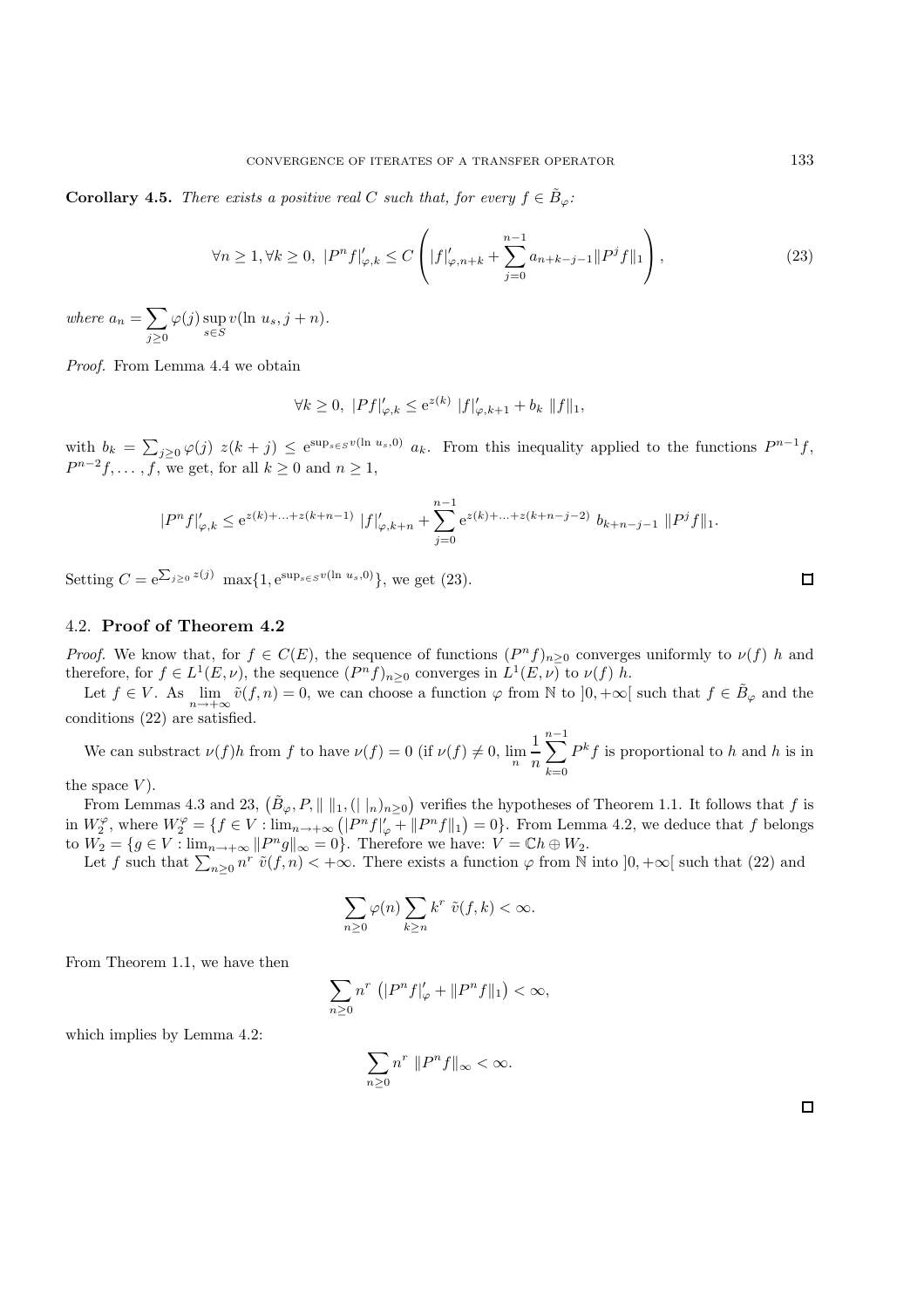#### 134 J.-P. CONZE AND A. RAUGI

## 5. Application to the CLT for some Markov chains

5.1.

We consider a *Markovian* operator P of the form (5). Theorem 3.2 gives sufficient conditions for a function f to be of the form

$$
f = g - Pg. \tag{24}
$$

This will be applied to obtain the central limit theorem.

Let  $(\Omega = E^{\mathbb{N}}, \mathcal{B}(\Omega), (X_n)_{n \geq 0}, (\mathbb{P}_x)_{x \in E})$  be the canonical Markov chain with transition probability P. Let x be an element of E and f a function defined on E. One says that the process  $(f(X_n))_{n\geq 0}$  satisfies the central limit theorem (CLT) under  $\mathbb{P}_x$  if, for a constant  $\sigma > 0$ , the sequence of real random variables  $\left(\frac{1}{\sqrt{n}}(f(X_0) + \cdots + f(X_n))^T\right)$  $f(X_{n-1}))\big|_{n\geq 1}$ , defined on  $(\Omega, \mathcal{B}(\Omega), \mathbb{P}_x)$ , converges in law to the normal law  $\mathcal{N}(0, \sigma^2)$ .

Using the representation (24) we can apply the method introduced by Gordin [7], Gordin and Lifvsic [8], to reduce the process  $(f(X_n))$  to a martingale difference  $(cf. [3,10])$  to prove the CLT. Strengthening the conditions on P and f, we can apply a result of Rio [22] for weakly dependant sequences (*cf.* also [13]) and get the optimal rate of convergence in the CLT.

In the following theorem we use the notations of Section 3 and Theorem 3.3*iv*).

**Theorem 5.1.** *Let us assume hypotheses (3.1) and the family*  $\{u_s : s \in S\}$  *strongly proximal. Let*  $\nu$  *be the unique* P-invariant probability on E and f be a continuous function on E such that  $\nu(f) = 0$  and  $\nu(|f|) > 0$ .

- *i)* If  $\sum_{k\geq 0} v(f, k) < \infty$ , then for all  $x \in E$  the sequence  $(f(X_n))_{n\geq 0}$  satisfies, under the probability  $\mathbb{P}_x$ , the *central limit theorem and the functional central limit theorem.*
- *ii)* If  $\sum_{k\geq 0} k w(k,0) < +\infty$  and  $\sum_{k\geq 0} k v(f,k) < +\infty$ , then for all  $x \in E$  the sequence  $(f(X_n))_{n\geq 0}$  satisfies, *under the probability*  $\mathbb{P}_x$ *, the central limit theorem at a rate in*  $O(\frac{1}{\sqrt{n}})$ *.*

*Proof. i*) Theorem 3.2 and condition  $\sum_{k\geq 0} v(f, k) < \infty$  imply  $\sum_{n\geq 0} ||P^n f||_{\infty} < +\infty$ . Setting  $g = \sum_{n\geq 0} P^n f$ , we obtain a continuous function such that  $f = g - Pg$ . The sums  $f(X_0) + \cdots + f(X_{n-1})$ 

can be written:  $S_n + g(X_0) - g(X_n)$  with  $S_n =$  $\sum^{n-1}$  $k=0$  $[g(X_{k+1}) - P g(X_k)].$ 

As  $g(X_0) - g(X_n)$  remains bounded, we can replace the sums  $f(X_0) + \cdots + f(X_{n-1})$  with  $S_n$ . Denote  $Y_n = g(X_n) - Pg(X_{n-1}), n \ge 1$ . Let x be an element of E.

For the probability  $\mathbb{P}_x$  the sequence  $(Y_n)_{n\geq 1}$  is a sequence of martingale increments with respect to the natural filtration  $(\mathcal{F}_n)_{n\geq 0}$  associated to the process  $(X_n)_{n\geq 0}$ . According to Brown [3], the first assertion of Theorem 5.1 follows from the two conditions:

1) 
$$
\forall \varepsilon > 0, \lim_{n \to +\infty} \frac{1}{\sigma_n^2} \sum_{k=1}^n \mathbb{E}_x[Y_k^2 \ 1_{\{|Y_k| > \varepsilon \sigma_n\}}] = 0,
$$
  
2) 
$$
\sigma_n^{-2} V_n \xrightarrow{\mathbb{P}_x} 1,
$$

where

$$
\sigma_n^2 = \sum_{k=1}^n \mathbb{E}_x[Y_k^2]
$$
 and  $V_n = \sum_{k=1}^n \mathbb{E}_x[Y_k^2 | \mathcal{F}_{k-1}].$ 

The first condition is satisfied because  $g$  is a bounded function. On the other hand we have:

$$
\sigma_n^2 = \sum_{k=1}^n \mathbb{E}_x[g^2(X_k) - (Pg)^2(X_{k-1})] = \sum_{k=1}^n P^{k-1} (Pg^2(x) - (Pg)^2)(x).
$$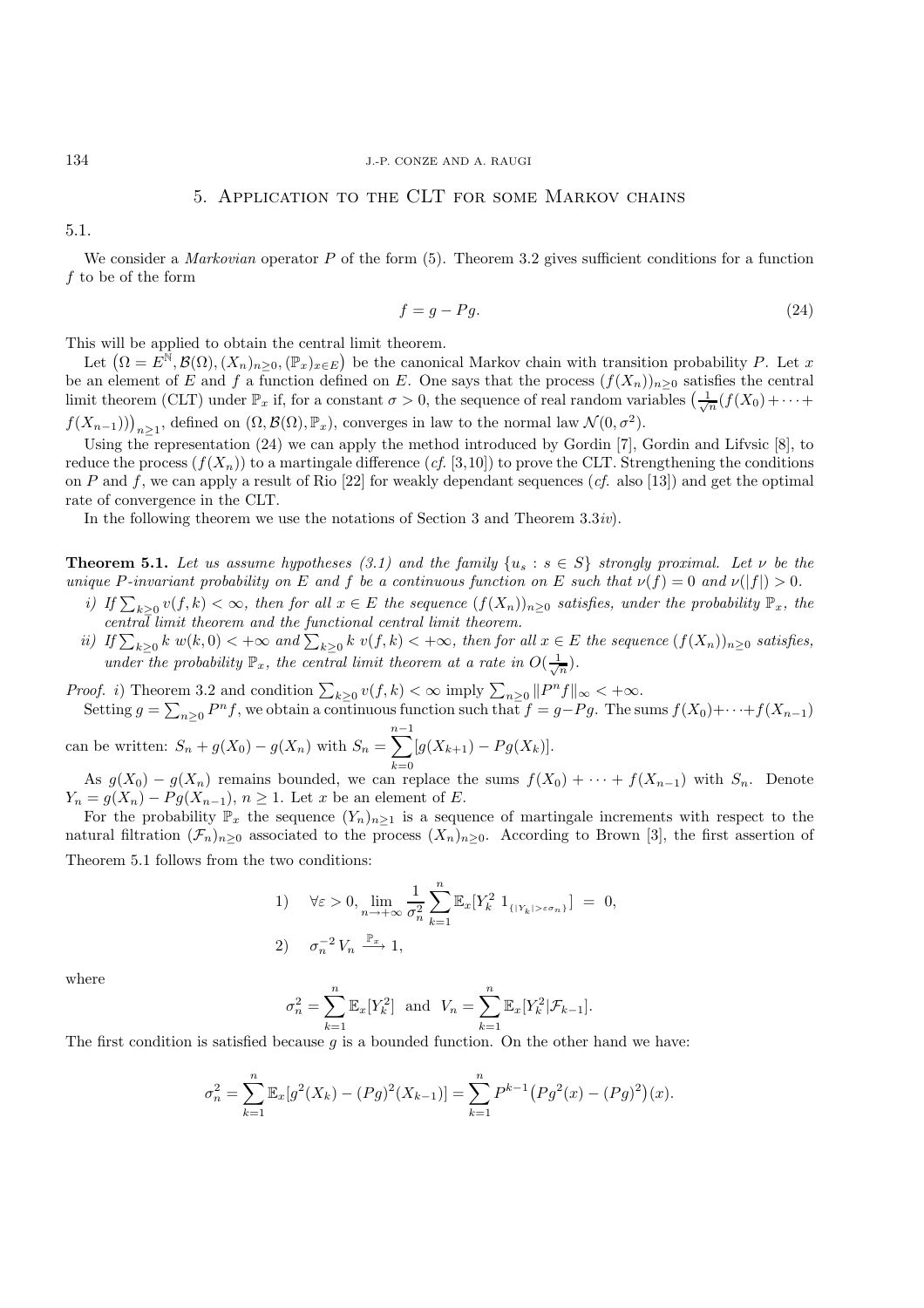We know that, for each continuous function h, the sequence of continuous functions  $(P^n h)_{n>0}$  converges uniformly on E to  $\nu(h)$ . It follows that the sequence  $(\frac{1}{n}\sigma_n^2)_{n\geq 1}$  converges to  $\sigma^2 = \int_E (P(g^2) - (Pg)^2) d\nu$ .

If  $\sigma = 0$  then, for v-almost all  $x \in E$ , we have:  $P^{k}(g - Pg(x))^{2}(x) = 0$ ,  $\forall k \geq 0$ , and therefore g is constant on the trajectories  $s_n \cdots s_1 x$  of x. The proximality implies that  $f = 0$ ,  $\nu$ -a.e.

We have  $V_n = \sum_{k=1}^{n} (P g^2 - (P g)^2)(X_{k-1})$ . By the law of large numbers for martingale increments, we know

that, for each continuous function h on E, the sequence  $\left(\frac{1}{n}\sum_{k=1}^{n}\left(h(X_k)-Ph(X_{k-1})\right)\right)$  converges  $\mathbb{P}_x$ -a.e. to zero. As  $C(E)$  is separable and P is a contraction of  $(C(E), || \t||_{\infty})$ , for  $\mathbb{P}_x$ -a.e.  $\omega \in \Omega$ , the sequence  $\left(\frac{1}{n}\sum_{k=1}^{n} (h(X_k(\omega)) - Ph(X_{k-1}(\omega)))\right)$  converges to zero, for all  $h \in C(E)$ . If  $\lambda_{\omega}$  is a limit point for the weak convergence of the sequence of probabilities  $\left(\frac{1}{n}\sum_{k=1}^{n}P^{k-1}(x,\cdot)\right)_{n\geq 1}$ , we have, for  $\mathbb{P}_x$ -almost all  $\omega \in \Omega$ ,  $\lambda_{\omega}(h Ph$ ) = 0, for all  $h \in C(E)$ . The measure  $\lambda_{\omega}$  is P-invariant and therefore  $\lambda_{\omega} = \nu$ .

This proves that, for  $\mathbb{P}_x$ -almost all  $\omega \in \Omega$ , for all  $h \in C(E)$ , the sequence  $\left(\frac{1}{n} \sum_{k=1}^n h(X_k(\omega))\right)_{n \geq 1}$  converges to  $\nu(h)$ ; therefore the sequence  $(\frac{V_n}{n})_{n\geq 1}$  converges  $\mathbb{P}_x$ -a.e. to  $\sigma^2$  and the condition 2) is satisfied.

ii) To prove the second assertion of the theorem, we apply a theorem of Rio [22] (see [13] for a formulation of this theorem adapted to our frame). It is sufficient to prove that, for all non negative integers  $p_1, p_2$  and  $p_3$ such that  $p_1 + p_2 + p_3 \leq 3$ ,  $\sum_{n \geq 0} n \psi(n) < +\infty$ , where  $\psi = \psi_{p_1, p_2, p_3}$  is the sequence defined by

$$
\psi(n) = \sup_{\alpha_2,\alpha_3 \in \mathbb{N}} \| P^n \big( f^{p_1} (P^{\alpha_2} f^{p_2} (P^{\alpha_3} f^{p_3})) \big) - \nu \big( f^{p_1} P^{\alpha_2} f^{p_2} (P^{\alpha_3} f^{p_3})) \big) \|_{\infty}.
$$

We have

$$
\psi(n) \leq \sup_{\alpha_2, \alpha_3 \in \mathbb{N}} (\left\| Q^n \left( f^{p_1} (Q^{\alpha_2} f^{p_2} (Q^{\alpha_3} f^{p_3})) \right) \right\|_{\infty} \n+ \left\| f \right\|_{\infty}^{p_3} \left\| Q^n \left( f^{p_1} (Q^{\alpha_2} f^{p_2}) \right) \right\|_{\infty}) + \left\| f \right\|_{\infty}^{p_2 + p_3} \left\| Q^n f^{p_1} \right\|_{\infty}.
$$

Let  $f \in C(E)$  such that  $\sum_{k\geq 0} k v(f, k) < +\infty$ . Choose a function  $\varphi$  from N to  $]0, +\infty[$  such that

$$
\sum_{n\geq 0} \varphi(n) = +\infty, \ \sum_{n\geq 0} \varphi(n) \big( \sum_{k\geq n} k \ w(k,0) \big) < +\infty
$$
  
and 
$$
\sum_{n\geq 0} \varphi(n) \big( \sum_{k\geq n} k \ v(f,k) \big) < +\infty.
$$

The space  $B_{\varphi}$  equipped with the norm  $|| \cdot ||_{\infty}$  and the sequence of semi-norms  $(|| \cdot ||_{n\geq 0}$  satisfies the hypotheses of Lemma 1.2 with  $\delta(n) = \sum_{k \geq 0} \varphi(k) w(n+k,0)$ . The condition  $\sum_{n \geq 0} n \psi(n) < +\infty$  is then a consequence of the following conditions (with the notations of Lems. 1.2 and 13):

$$
\sum_{n\geq 0} n |f|_{\varphi,n} < +\infty, \sum_{n\geq 0} n \delta(n) < +\infty \text{ and } \sum_{n\geq 0} n a(0,n) < \infty.
$$

These conditions are equivalent respectively to:

$$
\sum_{k\geq 0} \varphi(k) \sum_{n\geq k} n \ v(f, n) < +\infty, \quad \sum_{k\geq 0} \varphi(k) \sum_{n\geq k} n \ w(n, 0) < +\infty, \\
 \sum_{k\geq 0} \varphi(k) \sum_{n\geq k} n \ w(0, n) < +\infty.
$$

The result follows.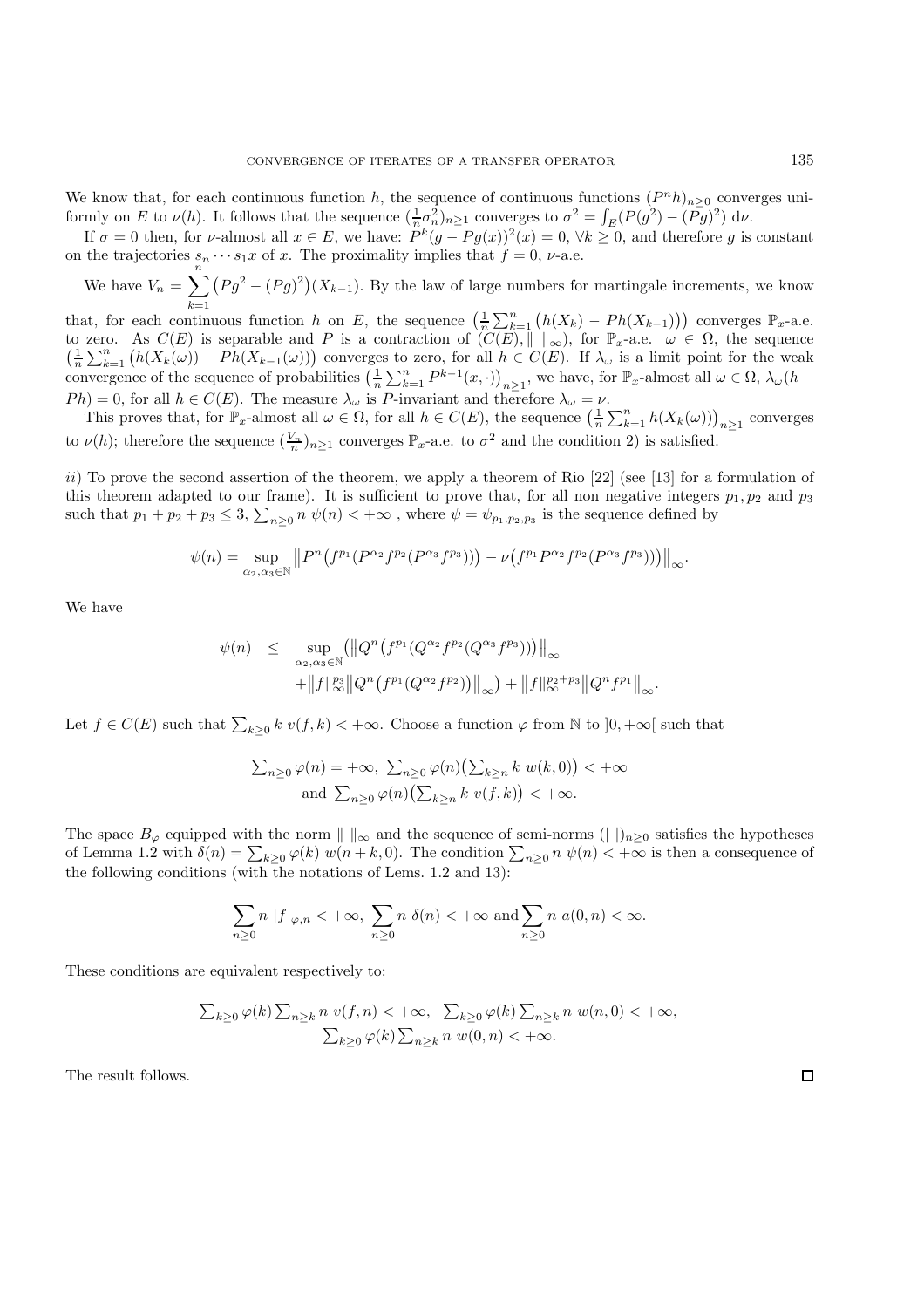We assume now the hypotheses (19). Let us remark that  $(\tilde{B}_{\varphi}, P, \|\ \|_1, (\|\ \|_n)_{n\geq 0})$  satisfies the hypotheses of Lemma 1.2 except that  $(\tilde{B}_{\varphi}, \| \|_1)$  is not an normed algebra. But  $\tilde{B}_{\varphi}$  is contained in  $L^{\infty}(E,\nu)$  and we have  $||fg||_1 \leq ||fg||_{\infty} \leq ||f||_{\infty}||g||_{\infty}$ . Then it is easy to see that we can apply Lemma 1.2. Therefore, we have:

**Theorem 5.2.** Let us assume (19). Let f be a (non null) function in  $L^{\infty}(E,\nu)$  such that  $\nu(f)=0$ .

- *i)* If we have  $\sum_{k\geq 0} \tilde{v}(f, k) < \infty$ , then for v-almost all  $x \in E$  the sequence  $(f(X_n))_{n\geq 0}$  satisfies, under the probability  $\mathbb{P}_x$ , the central limit theorem and the functional central limit theorem.
- *ii)* If  $\sum_{k\geq 0} k$  sup<sub>s∈S</sub> v(ln  $u_s, k$ ) < + $\infty$  and  $\sum_{k\geq 0} k$  ṽ(f, k) < + $\infty$ , then for v-almost all  $x \in E$  the sequence  $(f(X_n))_{n\geq 0}$  *satisfies, under the probability*  $\mathbb{P}_x$ *, the central limit theorem at the rate*  $O(\frac{1}{\sqrt{n}})$ *.*

#### 6. Application to dynamical systems: CLT, Borel–Cantelli property

#### 6.1. **Hypotheses and notations**

In this section, we suppose that P is Markovian. We assume that there exists a surjective application  $\tau$  from E onto E leaving invariant a P-invariant probability measure  $\nu$  and such that the operator P is the dual of the operator T of composition by  $\tau$ :

$$
\int_E Pf g d\nu = \int_E f g \circ \tau d\nu, \ \forall f, g \in L^2(E, \nu).
$$

We consider the dynamical system  $(E, \mathcal{E}, \nu, \tau)$ .

#### • **Central limit theorem**

As in the case of Markov chains, following the method introduced by Gordin [7], using the representation (24) of f we can apply martingale methods to the stationary sequence  $(T^n f)$  (with respect to the measure  $\nu$ ).

Recall that two functions f and g are "homologous" for the dynamical system  $(E, \mathcal{E}, \nu, \tau)$ , if there exists a mesurable  $\psi$  such that  $f = q + T\psi - \psi$ . A function f is a coboundary if it is homologous to 0.

**Theorem 6.1.** Let us assume (3.1) and the family  $\{u_s : s \in S\}$  strongly proximal. Let f be a continuous *function on* E *such that*  $\nu(f) = 0$  *and* f *is not a coboundary.* 

- *i)* If the condition  $\sum_{k\geq 0} v(f,k) < \infty$  holds, the function f is homologous in the dynamical system  $(E,\mathcal{E},\nu,\tau)$ *to a function generating a sequence of reverse martingale increments. The sequence*  $(T^n f)_{n\geq 0}$  *satisfies the central limit theorem and the functional limit theorem.*
- *ii)* If  $\sum_{k\geq 0} k w(k,0) < +\infty$  and  $\sum_{k\geq 0} k v(f,k) < +\infty$ , then the sequence  $(T^n f)$  satisfies the central limit *theorem at the rate*  $O(\frac{1}{\sqrt{n}})$ *.*

*We have the same conclusions if we replace the hypotheses (3.1) with the hypotheses (19) and*  $v(k, f)$  *by*  $\tilde{v}(f, k)$ .

*Proof.* From Theorem 3.2, there exists  $g \in C(E)$  such that  $f = g - Pg$ .

We can write then  $f = g_1 + h - Th$ , with  $g_1 = g - TPg$  and  $h = -Pg$ . The function f is homologous to  $g_1$ . The relation  $Pg_1 = 0$  shows that the sequence  $(T^n g_1)$  is a sequence of reverse martingale increments with respect to the decreasing filtration  $(\tau^{-n}\mathcal{B}(E))_{n>0}$ . This stationary ergodic sequence satisfies therefore the central limit theorem.

 $\Box$ 

The proof of  $ii)$  and of the last assertion is similar to the proof of Theorem 5.1 and Theorem 5.2.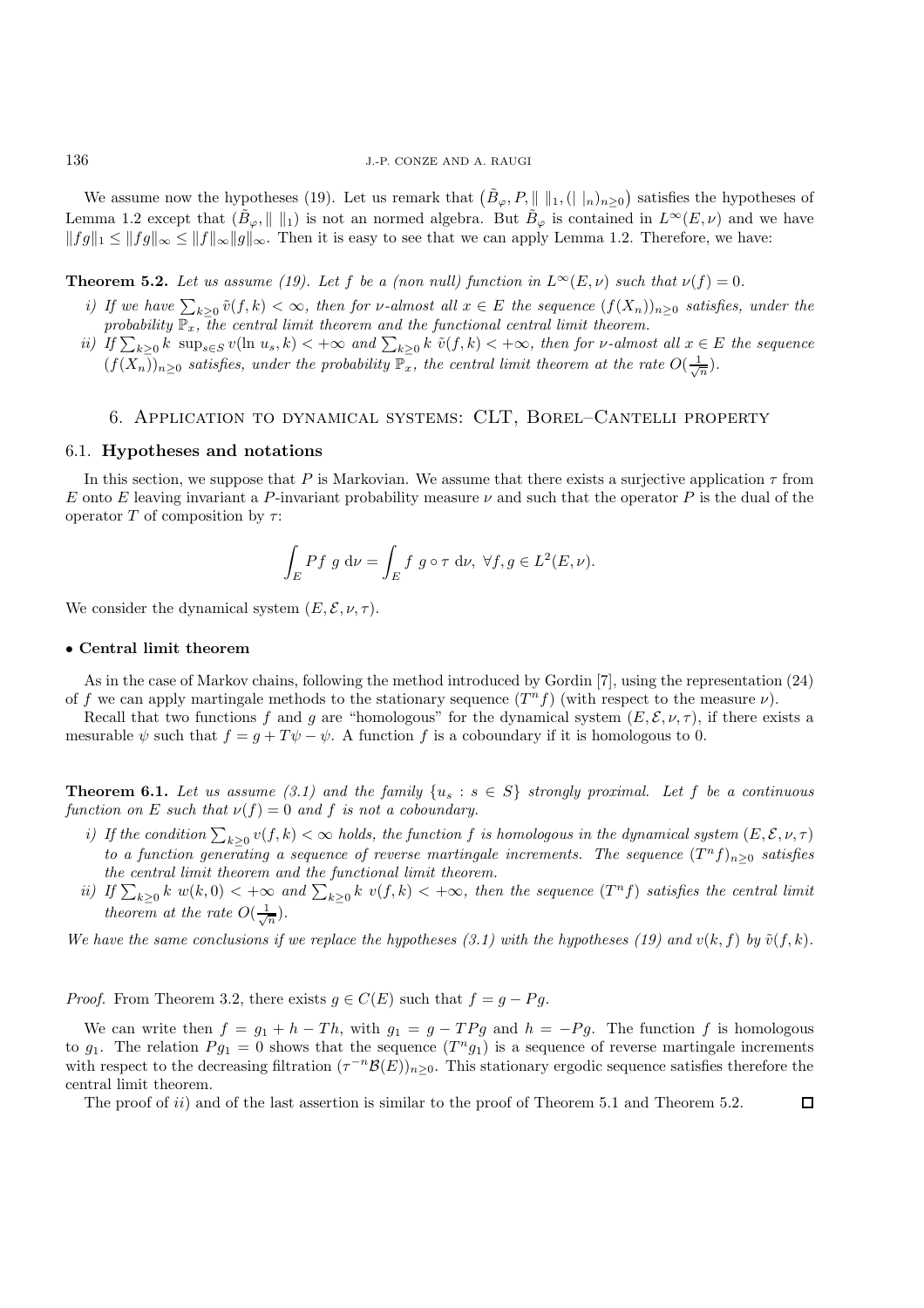#### 6.2. **A Borel–Cantelli property**

A Borel–Cantelli property in dynamical systems has been shown by Philipp [18] for systems related to number theory, by Kleinbock and Margulis [14] for flows on homogeneous spaces and by Chernov and Kleinbock for Gibbs measures [4].

In [6], we have also given a Borel–Cantelli property for a class of positive random variables under the action of  $\tau$ . As a consequence of Theorem 1.1, we can extend here the corresponding statement (Th. 8.2 of [6] to which we refer for examples and details).

**Theorem 6.2.** *Let us assume (19). Let*  $\nu$  *be the unique* P-invariant probability and  $(f_n)_{n>0}$  *be a sequence of Borel positive functions satisfying*

$$
\sum_{n\geq 0} \nu(f_n) = +\infty \quad and \quad \sup_{n\geq 0} ||f_n||_{\infty} < +\infty.
$$

 $If \sum$  $n \geq 0$  $\sup_{p\geq 0} \tilde{v}(f_p, n) < +\infty$ , then the sequence  $(F_n)_{n\geq 0}$  defined by

$$
F_n = \frac{\sum_{k=0}^n f_k \circ \tau^k}{\sum_{k=0}^n \nu(f_k)}, n \ge 0
$$

*converges* ν*-a.e. to 1.*

*Proof.* We show that there exists a positive real  $C_1$  such that

$$
\int_{E} (F_n - 1)^2 \, \mathrm{d}\nu \le \frac{C_1}{\sum_{k=0}^n \nu(f_k)}.
$$

The theorem will then follow from a classical lemma (*cf.* [6] for a proof).

Assume  $\sum$  $n\geq 0$ sup  $\sup_{k\geq 0} \tilde{v}(f_k, n) < +\infty$ . Choose a function  $\varphi$  from N to  $]0, +\infty[$  such that

$$
\sum_{n\geq 0} \varphi(n) = +\infty \text{ and } \sum_{n\geq 0} \left( \sup_{k\geq 0} |f_k|_{\varphi,n} \right) \leq \sum_{j\geq 0} \varphi(j) \sum_{n\geq j} \sup_{p\geq 0} \tilde{v}(f_p, n) < +\infty.
$$

Setting  $g_k = f_k - \nu(f_k), \forall k \geq 0$ , we have:

$$
\left(\sum_{k=0}^{n} \nu(f_k)\right)^2 \int_E (F_n - 1)^2 d\nu \le 2 \sum_{0 \le k \le \ell \le n} \int_E g_k \circ \tau^k g_\ell \circ \tau^\ell d\nu
$$
  
\n
$$
\le 2 \sum_{0 \le k \le \ell \le n} \int_E g_\ell P^{\ell - k} g_k d\nu
$$
  
\n
$$
\le 4 \sum_{0 \le k \le \ell \le n} \|P^{\ell - k} g_k\|_{\infty} \nu(f_\ell).
$$

By Lemma 4.2, there is  $A > 0$  such that:

$$
\forall \ell \geq k \geq 0, \ \| P^{\ell-k} g_k \|_{\infty} \leq A \ (|P^{\ell-k} g_k|_{\varphi} + \| P^{\ell-k} g_k \|_1).
$$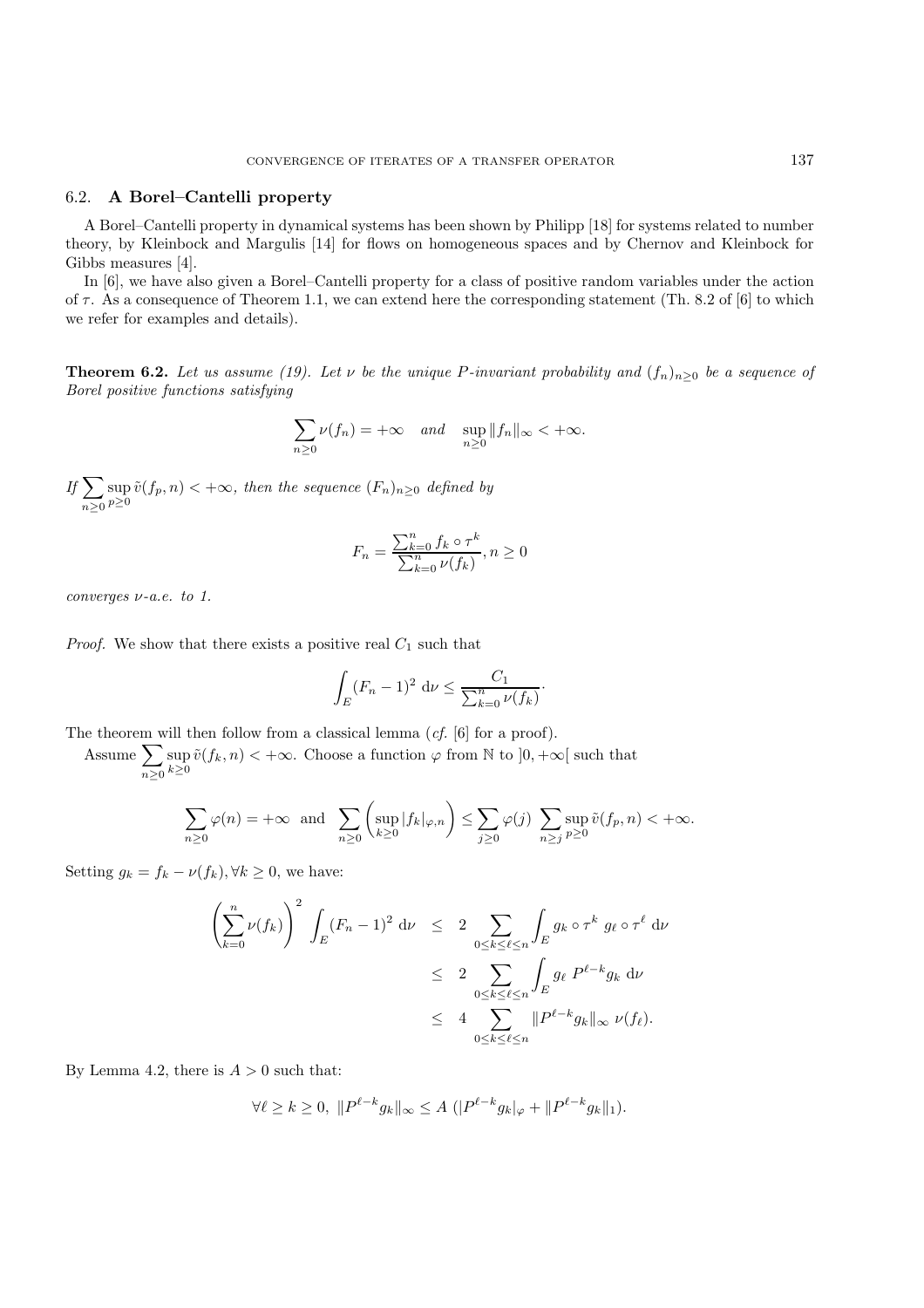138 J.-P. CONZE AND A. RAUGI

From Theorem 1.1 applied to the triplet  $(\tilde{B}_{\varphi}, || ||_1, (||u_n)_{n\geq 0})$ , we know that, for all  $n, k \geq 0$ ,

$$
|P^{n}g_{k}|_{\varphi} + ||P^{n}g_{k}||_{1} \leq \sum_{p\geq 0} (\gamma^{*p} * \beta)(n),
$$

with

$$
\beta(n) = \begin{cases} C \sup_{\ell \geq 0} |g_{\ell}|_{\varphi, n} + C \sum_{j=n-q+1}^{n} a(j-1) \sup_{\ell \geq 0} ||g_{\ell}||_1, & n \geq q+1, \\ C \sup_{\ell \geq 0} |g_{\ell}|_{\varphi, n} + C \sum_{j=1}^{n} a(j-1) \sup_{\ell \geq 0} ||g_{\ell}||_1, & 0 \leq n \leq q, \\ 0, & n < 0. \end{cases}
$$

This implies that there exists  $B > 0$  such that

$$
\sum_{n\geq 0} \sup_{k\geq 0} \|P^n g_k\|_{\infty} \leq A \sum_{n\geq 0} \sup_{k\geq 0} (|P^n g_k|_{\varphi} + \|P^n g_k\|_1)
$$
  

$$
\leq A B \left( \sum_{n\geq 0} \sup_{k\geq 0} |g_k|_{\varphi, n} + \sup_{k\geq 0} \|g_k\|_1 \right) < +\infty.
$$

Clearly the result follows.

#### 6.3. **Gibbs measures**

A class of examples is given by subshifts of finite type with a Gibbs measure  $\nu$  associated to a regular function. We recall briefly this situation for the full shift. Let E be the product space  $E = I^{\mathbb{N}}$ , where  $I = (a_0, \dots, a_{q-1})$ is a finite alphabet with  $q \ge 2$ , on which operates the shift  $\tau : x = (x_0, x_1, \dots) \to \tau x = (x_1, x_2, \dots)$ .

A distance on E is defined by  $d(x, y) = 1$ , if  $x_0 \neq y_0$ , and  $d(x, y) = q^{-(N+1)}$ , where  $N = \sup\{k \in \mathbb{N} : x_i = 1\}$  $y_i, 0 \le i \le k$ , otherwise. For the sequence  $(\eta_n)$  of (2.1), we take  $\eta_n = q^{-n}$ , for  $n \ge 0$ .

The family of transformations S is here in bijection with the alphabet I: the transformation  $x \to sx$  is defined by  $x = (x_0 x_1 ... ) \rightarrow sx = (sx_0 x_1 ... ).$ 

Let  $u$  be a continuous function on  $E$ , with strictly positive values, satisfying the condition

$$
\sum_{n\geq 0}\sum_{k\geq n}v(\ln u,k)\leq +\infty,
$$

and  $P_u$  be the operator defined by

$$
P_u f(x) = \sum_{s \in S} u(sx) f(sx).
$$

Let  $\rho$  be the biggest proper value of  $P_u$  and h the corresponding proper function (*cf.* Lem. 3.4). We set

$$
w = \rho^{-1} \frac{h}{h \circ \tau} u.
$$

This fonction w satisfies the regularity condition:  $\sum_{n\geq 0} v(\ln w, n) \leq +\infty$ .

Let  $P$  be the relativised Markovian operator defined by:

$$
Pf(x) = \sum_{s \in S} w(sx)f(sx).
$$

The unique P-invariant probability measure  $\nu$  on the Borel sets of E (Gibbs measure associated to the function u) is  $\tau$ -invariant and we have:

$$
\int_E Pf g d\nu = \int_E f g \circ \tau d\nu, \ \forall f, g \in L^2(E, \nu).
$$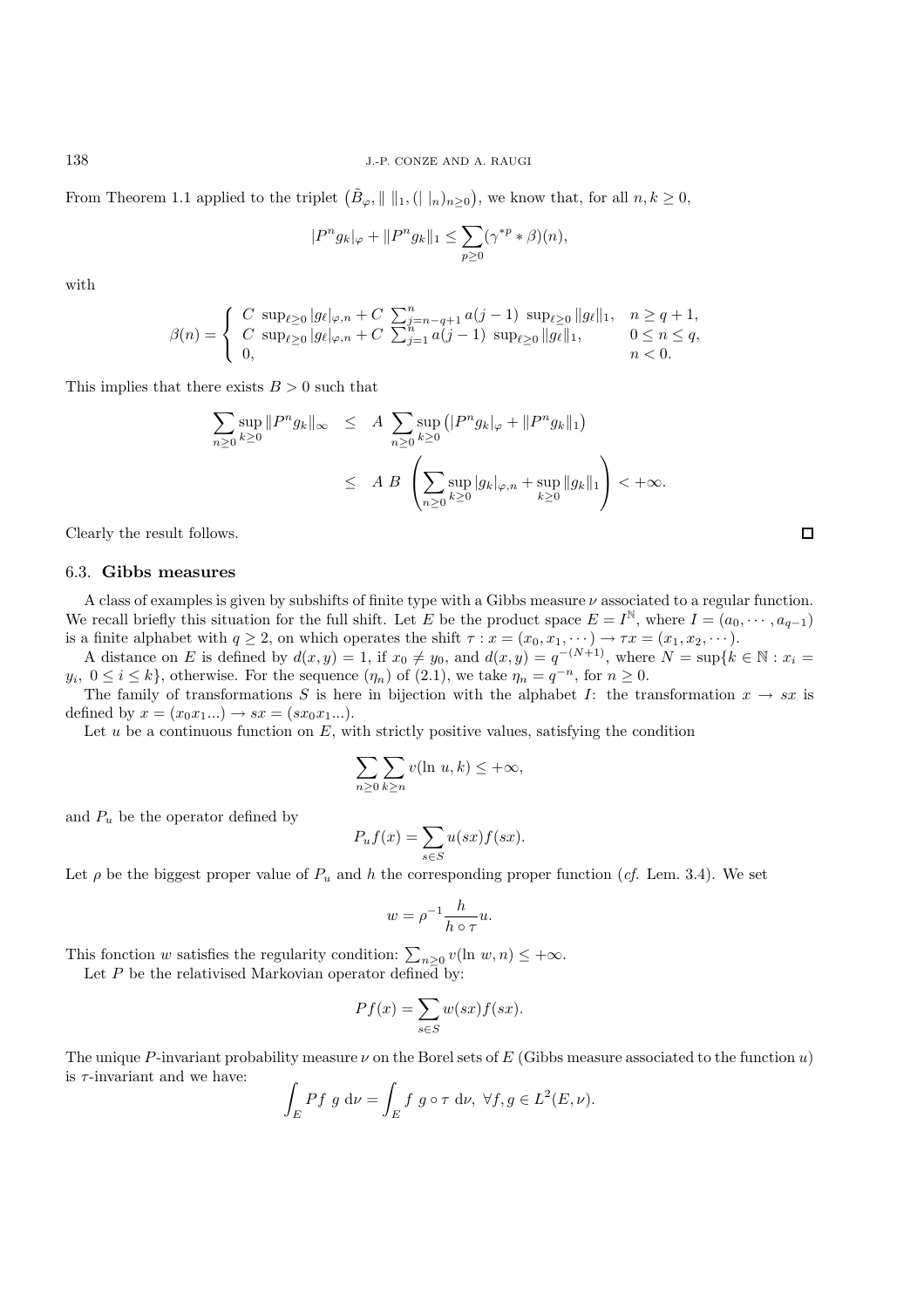The previous results can be applied to the corresponding dynamical system and a Φ-mixing property can be shown as a consequence of Theorem 1.1.

One can ask if Theorem 1.1 can be applied to non uniformly expanding examples. In the last section, we give an example to show how to adapt the arguments in the case of a non uniformly expanding transformation.

#### 7. Non uniformly hyperbolic maps: An example

We consider the interval  $E = [0, 1]$ , equipped with the Borel  $\sigma$ -algebra  $\mathcal{B}(E)$  and the Lebesgue measure m. For a real x, we denote by  $[x]$  and  $\{x\}$  respectively the integral part and fractional part of x.

Let  $\alpha \in [0,1]$ . We consider the transformation  $\tau$  of E defined by:

$$
\tau(x) = \left\{ \frac{x}{(1 - x^{\alpha})^{1/\alpha}} \right\}.
$$

The application  $\tau$  has 0 as fixed "indifferent" point and is locally expanding at each other point where it is continuous. For examples of the same type with indifferent fixed point, see [12, 17, 20] (see also two recent papers [23] and [9] for polynomial estimates for the decay of correlations).

We denote by P the dual operator of the operator T of composition by  $\tau$ :

$$
\forall f, g \in \mathbb{L}^{2}(m), \int_{0}^{1} f g \circ \tau dm = \int_{0}^{1} Pf g dm.
$$

The measure m is P-invariant. Setting, for  $x \in E$ ,

$$
u(x) = (1 - x^{\alpha})^{1 + \frac{1}{\alpha}}, t(x) = \frac{x}{(1 + x^{\alpha})^{1/\alpha}}
$$
 and  $\forall k \in \mathbb{N}, s_k(x) = t(x + k),$ 

we have:

$$
\forall f \in \mathbb{L}^2(m), \ \forall x \in E, \ Pf(x) = \sum_{k \in \mathbb{N}} u(s_k(x)) \ f(s_k(x)).
$$

For  $j \in \mathbb{N}^*$ , we have  $t^j(1) = \frac{1}{(1+j)^{1/\alpha}}$  and the j-th-iterate of t is  $t^j(x) = \frac{x}{(1+jx^{\alpha})^{1/\alpha}}$ . For  $x \in E$  and  $k \in \mathbb{N}$  we set:  $\eta_k(x) = \frac{1}{(2+j\vee k)^{1+\frac{1}{\alpha}}}, \text{ if } x \in [t^j(1), t^{j-1}(1)], j \ge 1.$ 

**Lemma 7.1.** *For*  $k \in \mathbb{N}$  *and*  $(x, y) \in E^2$  *such that*  $|x - y| \leq \eta_k(x)$ *, we have, for all*  $\ell \in \mathbb{N}$ *,*  $|s_{\ell}(x) - s_{\ell}(y)| \leq$  $\eta_{k+1}(s_{\ell}(x)).$ 

*Proof.* Let  $x \in \left[\frac{1}{(j+1)^{1/\alpha}}, \frac{1}{j^{1/\alpha}}\right]$  and  $y \in E$  such that  $|x-y| \leq \eta_k(x)$ .  $-$  For  $\ell \ge 1$ , we have  $s_{\ell}(x) \in [1/2^{\frac{1}{\alpha}}, 1[$  and  $\eta_{k+1}(s_{\ell}(x)) = \frac{1}{(k+3)^{1+1/\alpha}}$ .

$$
|s_{\ell}(x) - s_{\ell}(y)| \leq \frac{\eta_k(x)}{\left(1 + (\ell + x - \eta_k(x))^{\alpha}\right)^{1 + \frac{1}{\alpha}}}
$$
  

$$
\leq \left[\frac{1}{(j \vee k + 2)\left(1 + (\ell + \frac{1}{(j+1)^{1/\alpha}} - \frac{1}{(j \vee k + 2)^{1+1/\alpha}}\right)^{\alpha}\right]} \right]^{1 + 1/\alpha}
$$
  

$$
\leq \left[\frac{1}{2(j \vee k + 2)}\right]^{1 + 1/\alpha} \leq \frac{1}{(k+3)^{1+1/\alpha}}.
$$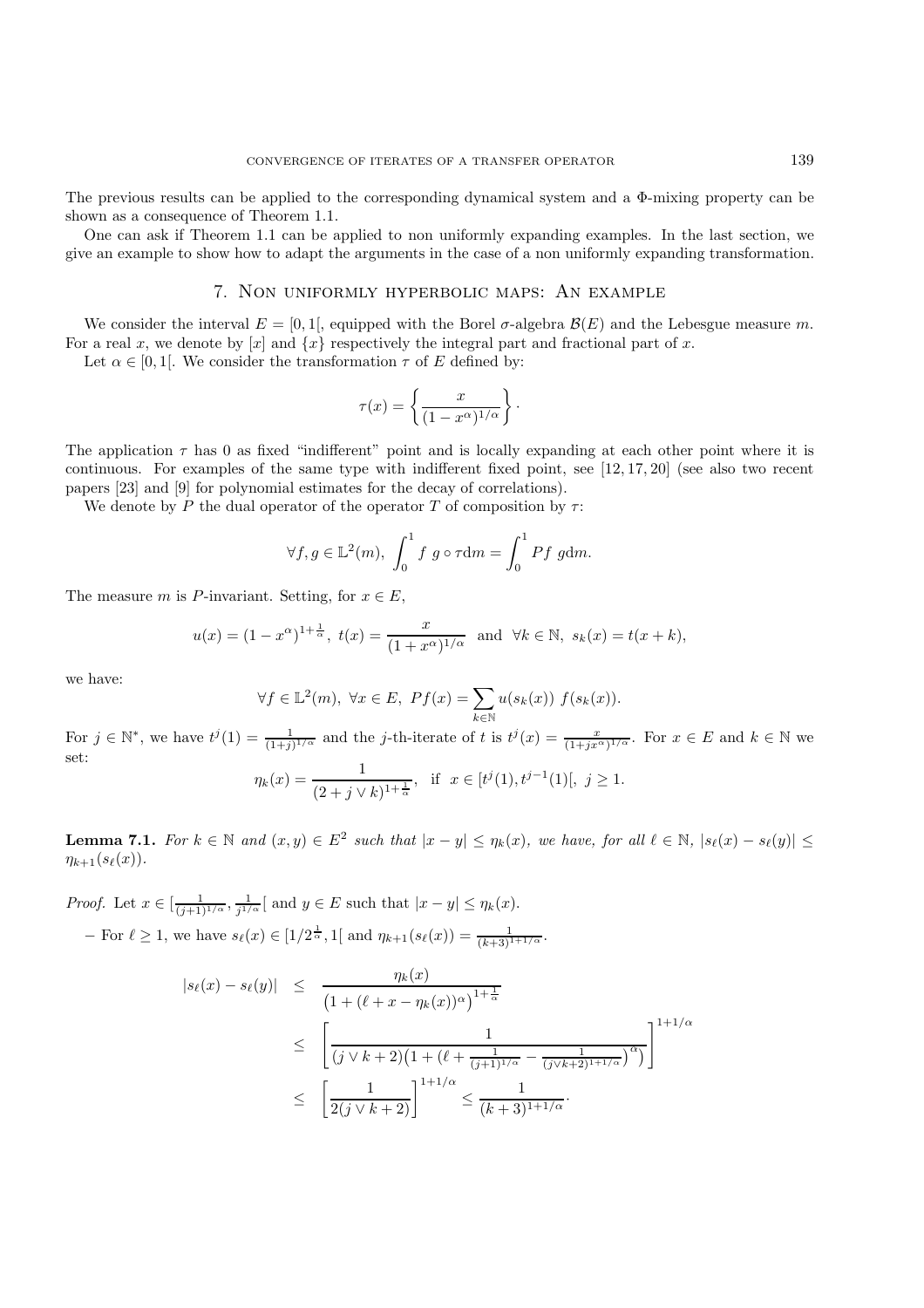$-$  For  $\ell = 0$ , we have:

$$
|t(x) - t(y)| \le \left[ \frac{1}{(j \vee k + 2) \left(1 + \left(\frac{1}{(j+1)^{1/\alpha}} - \frac{1}{(j \vee k + 2)^{1+1/\alpha}}\right)^{\alpha}\right)}\right]^{1+1/\alpha}
$$

.

Since

 $(j \vee k+2) \left( \frac{1}{(j+1)^{1/\alpha}} - \frac{1}{(j \vee k+2)^{1+1/\alpha}} \right)^{\alpha} \ge \frac{(j \vee k+2)}{j+1} \left( 1 - \frac{1}{j \vee k+2} \right)^{\alpha} \ge 1;$ 

this implies  $|t(x) - t(y)| \leq \left[\frac{1}{j\sqrt{k+3}}\right]^{1+1/\alpha} = \eta_{k+1}(t(x)).$ 

Let f be a Borel function on E,  $x \in E$  and  $n \in \mathbb{N}$ . We set:

$$
\widetilde{\nu}(f, x, n) = ||f(x) - f(\cdot)||_{L^{\infty}(B(x, \eta_n(x)), m)},
$$
  

$$
\widetilde{v}(f, n) = \int_0^1 \widetilde{\nu}(f, x, n) dx.
$$

We denote by V the subspace  $V = \{f \in \mathbb{L}^1(E, m) : \lim_{n \to +\infty} \tilde{v}(f, n) = 0\}.$ 

**Theorem 7.2.** *The sequence*  $(P^n1)_{n\geq 0}$  *converges uniformly on compacts of* [0, 1] *to a strictly positive, continuous,* P*-invariant function* h*.*

*If* f *is in* V, the sequence  $(P^n f)_{n>0}$ *converges in*  $L^1(m)$ *-norm to*  $m(f)$  *h*.

Theorem 7.2 will result from the following lemmas. We set

$$
w(k) = \sup_{x \in E} \sup_{y \in B(x, \eta_k(x))} \sup_{n \ge 0} |\ln u(s_n(x)) - \ln u(s_n(y))|,
$$
  

$$
z(k) = e^{w(k)} w(k).
$$

**Lemma 7.3.**  $\forall k \in \mathbb{N}, w(k) \leq (\alpha + 1) k^{-2}$ .

*Proof.* We set  $\psi = \ln(u \circ t)$ . For all  $x \in E$ , we have:

$$
\psi(x) = -\left(1 + \frac{1}{\alpha}\right) \ln(1 + x^{\alpha})
$$
 and  $\psi'(x) = -(1 + \alpha) \frac{1}{x + x^{1-\alpha}}$ .

Hence, for  $k \in \mathbb{N}$  and  $x, y \in E$  such that  $|x - y| \leq \eta_k(x)$ , we have

$$
|\psi(x+n) - \psi(y+n)| \le (1+\alpha) \frac{|x-y|}{(x \wedge y)^{1-\alpha}} \le (1+\alpha) \frac{\eta_k(x)}{(x-\eta_k(x))^{1-\alpha}}.
$$

The lemma follows then from the inequality:

$$
\sup_{x \in E} \frac{\eta_k(x)}{(x - \eta_k(x))^{1-\alpha}} \le \frac{1}{k^2}.
$$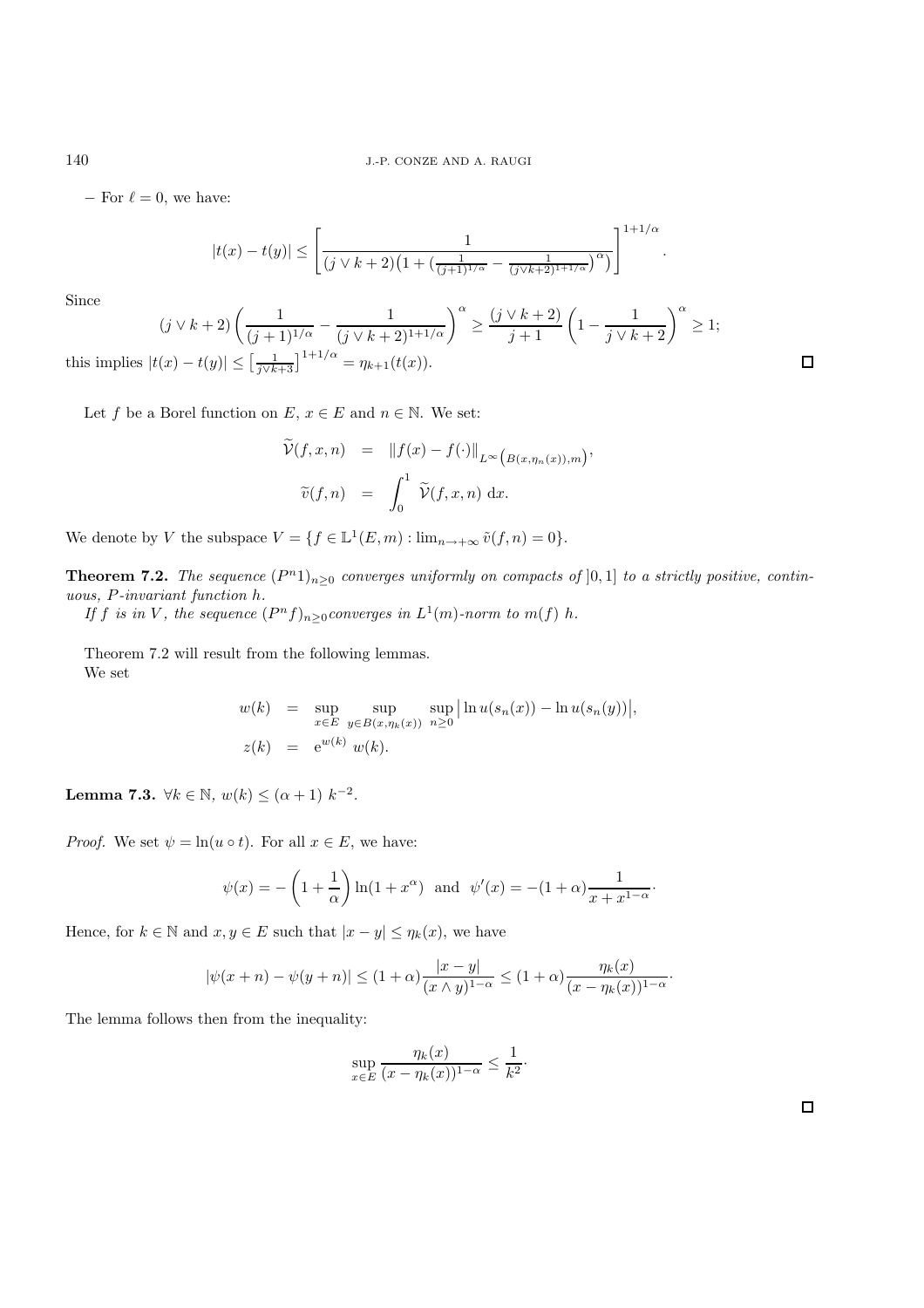By the same proof as in Lemma 4.4, we have:

**Lemma 7.4.** *If* f *is a function on* E*, we have:*

$$
\widetilde{v}(Pf,k) \leq e^{z(k)} \widetilde{v}(f,k+1) + z(k) \|f\|_1, \forall k \geq 0.
$$

**Lemma 7.5.** For all  $k \in \mathbb{N}$ ,  $j \in \mathbb{N}^*$  and  $f \in \mathcal{L}^{\infty}([t^j(1), 1], m)$ , we have

$$
||f||_{L^{\infty}([t^{j}(1),1[,m)} \leq 2^{-1} (2+j \vee k)^{1+\frac{1}{\alpha}} (\tilde{v}(f,k) + ||f||_1).
$$

*Proof.* Let  $y \in [t^j(1), 1]$ , we have  $\eta_k(y) \geq \eta_k(t^j(1))$ ; so that for m-almost all  $x \in [t^j(1), 1]$ , we have:

$$
1_{B(x,\eta_k(t^j(1)))}(y) |f(x)| \leq 1_{B(x,\eta_k(t^j(1)))}(y) (|f(x)| - |f(y)|) + |f(y)|
$$
  
\n
$$
\leq ||f(\cdot) - f(y)||_{L^{\infty}(E,B(y,\eta_k(t^j(1))),m)} + |f(y)|
$$
  
\n
$$
\leq \tilde{\nu}(f,y,k) + |f(y)|.
$$

We obtain the result after integration.

**Notation.** For  $f \in V$  and  $k \in \mathbb{N}$ , we set

$$
\delta(f,k) = \int_0^{t^{k+1}(1)} |f(x)| dx + c e^{\sum_{\ell \ge 0} z(\ell)} \sum_{j=0}^k t^{k-j}(1) e^{-\sum_{\ell \ge j} z(\ell)} \tilde{v}(f,j), \tag{25}
$$

where  $c = \frac{3}{2}(1 + 1/\alpha)3^{1/\alpha}$ .

**Lemma 7.6.**

$$
\delta(Pf,k) \le \delta(f,k+1) + c \ e^{\sum_{\ell \ge 0} z(\ell)} \left( t^{k+1}(1) + \sum_{j=0}^k t^{k-j}(1) \ z(j) \right) ||f||_1.
$$

*Proof.* We can assume  $f \geq 0$ . The following inequalities hold:

$$
\int_{0}^{t^{k+1}(1)} Pf(x) dx \leq \sum_{n\geq 0} \int_{0}^{t^{k+1}(1)} u(t(x+n)) f(t(x+n)) dx
$$
  
\n
$$
= \int_{0}^{t^{k+2}(1)} f(x) dx + \sum_{n\geq 1} \int_{t(n)}^{t(t^{k+1}(1)+n)} f(y) dy
$$
  
\n
$$
\leq \int_{0}^{t^{k+2}(1)} f(x) dx + ||f||_{L^{\infty}([t(1),1[,m)} \sum_{n\geq 1} (t(t^{k+1}(1)+n) - t(n))
$$
  
\n
$$
\leq \int_{0}^{t^{k+2}(1)} f(x) dx + ||f||_{L^{\infty}([t(1),1[,m)} t^{k+1}(1) \sum_{n\geq 1} \frac{1}{n^{1+\alpha}}
$$
  
\n
$$
\leq \int_{0}^{t^{k+2}(1)} f(x) dx + c t^{k+1}(1) (\tilde{v}(f,0) + ||f||_{1});
$$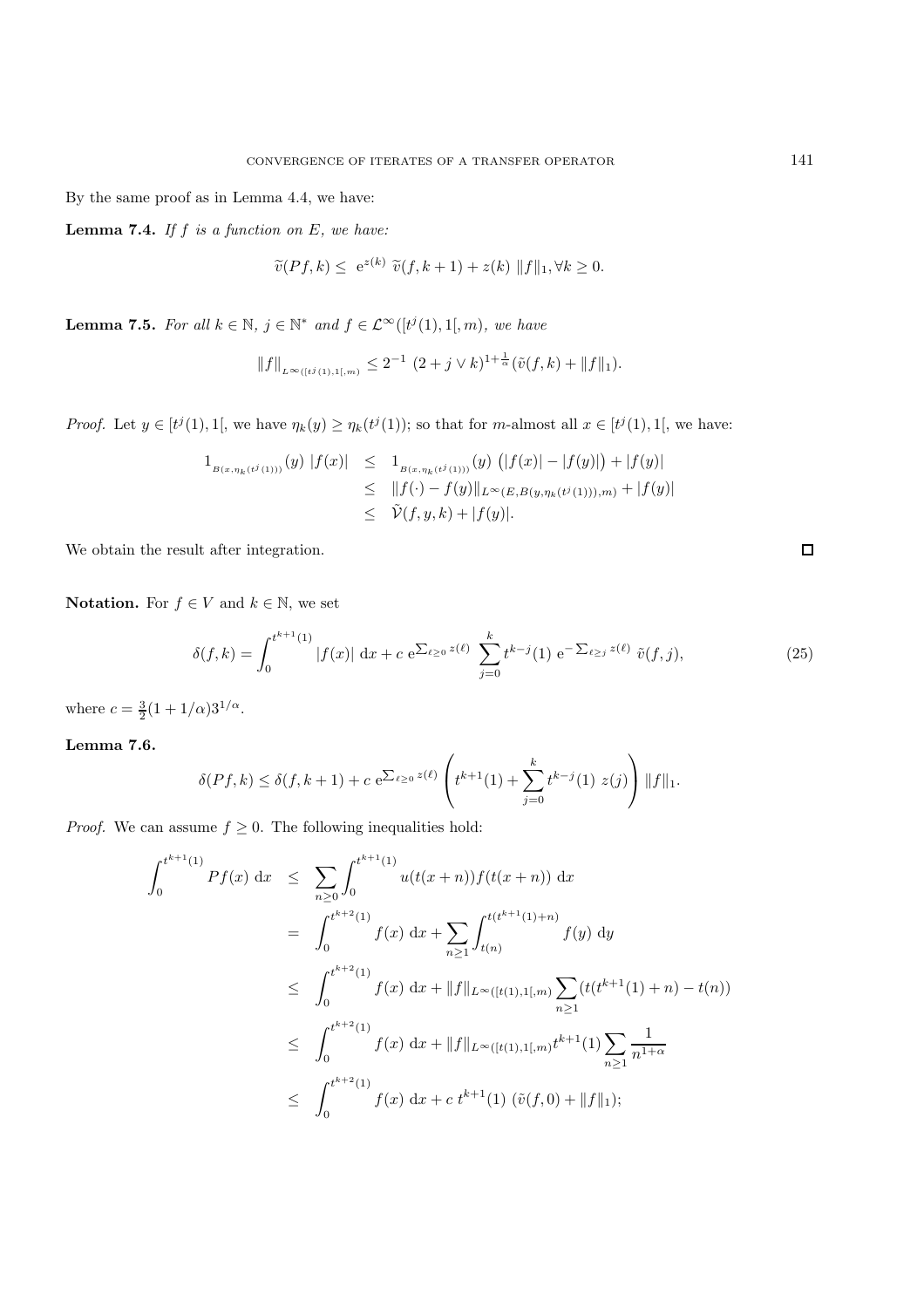142 J.-P. CONZE AND A. RAUGI

$$
\sum_{j=0}^{k} t^{k-j}(1) e^{-\sum_{\ell \ge j} z(\ell)} \tilde{v}(Pf, j) \le \sum_{j=0}^{k} t^{k-j}(1) e^{-\sum_{\ell \ge j} z(\ell)} (e^{z(j)} \tilde{v}(f, j+1) + z(j) ||f||_1)
$$
  

$$
\le \sum_{j=1}^{k+1} t^{k+1-j}(1) e^{-\sum_{\ell \ge j} z(\ell)} \tilde{v}(f, j) + \sum_{j=0}^{k} t^{k-j}(1) z(j) ||f||_1.
$$

 $\Box$ 

The result follows.

Let  $g \in V$ . We choose a decreasing function  $\varphi$  from N to  $]0, +\infty[$  such that

$$
\sum_{k\geq 0} \varphi(k) = +\infty \text{ and } \sum_{k\geq 0} \varphi(k) \left( \tilde{v}(g,k) + \int_0^{t^k(1)} |g(x)| dx \right) < +\infty.
$$

We can replace  $\varphi(n)$  with  $\varphi(n) \wedge n^{-1}$ , and assume that  $\varphi(n) \leq n^{-1}$ , so that the following series converges:

$$
\sum_{k\geq 0}\varphi(k)\sum_{j\geq k}w(j)\ \ \text{ and }\ \ \sum_{k\geq 0}\varphi(k)\delta(g,k).
$$

We introduce the notations:

$$
\forall n \in \mathbb{N}, \ |f|_{\varphi, n} = \sum_{k \ge 0} \varphi(k) \left( \tilde{v}(f, k+n) + \delta(f, k+n) \right),
$$

$$
|f|_{\varphi} = |f|_{\varphi, 0} = \sum_{k \ge 0} \varphi(k) \left( \tilde{v}(f, k) + \delta(f, k) \right).
$$

Let  $\tilde{B}_{\varphi}$  be the subspace of  $L^{1}(E,\nu)$  defined by  $\tilde{B}_{\varphi} = \{f \in L^{1}(E,\nu) : |f|_{\varphi} < +\infty\}$ . The following three lemmas show that  $(P, \tilde{B}_{\varphi}, \| \|_1, (||\cdot_{\varphi,n})_{n\geq 0})$  satisfies the hypotheses of Theorem 1.1.

**Lemma 7.7.** *The unit ball*  $\mathcal{B}_1 = \{f \in \tilde{B}_{\varphi} : |f|_{\varphi} + ||f||_1 \leq 1\}$  *is compact in*  $(\tilde{B}_{\varphi}, ||||_1)$ *.* 

*Proof.* We adapt the proof of Lemma 4.4 to the non uniformly hyperbolic example.

For each integer  $k \geq 1$ , consider a finite open covering of the compact set  $K_k = [t^k(1), 1]$ 

$$
K_k = \bigcup_{1 \le j \le p_k} B(x_{j,k}, \eta_k(x_{j,k})).
$$

Let  $(\psi_{j,k})_{1 \leq j \leq p_k}$  be a partition of unity subordinate to this covering (*i.e.* the functions  $\psi_{j,k}, k \geq 0, 1 \leq j \leq p_k$ , are non-negative continuous and satisfy

$$
\forall x \in K_k
$$
,  $\sum_{j=1}^k \psi_{j,k}(x) = 1$  and  $\forall x \notin B(x_{j,k}, \eta_k(x_{j,k}))$ ,  $\psi_{j,k}(x) = 0$ .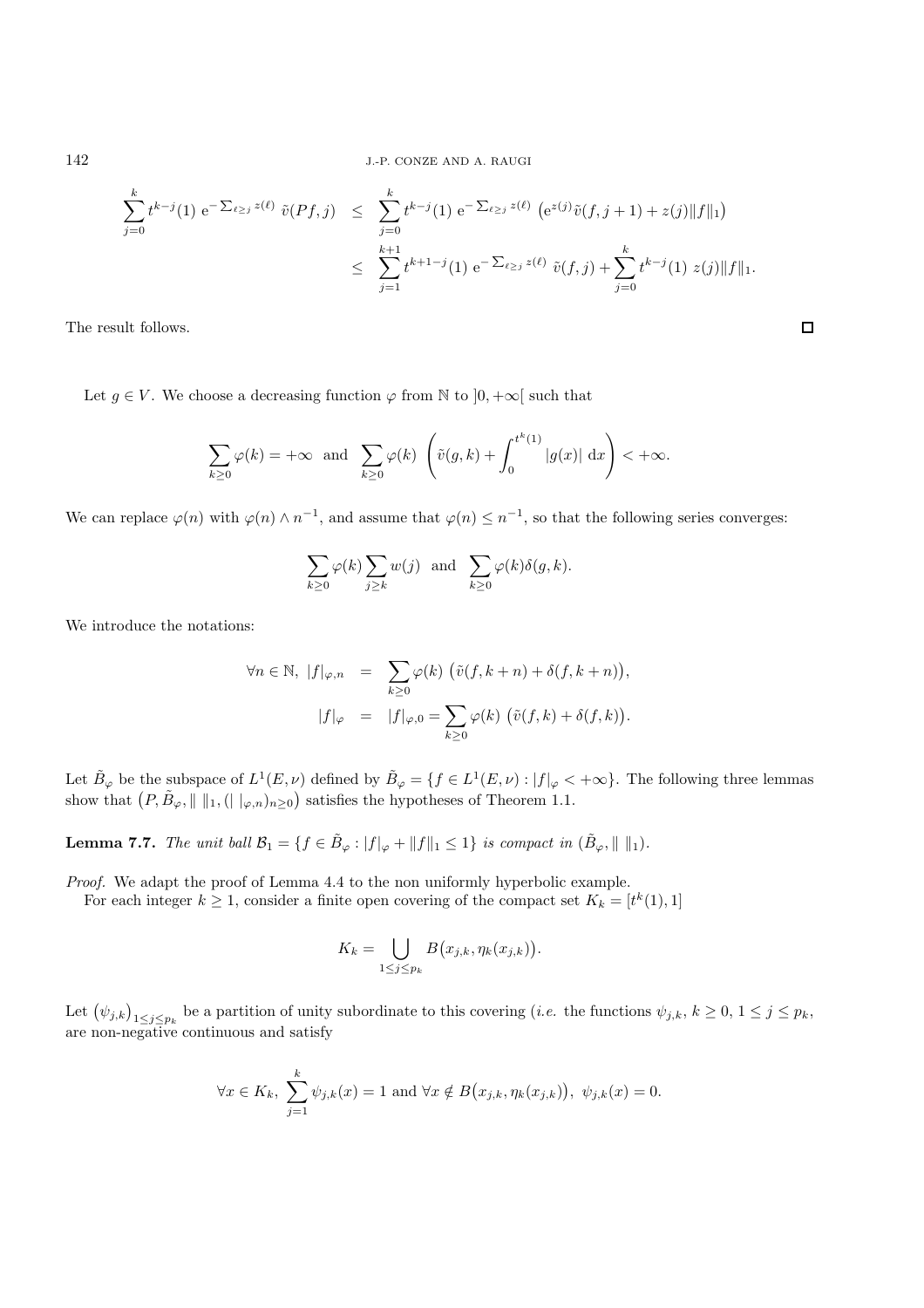Let  $(f_n)_{n>0}$  be a sequence of functions in  $\mathcal{B}_1$ . By Lemma 7.5, we may assume that these functions are bounded on  $K_k$  by  $2^{-1}(1+k)^{1+\frac{1}{\alpha}}((\varphi(0))^{-1}+1)$ . For all integers k, n and p, we have:

$$
\|f_{n+p} - f_n\|_{L^1(K_k,m)} = \sum_{j=1}^{p_k} \int_{K_k} \psi_{j,k} |f_{n+p} - f_n| dm
$$
  
\n
$$
\leq \sum_{j=1}^{p_k} \left( \int_{K_k} \psi_{j,k} |f_{n+p} - f_{n+p}(x_{j,k})| dm + \int_{K_k} \psi_{j,k} |f_n - f_n(x_{j,k})| dm \right)
$$
  
\n
$$
+ \int_{K_k} \psi_{j,k} dm |f_{n+p}(x_{j,k}) - f_n(x_{j,k})| \right)
$$
  
\n
$$
\leq \sum_{j=1}^{p_k} \left( \int_{K_k} \psi_{j,k} \widetilde{\nu}(f_{n+p}, \cdot, k) dm + \int_{K_k} \psi_{j,k} \widetilde{\nu}(f_n, \cdot, k) dm \right)
$$
  
\n
$$
+ \int_{K_k} \psi_{j,k} dm |f_{n+p}(x_{j,k}) - f_n(x_{j,k})| \right)
$$
  
\n
$$
\leq \widetilde{v}(f_{n+p}, k) + \widetilde{v}(f_n, k) + \sum_{j=1}^{p_k} \int_{K_k} \psi_{j,k} dm |f_{n+p}(x_{j,k}) - f_n(x_{j,k})|
$$
  
\n
$$
\leq 2 \left( \sum_{j=0}^k \varphi(j) \right)^{-1} + \sum_{j=1}^{p_k} \int_{K_k} \psi_{j,k} dm |f_{n+p}(x_{j,k}) - f_n(x_{j,k})|.
$$

As

$$
||f_{n+p} - f_n||_{L^1(K_k^c, m)} \le \int_0^{t^k(1)} |f_{n+p}| dm + \int_0^{t^k(1)} |f_n| dm \le 2 \left(\sum_{j=0}^k \varphi(j)\right)^{-1},
$$

we have

$$
||f_{n+p} - f_n||_1 \le 4\left(\sum_{j=0}^k \varphi(j)\right)^{-1} + \sum_{j=1}^{p_k} \int_{K_k} \psi_{j,k} dm |f_{n+p}(x_{j,k}) - f_n(x_{j,k})|.
$$

If  $(\sigma(n))_{n\geq 0}$  is a strictly increasing sequence of integers such that the real sequences  $(f_{\sigma(n)}(x_{j,k}))_{n\geq 0}$  converge, for every  $k \ge 0$  and  $j \in [1, p_k]$ , then the sequence of functions  $(f_{\sigma(n)})_{n \ge 0}$  is a Cauchy sequence in  $\overline{L}^1(E, m)$ .

This shows that the set  $\mathcal{B}_1$  is relatively compact in  $L^1(E,m)$ . It remains to show that  $\mathcal{B}_1$  is closed.

Let  $(f_n)_{n\geq 0}$  be a sequence of functions in  $\mathcal{B}_1$  which converges in  $L^1(E,m)$  to a function f. Taking if necessary a subsequence, we can assume that the sequence  $(f_n)_{n\geq 0}$  converges m-a.e. to f. From Egorov's theorem, there exists an increasing sequence  $(E_p)_{p\geq 0}$  of the Borel sets of E such that

$$
\lim_{p \to +\infty} m(E_p) = 1 \quad \text{and} \quad \forall p \ge 0, \lim_{n \to +\infty} ||f_n - f||_{L^{\infty}(E_p, m)} = 0.
$$

For all integers  $k, p \geq 0$ , we have then:

$$
\int_{E_p} ||f(x) - f(\cdot)||_{L^{\infty}\left(B(x, \eta_k(x))\cap E_p, m\right)} dx = \lim_{n \to +\infty} \int_{E_p} ||f_n(x) - f_n(\cdot)||_{L^{\infty}\left(B(x, \eta_k(x))\cap E_p, m\right)} dx
$$
\n
$$
\leq \limsup_{n \to +\infty} \int_{E_p} ||f_n(x) - f_n(\cdot)||_{L^{\infty}\left(B(x, \eta_k(x))\right), m\right)} dx.
$$

From this, we easily deduce that  $|f|_{\varphi} \leq \sup_{n\geq 0} |f_n|_{\varphi} \leq 1$ .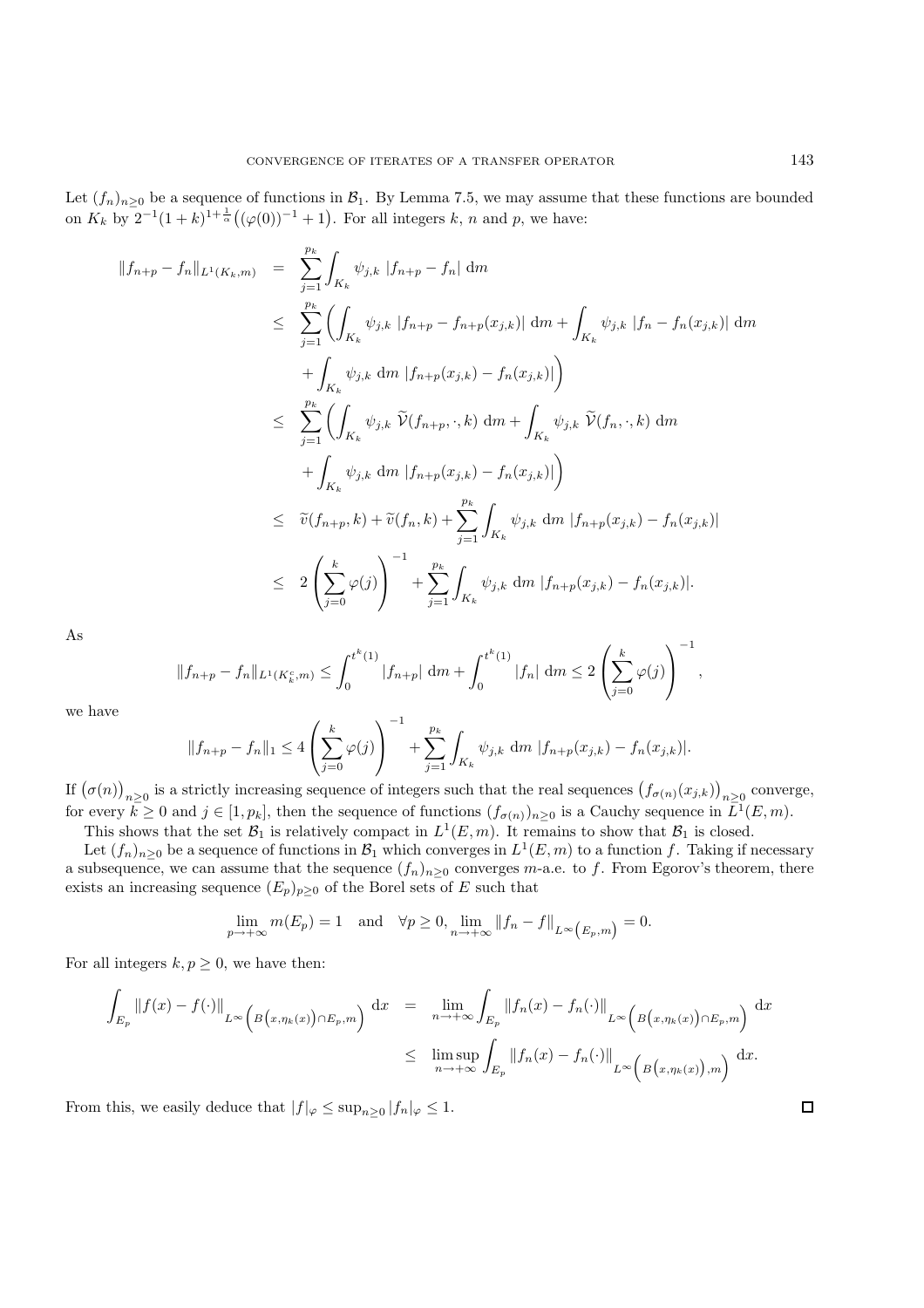From Lemmas 7.4 and 7.6, it follows:

**Lemma 7.8.** *We have*  $|Pf|_{\varphi,k} \leq e^{z(k)}|f|_{\varphi,k+1} + a_k||f||_1$  *, where* 

$$
a_k = \sum_{j\geq 0} \varphi(j) \big( z(k+j) + C \, e^{\sum_{\ell \geq 0} z(\ell)} (t^{k+j}(1) + \sum_{\ell=0}^{k+j} t^{k+j-\ell}(1) \, z(\ell) \big).
$$

**Lemma 7.9.** *For all*  $f \in \tilde{B}_{\varphi}$ ,  $\lim_{n \to +\infty} |f|_{\varphi,n} = 0$ .

*Proof.* From the definition (25), we have for some constant  $C: \delta(f,k) \leq \int_0^{t^{k+1}(1)} |f(x)| dx + C \sum_{j=0}^k t^{k-j}(1) \tilde{v}(f,j)$ , so that it is enough to show that  $\lim_{n\to+\infty}\sum_{k\geq 0} \varphi(k)u(n+k) = 0$ , where  $u(n) = \sum_{j=0}^{n} (n-j+1)^{-1/\alpha} \tilde{v}(f, j)$ . We have:

$$
u(k+n) \leq \sum_{j=0}^{\left[\frac{n+k}{2}\right]} \widetilde{v}(f,j) \left(\left[\frac{n+k}{2}\right]+1\right)^{-1/\alpha} + \widetilde{v}\left(f,\left[\frac{n+k}{2}\right]\right) \sum_{k\geq 1} k^{-1/\alpha}
$$
  

$$
\leq \sup_{p\geq \left[\frac{n}{2}\right]} \left(p^{-1} \sum_{j=0}^{p} \widetilde{v}(f,j)\right) \left(\left[\frac{n+k}{2}\right]+1\right)^{1-(1/\alpha)} + \widetilde{v}\left(f,\left[\frac{n+k}{2}\right]+1\right) \sum_{k\geq 1} k^{-1/\alpha}.
$$

The result follows then from the inequality:

$$
\sum_{k\geq 0} \varphi(k) \ \widetilde{v}\left(f, \left[\frac{n+k}{2}\right]\right) = \sum_{k\geq 0} \varphi(2k) \ \widetilde{v}\left(f, \left[\frac{n}{2}\right] + k\right) + \sum_{k\geq 0} \varphi(2k+1) \ \widetilde{v}\left(f, \left[\frac{n+1}{2}\right] + k\right) \leq 2 \sum_{k\geq 0} \varphi(k) \ \widetilde{v}\left(f, \left[\frac{n}{2}\right] + k\right)
$$

and from the analogous inequality for  $\sum_{k\geq 0} \varphi(k) \left( \left[ \frac{n+k}{2} \right] + 1 \right)^{1-(1/\alpha)}$ .

Now we know that  $(P, \tilde{B}_{\varphi}, \| \|_{1}, ( \| \varphi_n)_{n \geq 0})$  satisfies the hypotheses of Theorem 1.1. From this theorem, it follows that:

 $\Box$ 

- 1) the subspace  $W_1$  of  $\tilde{B}_{\varphi}$  generated by the eigenvectors of P corresponding to eigenvalues of modulus 1 is finite dimensional;
- 2) we have  $B = W_1 \oplus W_2$ , where  $W_2 = \{f \in B : \lim_{n \to +\infty} ||P^n f||_1 = 0\};$
- 3) if  $\lambda$  is a complex number of modulus 1 and f is in B, the sequence

$$
\left(\frac{f+\lambda^{-1}Pf+\cdots+\lambda^{-(n-1)}P^{n-1}f}{n}\right)_{n\geq 1}
$$

converges in  $L^1(m)$ -norm either to zero or to a  $\lambda$ -eigenvector of P.

**Lemma 7.10.** *The sequence of continuous functions*  $(P<sup>n</sup>1)<sub>n>0</sub>$  *converges uniformly on compact sets of* [0,1] *to a continuous, strictly positive and* P*-invariant function* h*.*

*Proof.* We know that the sequence  $\left(\frac{1+P1+\cdots+P^{n-1}}{n}\right)_{n\geq 1}$  converges in  $L^1(m)$ -norm to a non negative P-invariant function.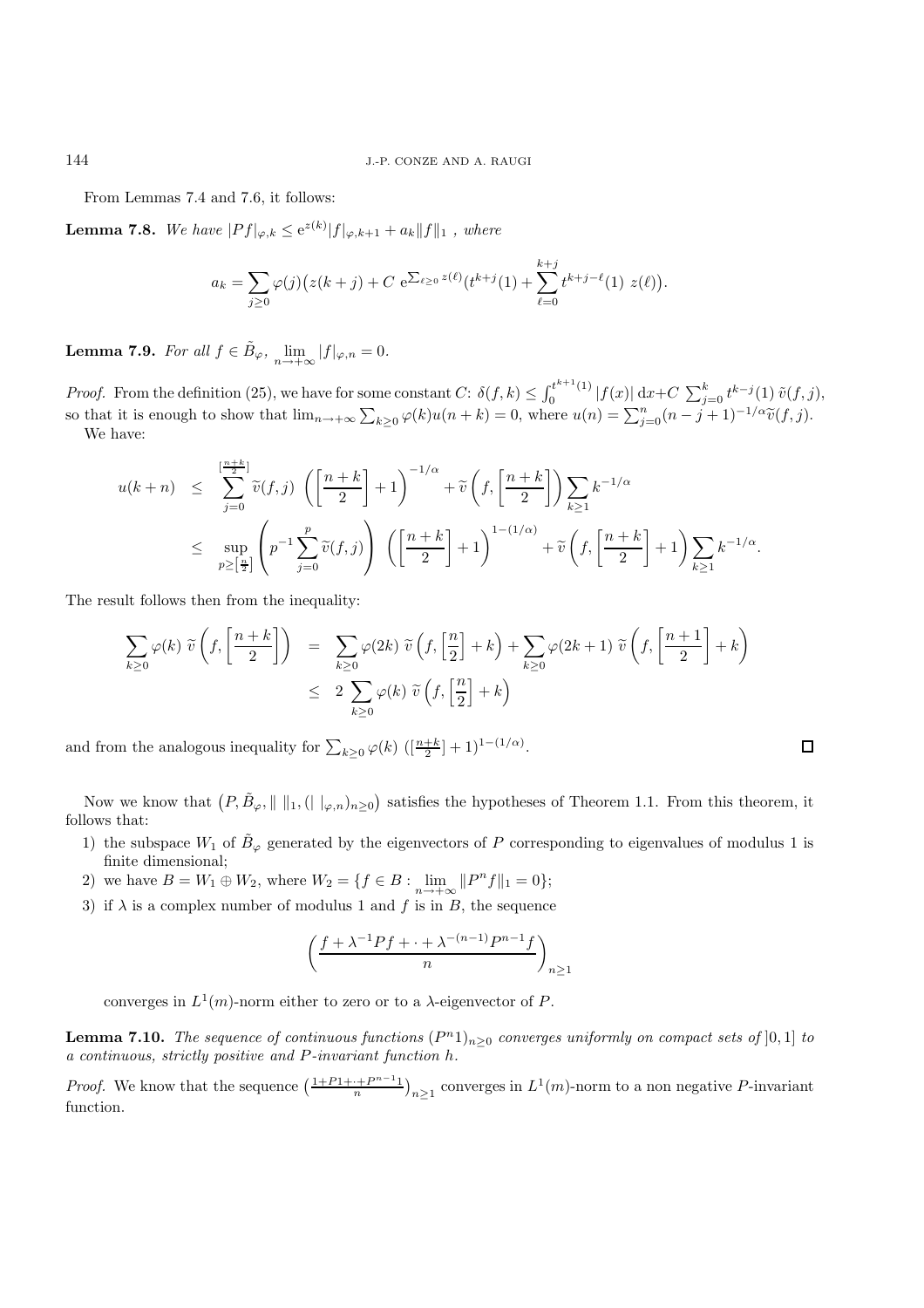We know also (*cf.* (17), proof of Lem. 3.4), that if f is a non negative function and  $k \in \mathbb{N}$ , we have:  $v(\ln Pf, k) \le v(\ln f, k + 1) + w(k)$ . It follows that, for  $n \in \mathbb{N}$ ,  $v(\ln P^n, k) \le \sum_{j \ge k} w(j)$  and the family of functions  $\{P^n 1 : n \geq 0\}$  is equicontinous. From Lemma 7.5, this family is also bounded on the compact subsets of [0,1]. By Ascoli's theorem  $\{P^{n_1} : n \geq 0\}$  is therefore relatively compact for the uniform convergence on compact sets of ]0, 1].

These properties imply that the sequence of continuous functions  $(P<sup>n</sup>1)<sub>n≥0</sub>$  converges uniformly on compact sets of [0, 1] to a continuous, non negative, P-invariant function h satisfying  $\int_0^1 h(x) dx = 1$ .

If  $h(x_0) = 0$  for some  $x_0 \in ]0,1]$  then  $h(s_{j_1} \cdots s_{j_p}(x_0)) = 0$  for all  $p \ge 1$  and all  $(j_1,\ldots,j_p) \in \mathbb{N}^p$ . From the density of the subset  $\{s_{j_1} \cdots s_{j_p}(x_0) : p \ge 1, (j_1, \ldots, j_p) \in \mathbb{N}^p\}$  in  $]0,1]$ , it follows that h is the nullfunction on [0, 1] contradicting the fact that  $\int_0^1 h(x) dx = 1$ .  $\Box$ 

To conclude the proof of Theorem 7.2, we have to show that the dimension of  $W_1$  is one.

#### **Lemma 7.11.**  $W_1 = \mathbb{C}h$

*Proof.* 1) Let  $g \in \mathcal{B}_{\varphi}$  be a real P-invariant function. Due to the P-invariance of the measure m, the functions  $g^+$  and  $g^-$  are also P-invariant so that we can assume that g is non negative.

For all positive reals a, the function  $g \wedge ah$  is also P-invariant and  $g_a = \frac{g \wedge ah}{h}$  is  ${}^h$ P-invariant, where  ${}^h$ P is the relativised operator defined by  ${}^h P = \frac{1}{h} P(hf)$ . We have, for  $r \in \mathbb{N}^*$ ,

$$
\int_0^1 \int_0^1 (g_a(x) - g_a(u))^{2h} P^r(u, dx) h(u) \, du = \int_E {h P^r(g_a^2) + g_a^2 - 2g_a{}^h P^r g_a} h dm
$$
  
= 
$$
\int_E {h P^r(g_a^2) - g_a^2} h \, dm = 0.
$$

It follows that, for all  $r \ge 1$  and all  $(j_1,\ldots,j_r) \in \mathbb{N}^p$ ,  $g_a(s_{j_1}\cdots s_{j_r}(u)) = g_a(u)$ , for m-almost all  $u \in E$ .

As g belongs to  $\tilde{B}_{\varphi}$ , the function  $C(x) = \sum_{k\geq 0} \varphi(k) ||g(x) - g||_{L^{\infty}(B(x,\eta_k(x)))}$  is m-integrable and therefore m-almost everywhere finite. For all  $n \geq 0$  and  $x \in ]0,1]$  such that  $C(x) < +\infty$ , we have:

$$
||g(x)-g||_{L^{\infty}(B(x,\eta_n(x))} \leq \frac{C(x)}{\sum_{k=0}^n \varphi(k)} \xrightarrow[n \to +\infty]{} 0.
$$

Let  $x \in \{C < +\infty\}$ . Choose a sequence of natural integers  $(j_k)_{k\geq 1}$  such that, for every  $u \in ]0,1]$ ,  $s_{j_1} \cdots s_{j_n} (u) \to$ x. For m-almost all  $u \in ]0,1]$ , we have  $g(s_{j_1} \cdots s_{j_n}(u)) \to g(x)$  and therefore  $g_a(s_{j_1} \cdots s_{j_n}(u)) = g_a(u) \to g_a(x)$ , so that  $g_a$  is *m*-a.e. constant.

For every  $a > 0$ ,  $g \wedge ah$  belongs to  $\mathbb{C}h$  and therefore g belongs to  $\mathbb{C}h$ .

2) Let  $g \in B_\varphi$  such that  $Pg = \lambda g$ , for an eigenvalue  $\lambda$  of modulus 1. The function |g| is P-invariant. From 1) it follows that g takes its values in  $\mathbb{C}^*$  and the function  $f = \frac{g}{|g|}$  is a <sup>h</sup>P-eigenfunction corresponding the eigenvalue  $\lambda$ . As before we have, for  $r \geq 1$ ,

$$
\int_0^1 \int_0^1 |f(x) - \lambda^r f(u)|^{2h} P^r(u, dx) h(u) du = 0
$$

and for m-almost all  $u \in E$ ,  $f(s_{j_1} \cdots s_{j_r}(u)) = \lambda^r f(u)$ , for all  $r \ge 1$  and all  $(j_1, \ldots, j_r) \in \mathbb{N}^p$ . The same argument as before shows that  $f$  is  $m$ -a.e. constant. П